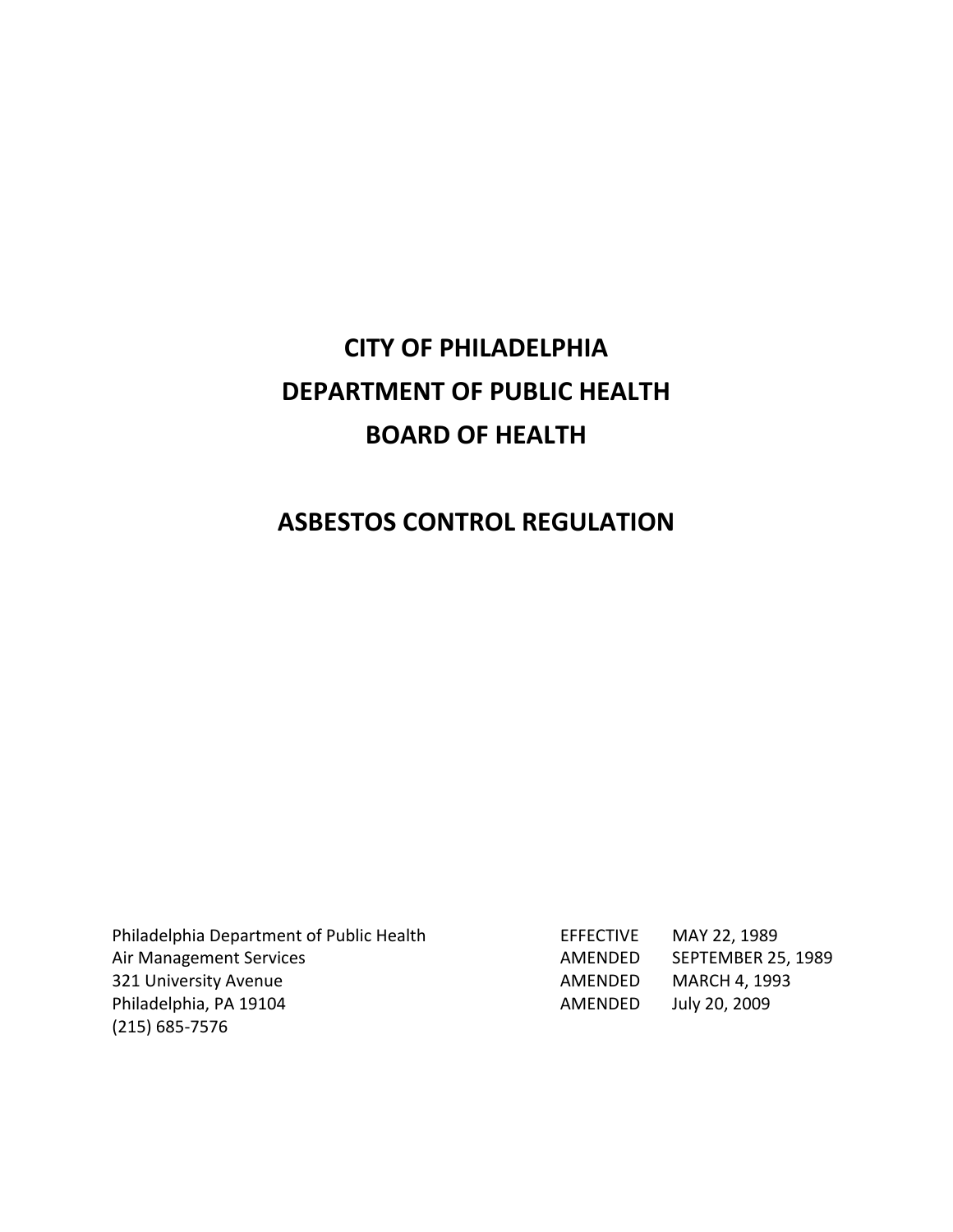# **ASBESTOS CONTROL REGULATION OF THE BOARD OF HEALTH CITY OF PHILADELPHIA, PENNSYLVANIA**

This Regulation is adopted pursuant to Title 6, Health Code, of the Philadelphia Code, specifically Chapter 6‐600, Asbestos Projects, adopted June 26, 1986, which provides for the establishment of certain standards, procedures and other requirements for the removal, enclosure or encapsulation of asbestos or any other activity which disturbs or damages asbestos, under certain terms and conditions, through adoption of regulations by the Board of Health.

# **TABLE OF CONTENTS**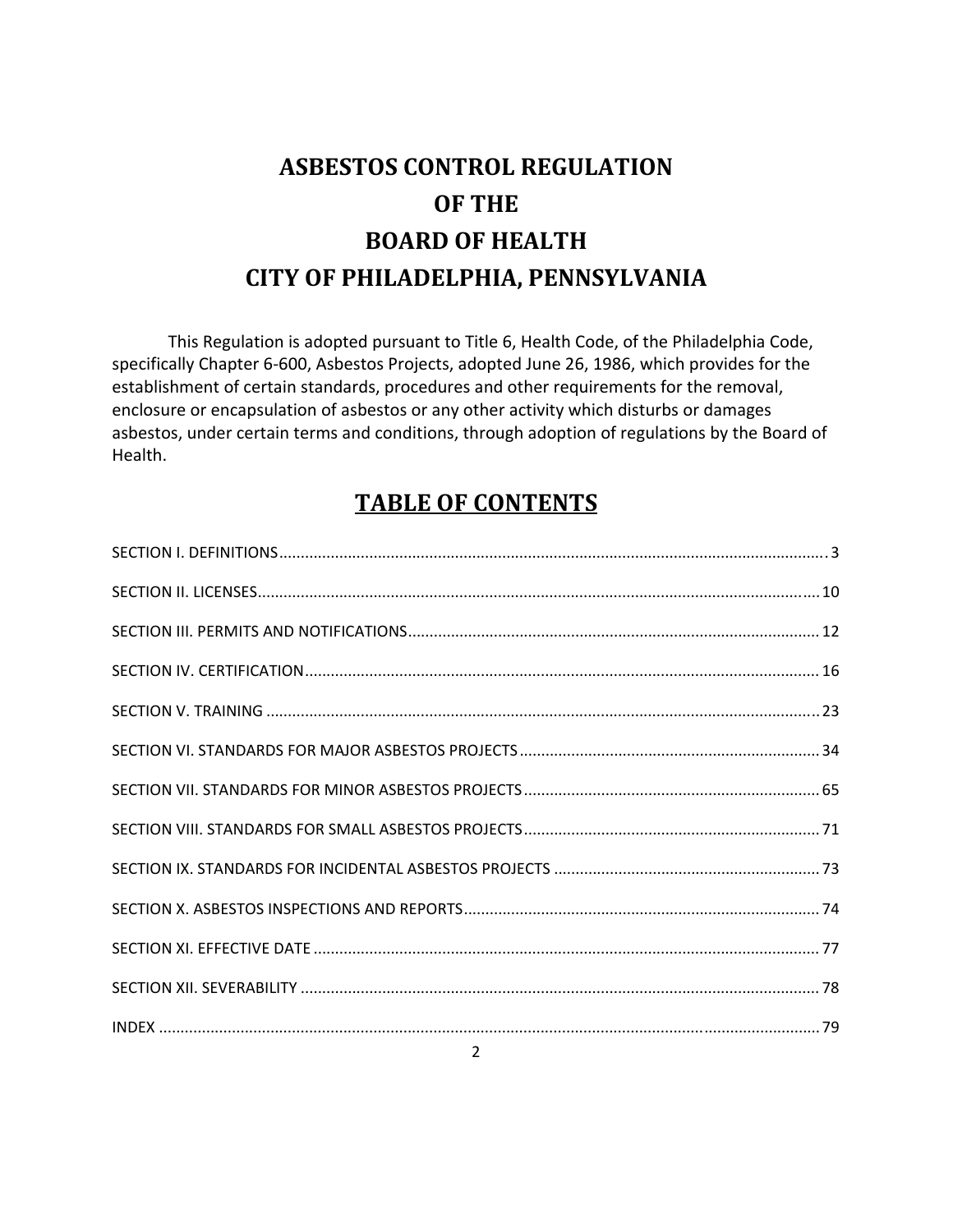# **ASBESTOS CONTROL REGULATION OF THE BOARD OF HEALTH**

# **SECTION I. DEFINITIONS**

- **A.** The following definitions apply to these Regulations:
	- **1. AGGRESSIVE SAMPLING.** A method of air sampling in which activity is simulated in the sample area by the use of mechanical equipment to stir up settled dust during the sampling period.
	- **2. AIR MONITORING.** The process of sampling and measuring the fiber content of a known volume of air in a known period of time.
	- **3. AIRLOCK.** A system for permitting the passage between a contaminated area and an uncontaminated area while restricting air movement, and consisting of a curtained doorway having at least three (3) overlapping layers of plastic sheeting.
	- **4. AMENDED WATER.** Water to which a surfactant has been added.
	- **5. ANSI.** American National Standards Institute.
	- **6. ASBESTOS.** Asbestiform varieties of chrysotile, crocidolite, amosite, actinolite, anthophylite, and tremolite.
	- **7. ASBESTOS ABATEMENT.** Any activity, such as the removal, enclosure, or encapsulation of asbestos materials, which is designed to control the release of asbestos fibers from asbestos materials and to prevent the exposure of humans to asbestos fibers.
	- **8. ASBESTOS CONTRACTOR.** Any person who contracts to perform an asbestos project.
	- **9. ASBESTOS INSPECTION REPORT.** A document prepared by an independent certified asbestos investigator concerning the presence and condition of asbestos material in a building.
	- **10. ASBESTOS MATERIAL.** Any substance which contains more than one percent (1%) asbestos by weight.
	- **11. ASBESTOS PROJECT.** Any activity involving the removal, enclosure, or encapsulation of asbestos materials or any renovation, repair or demolition which disturbs asbestos materials.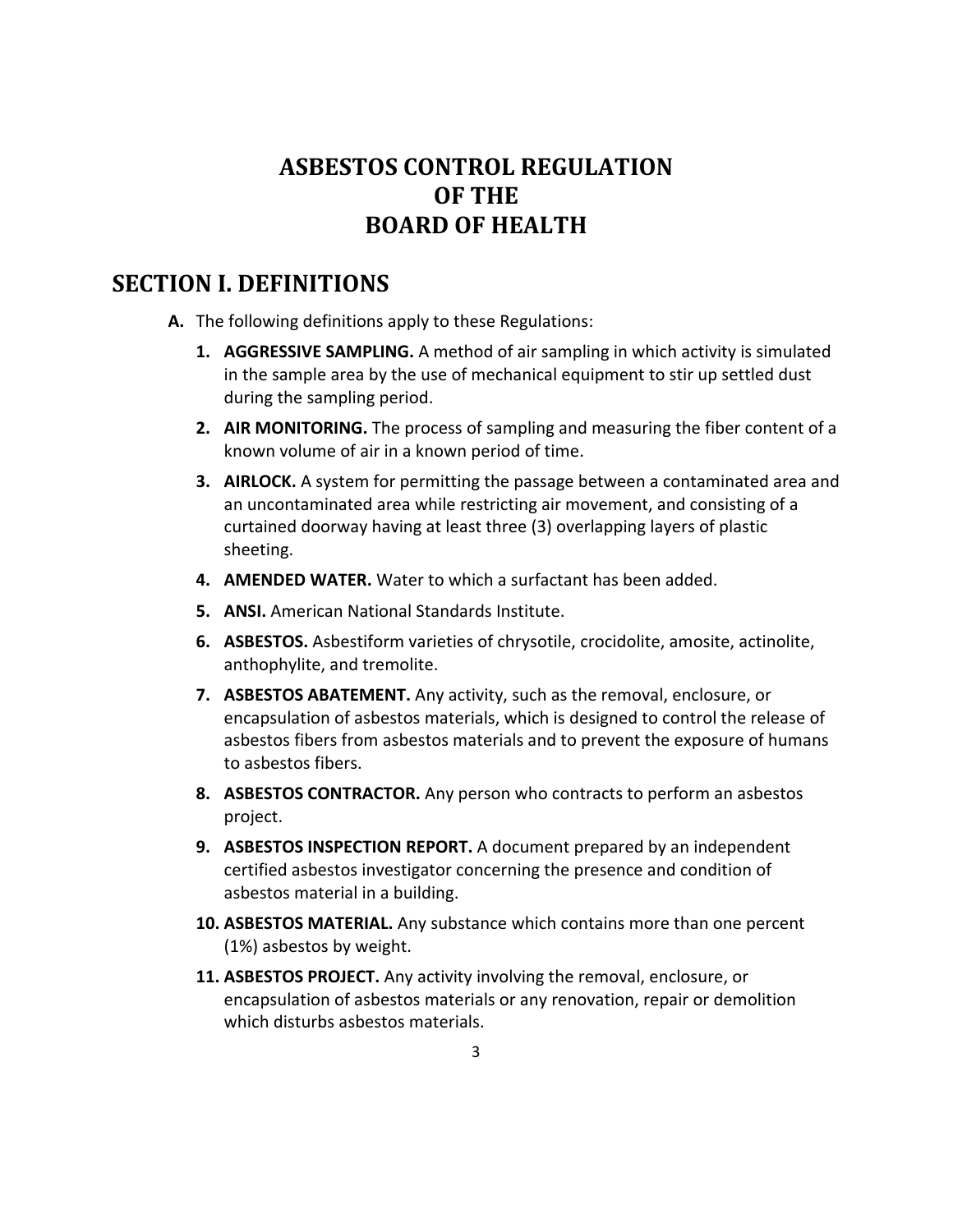- **12. ASBESTOS PROJECT SUPERVISOR.** Any person employed by an asbestos contractor or building owner to supervise asbestos project activity.
- **13. ASBESTOS WORKER.** Any person who directly performs or supervises an asbestos project.
- **14. AUTHORIZED EMPLOYEE REPRESENTATIVE.** A person designated by the employees or the designated representative of an employee organization recognized or certified as the representative of the employees.
- **15. BOARD.** Board of Health.
- **16. BUILDING.** Any public or private commercial, industrial, or institutional structure or any residential structure which contains four (4) or more dwelling units.
- **17. BUILDING OCCUPANTS.** Employees, tenants, or other persons who live, work or utilize the services offered in a building.
- **18. BUILDING OWNER.** The owner of a building or his/her authorized representative.
- **19. CERTIFIED ASBESTOS WORKER.** A person who has completed an approved training or review course and has received a training certificate.
- **20. CFR.** Code of Federal Regulations.
- **21. CLEAN ROOM.** An uncontaminated area or room which is part of the worker decontamination enclosure system with provisions for storage of workers' street clothes and protective equipment.
- **22. COMMISSIONER.** Health Commissioner.
- **23. CONTAINMENT BAG.** A plastic bag specifically signed to permit the removal of asbestos material without releasing asbestos fibers into the air.
- **24. CRITICAL BARRIER.** Two (2) layers of plastic sheeting applied to openings occurring in a wall, the underside of ceiling construction, electrical outlets, non‐ removable lights, HVAC systems, windows, doorways, entranceways, ducts, grilles, grates, diffusers, floor drains, etc., that prevent the distribution of asbestos fibers to the surrounding area.
- **25. DEMOLITION.** The taking out or wrecking of load‐supporting structures in a building or private residence.
- **26. DEPARTMENT.** Department of Public Health.
- **27. DISCRIMINATORY ACTION.** Any action by an employer which adversely affects an employee with respect to any terms or conditions of employment or opportunity for promotion and which includes, but is not limited to, dismissal,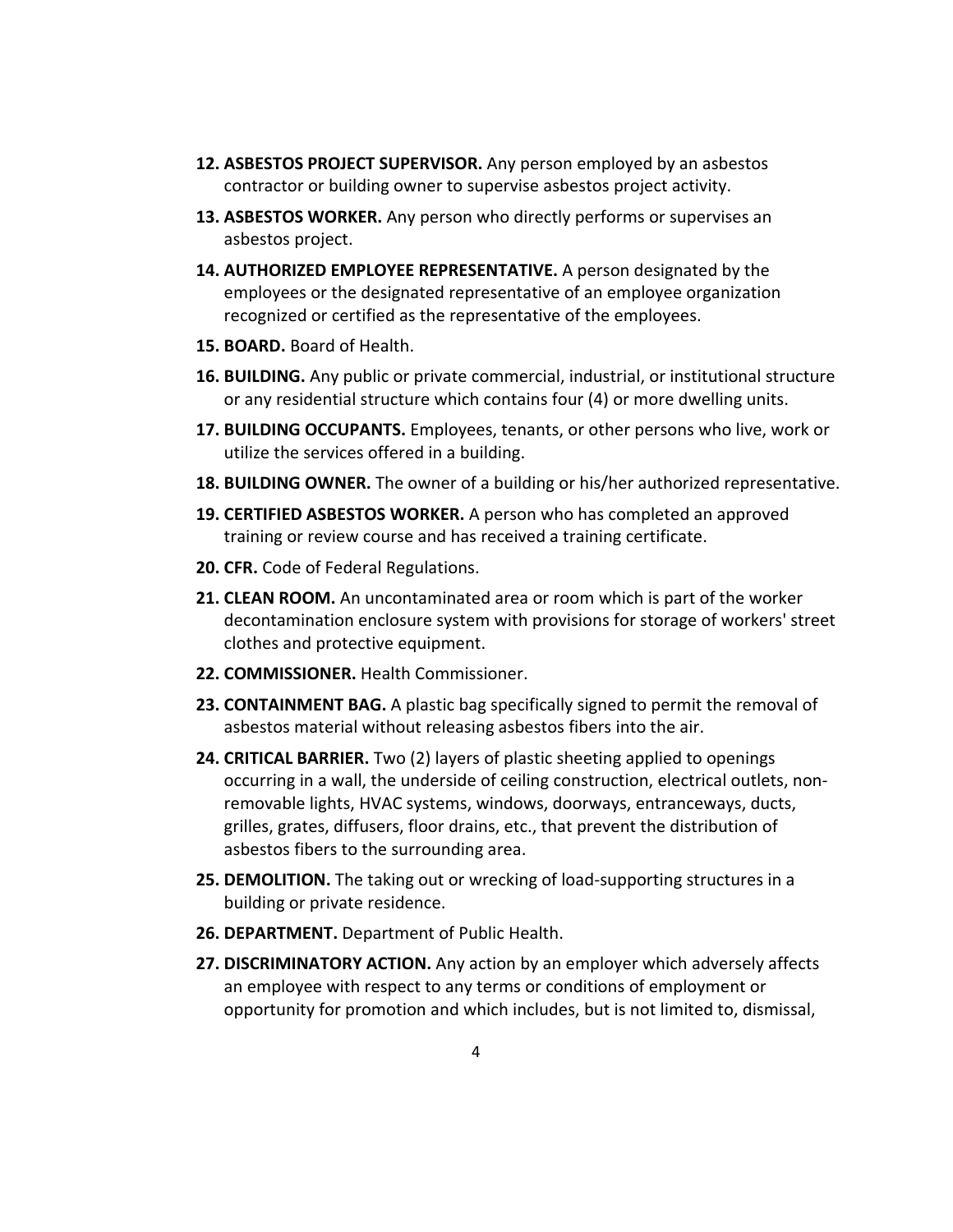layoff, suspension, demotion, transfer of job or location, reduction in wages, changes in hours of work, or reprimand.

- **27.A. DISPOSAL BAG.** A transparent bag that when filled makes readily visible the contents of the bag.
- **28. EM.** Electron microscopy.
- **29. EMERGENCY SITUATION.** A condition requiring immediate removal or repair of less than eighty (80) square feet of friable asbestos material or less than twenty (20) linear feet of asbestos pipe covering where the failure to remove or repair such material would result in the shutting down of mechanical systems or manufacturing equipment.
- **30. EMPLOYEE.** Any person permitted or suffered to work by an employer.
- **31. EMPLOYER.** A public or private body, person, board, corporation, agency, institution, partnership, proprietorship, joint venture, fund, authority, or similar entity employing, permitting, or suffering another to work.
- **32. ENCAPSULANT.** A material which can be applied to asbestos material to prevent the release of asbestos fibers from the material either by creating a membrane over the surface (bridging encapsulant) or by penetrating into the material and binding its components together (penetrating encapsulant).
- **33. ENCAPSULATION.** The spraying or coating of exposed asbestos materials with an approved sealant to prevent the release of asbestos fibers.
- **34. ENCLOSURE.** The erection of air‐tight, impact‐resistant barriers around asbestos materials to prevent the release of asbestos fibers into the environment.
- **35. EPA.** United States Environmental Protection Agency.
- **36. EQUIPMENT ROOM.** An area or room which is part of the worker decontamination enclosure system with provisions for the storage of contaminated clothing and equipment.
- **37. FRIABLE ASBESTOS MATERIAL.** Any asbestos material that, when dry, can be crumbled, pulverized, or reduced to powder by hand pressure, including any asbestos material that will be crumbled, pulverized, or reduced to powder by the proposed asbestos project activity.
- **38. HEPA.** A High Efficiency Particulate Absolute (Air) filter capable of filter efficiency at ninety‐nine and ninety‐seven one‐hundredths percent (99.97%) of a test aerosol with an average particle size of three‐tenths (0.3) microns.
- **39. HVAC.** Heating, ventilation, and air conditioning.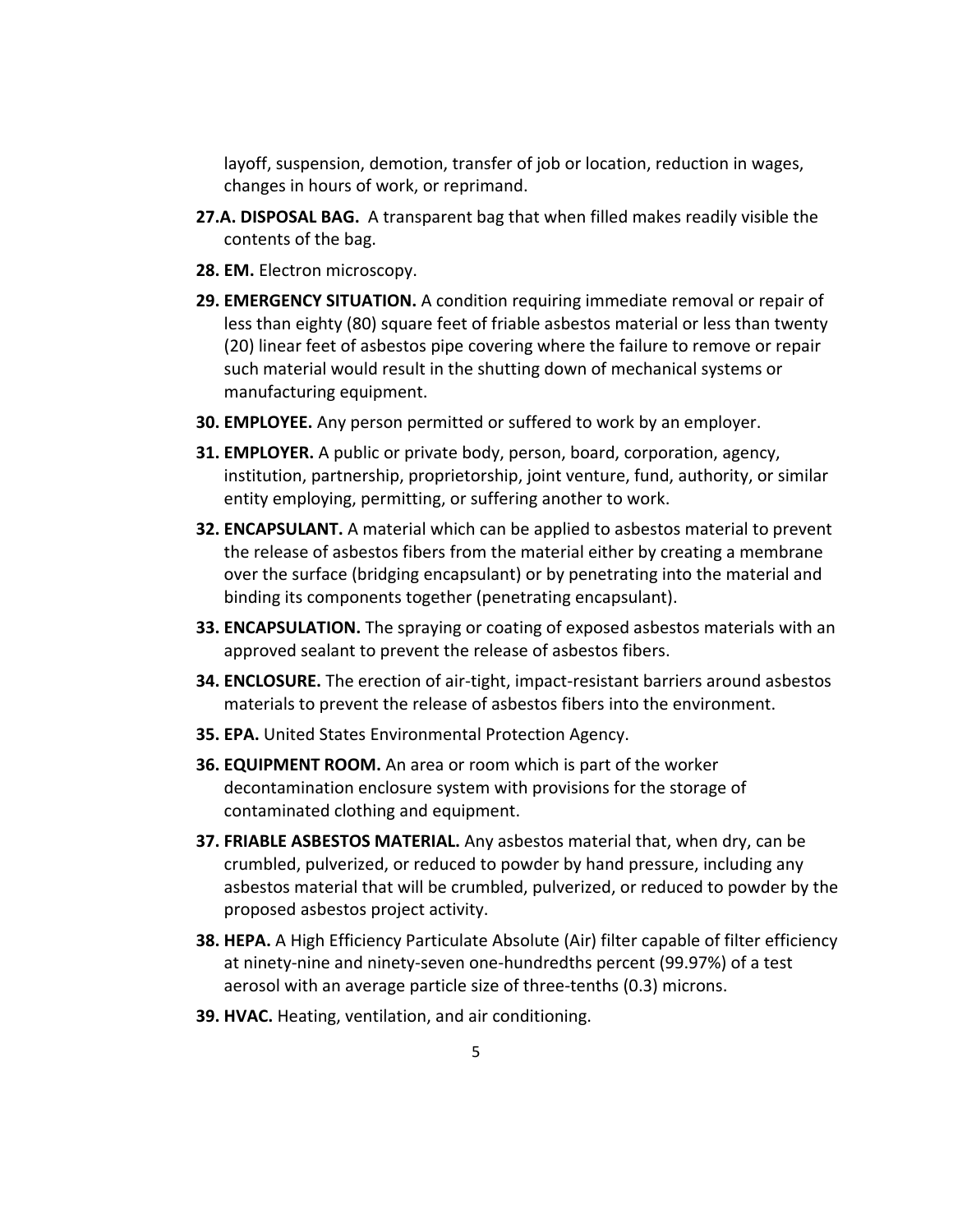- **40. INCIDENTAL ASBESTOS PROJECT.** A project that disturbs or damages either: (a) five (5) square feet or less of friable asbestos material at one location or (b) one (1) linear foot or less of asbestos pipe covering at one location.
- **41. INDEPENDENT CERTIFIED ASBESTOS INVESTIGATOR**. An individual approved by the Department of Public Health and employed or retained by a building owner to identify the presence and evaluate the condition of asbestos material in a building. An asbestos investigator shall not be associated with the contractor employed to perform the alteration or demolition work in the building.
- **42. INDEPENDENT CERTIFIED ASBESTOS PROJECT INSPECTOR.** A technically qualified individual approved by the Department of Public Health and employed or retained by a building owner to perform continuous monitoring of a major asbestos project. An asbestos project inspector shall not be associated with the asbestos contractor on the project.
- **43. INDEPENDENT CERTIFIED LABORATORY**. Any analytical testing laboratory approved by the Department of Public Health to analyze bulk, dust or air samples for asbestos. The laboratory utilized for analysis of samples from an asbestos project shall not be associated with the contractor performing the work on the asbestos project.
- **44. INDUSTRIAL HYGIENE.** That science and art devoted to the recognition, evaluation and control of those environmental factors or stresses, arising in or from the work place, which may cause sickness, impaired health and well‐being, or significant discomfort and inefficiency among workers or among the citizens of the community.
- **45. INDUSTRIAL HYGIENIST.** An individual having a college or university degree or degrees in Engineering, Chemistry, Physics, or Medicine or related Biological Sciences who, by virtue of special studies and training, has acquired competence in industrial hygiene. Such special studies and training must have been sufficient in all of the above cognate sciences to provide the abilities:
	- **a.** To recognize the environmental factors associated with the work place and to understand their effect on workers and their well‐being;
	- **b.** To evaluate, on the basis of experience and with the aid of quantitative measurement techniques, the magnitude of work‐related stresses in terms of impact upon workers' health and well‐being; and
	- **c.** To prescribe methods to eliminate, control or reduce such work‐related stresses when necessary to alleviate their effects on workers.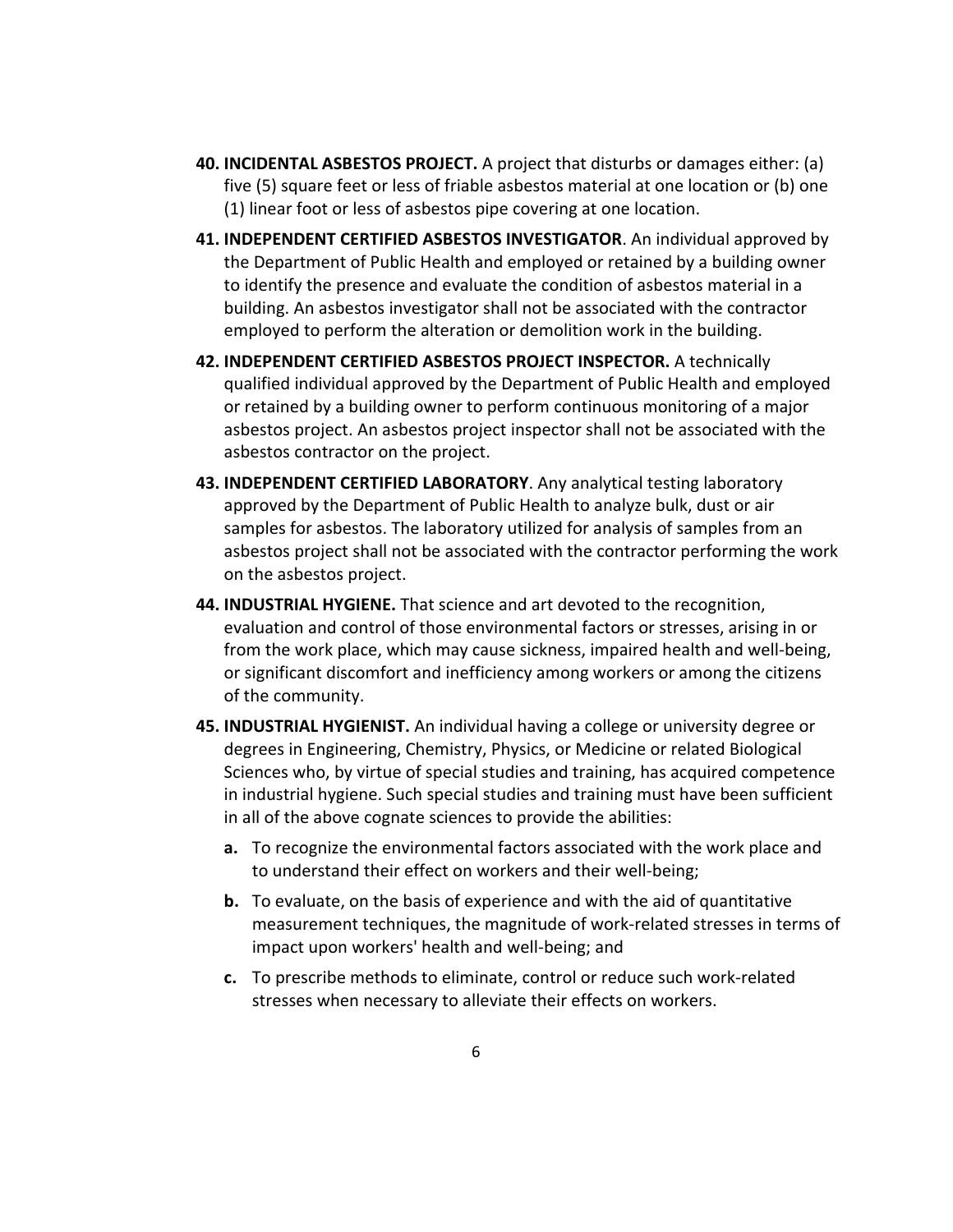- **46. ISOLATION BARRIER.** A constructed partition that isolates the work area and is covered on the work side with two (2) layers of plastic sheeting so that it completely seals off the work area to prevent the distribution of asbestos fibers to the surrounding area.
- **47. LICENSE.** A document issued by the Department of censes and Inspections, after approval of the Department of Public Health, authorizing a contractor to engage in the business of asbestos abatement or renovation, repair, or demolition work involving asbestos materials.
- **48. LIMITED USE STANDARD.** A maximum allowable concentration of airborne asbestos fibers established by the Department of Public Health for a building or portion thereof only for that use necessary prior to demolition.
- **49. LOCATION.** Any work area in which an asbestos project is undertaken, except that where contiguous minor asbestos project work areas may be practicably combined for the purpose of meeting the standards for major asbestos projects, such combination of minor asbestos project work areas shall comprise one location.
- **50. MAJOR ASBESTOS PROJECT.** Any project, except in a private residence, which involves, within one (1) year, the removal, enclosure, or encapsulation of or any renovation, repair, or demolition work which disturbs or damages either: (a) eighty (80) square feet or more of friable asbestos material from ceilings, walls, structural members, mechanical components, or other surfaces at one location; or (b) forty (40) linear feet or more of asbestos pipe covering at one location.
- **51. MINOR ASBESTOS PROJECT.** Any project involving, within one (1) year, the removal, enclosure, or encapsulation of or any renovation, repair, or demolition work which disturbs or damages either:
	- **a.** more than twelve (12) square feet but less than eighty (80) square feet of friable asbestos material at one location; or
	- **b.** more than three (3) linear feet but less than forty (40) linear feet of asbestos pipe covering at one location; or
	- **c.** any asbestos project in a private residence involving more than twelve (12) square feet of friable asbestos material, or more than three (3) linear feet of asbestos pipe covering.
- **52. NESHAPS.** National Emission Standards for Hazardous Air Pollutants as prescribed in 40 CFR Part 61.
- **53. NIOSH.** National Institute for Occupational Safety and Health.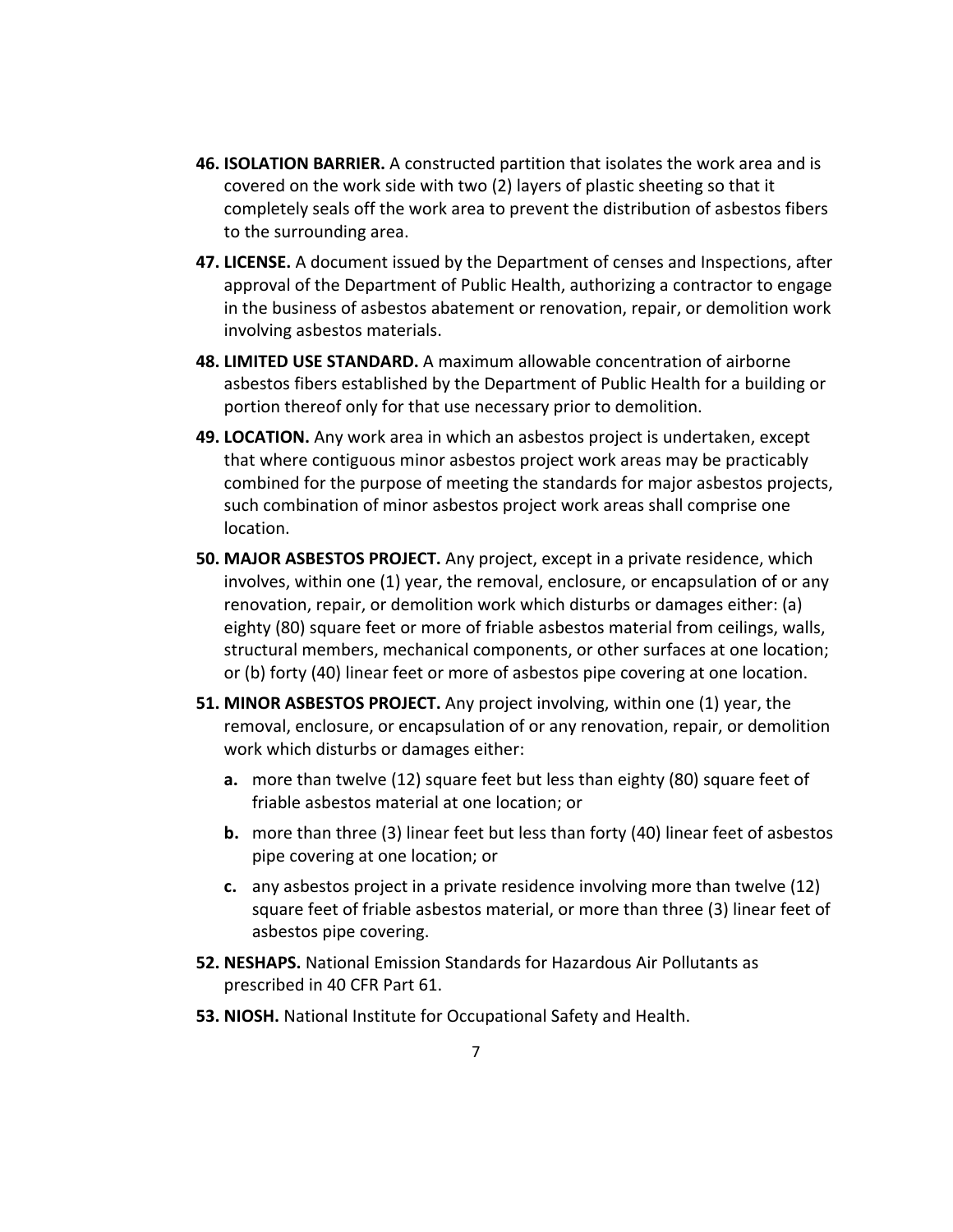- **54. OSHA.** United States Occupational Safety and Health Administration.
- **55. PCM.** Phase contrast microscopy.
- **56. PERMIT.** A document issued by the Department of Licenses and Inspections, after approval by the Department of Public Health, authorizing a contractor or any other person to commence a major asbestos project.
- **57. PERSON.** Any individual, natural person, syndicate, association, partnership, firm, corporation, institution, trustee, agency, authority, department, bureau, or other legal entity.
- **58. PLASTIC SHEETING.** Polyethylene sheeting of six (6)‐mil thickness.
- **59. PLASTICIZING.** The covering of all surfaces within a work area, which do not require asbestos abatement, with plastic sheeting.
- **60. PRIVATE RESIDENCE**. Any private residential structure which contains less than four (4) dwelling units.
- **61. REMOVAL.** The taking out or stripping of asbestos materials.
- **62. RENOVATION.** Any modification of existing structures in a building or private residence.
- **63. RE‐OCCUPANCY STANDARD.** A maximum allowable concentration of airborne asbestos fibers established by the Department of Public Health for re‐occupancy of a building, private residence, or portion thereof following completion of an asbestos project.
- **64. REPAIR.** Restoration, reconstruction, or reconditioning of structures or fixtures in a building or private residence.
- **65. SMALL ASBESTOS PROJECT.** Any project involving the removal, enclosure, or encapsulation of or any renovation, repair or demolition work which disturbs or damages either: (a) twelve (12) square feet or less but more than five (5) square feet of friable asbestos material at one location; or (b) three (3) linear feet or less but more than one (1) linear foot of asbestos pipe covering at one location.
- **66. STRUCTURAL MEMBER**. Any load‐supporting member of a structure, such as beams or load‐supporting walls, or any non‐load‐supporting member of a structure, such as ceilings or non‐supporting walls.
- **67. SURFACING MATERIAL**. Material in a building that is sprayed‐on, troweled‐on, or otherwise applied to surfaces, such as acoustical plaster on ceilings and fireproofing materials on structural members, or other materials on surfaces for acoustical, fireproofing, or other purposes.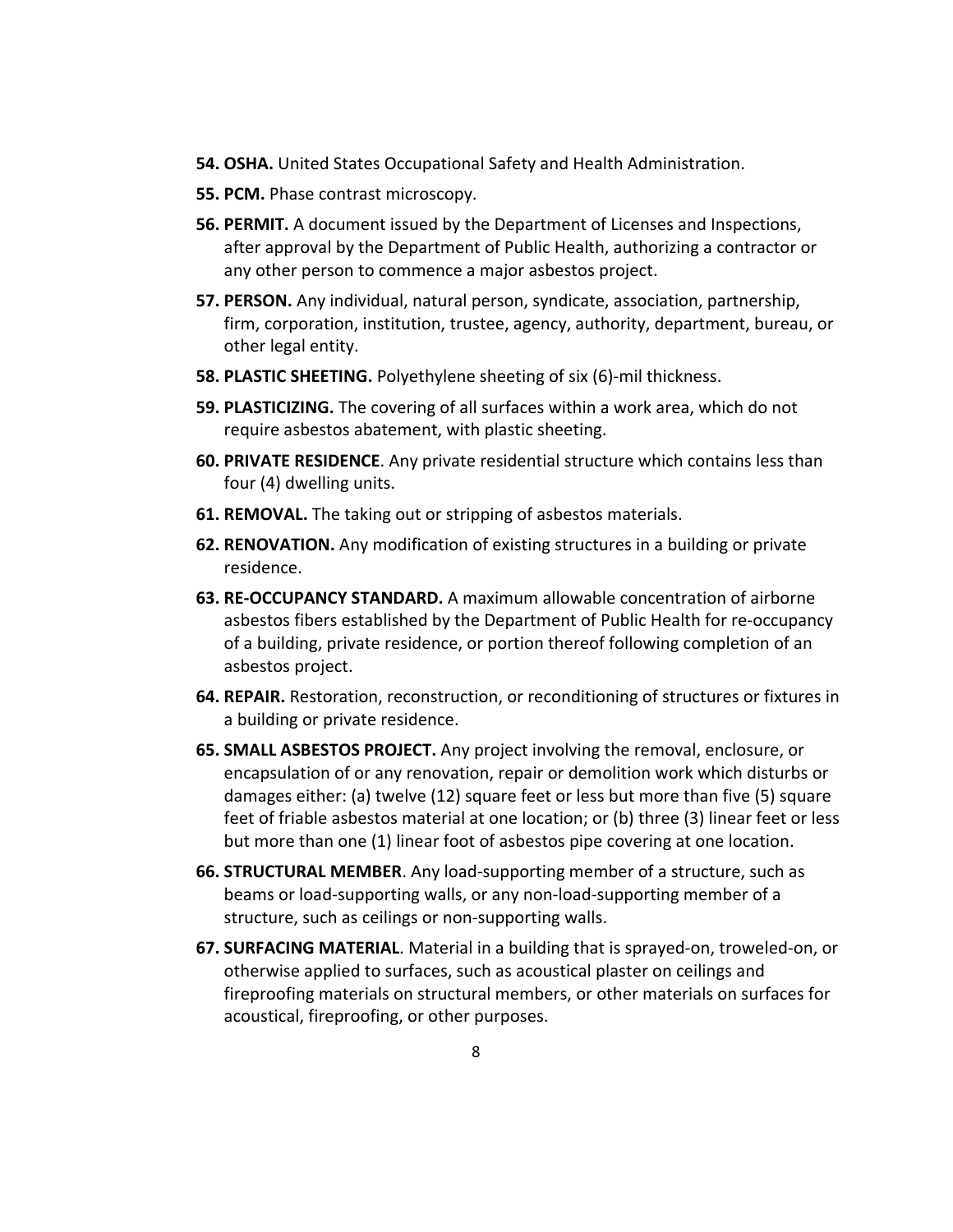- **68. SURFACTANT.** A chemical wetting agent added to water to improve penetration.
- **69. TECHNICALLY QUALIFIED INDIVIDUAL**. An individual with professional or technical education, training, or experience, who understands the health and safety risks associated with asbestos exposure and has a working knowledge of the precautions, procedures, and equipment required for proper asbestos removal, renovation, or demolition.
- **70. THERMAL SYSTEM INSULATION.** Material in a building applied to pipes, fittings, boilers, breeching, tanks, ducts, or other interior structural components to prevent heat loss or gain, or water condensation, or for other purposes.
- **71. WET CLEANING.** The removal of asbestos fibers from surfaces and objects using cloths, mops, or other cleaning tools which have been dampened with water.
- **72. WETTABLE CLOTH**. A plaster‐impregnated fiberglass webbing which is used in containment bag removal of asbestos pipe insulation to seal exposed ends of insulation remaining on pipe.
- **73. WORK AREA.** Designated rooms, spaces, or areas where an asbestos project takes place and which are separated by isolation barriers from adjacent areas.
- **74. WORKER DECONTAMINATION ENCLOSURE SYSTEM.** A system designed for the controlled ingress and egress of workers, authorized visitors, and other individuals between the work area and the non‐work area consisting of a clean room, a shower room, and an equipment room and maintained separately by the use of airlocks.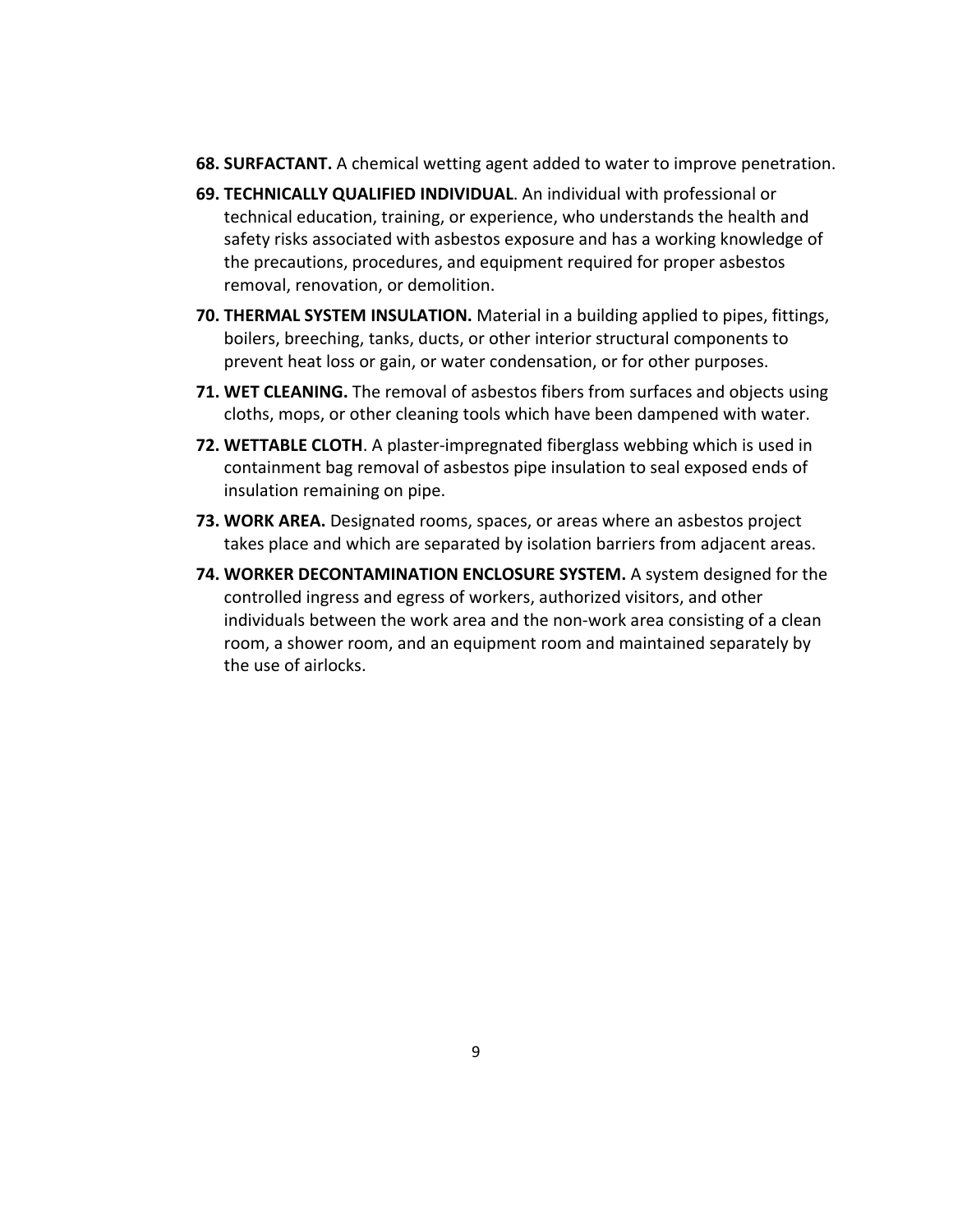## **SECTION II. LICENSES**

- **A.** No asbestos contractor shall engage in an asbestos project unless the contractor has obtained a license from the Department of Licenses and Inspections.
- **B.** In addition to the conditions set forth in Sections 6‐503(1) and 6‐602 of the Philadelphia Health Code for the issuance of licenses, the Department of Licenses and Inspections shall not issue a license authorizing any person to perform an asbestos project unless the Department has certified in writing that the applicant has complied with the following:
	- **1.** Applicant shall submit an application for a license to the Department accompanied by the fees required pursuant to Section 6‐602 of the Philadelphia Health Code;
	- **2.** Applicant shall have a valid certification as an asbestos project supervisor or, where the contractor is a business, the business shall have in its employ at least one individual who has a valid certification as an asbestos project supervisor;
	- **3.** Applicant shall certify that:
		- **a.** all worker protection equipment and all other equipment relating to asbestos abatement activities that are necessary to comply with the provisions of Chapter 6‐600 and these Regulations will be used in asbestos abatement projects to be performed by the applicant;
		- **b.** all employees engaged in asbestos projects will have valid certifications as provided in Section IV of these Regulations. (The names, addresses, and certification numbers of all asbestos workers employed by the asbestos contractor shall be provided);
	- **4.** Applicant shall submit a copy of written operating and employee‐protection procedures to be followed by all employees engaged in an asbestos project; and
	- **5.** Applicant shall submit copies of any and all citations or notices of violation of any federal, state, or local law or regulation relating to an asbestos project activity which has been issued to the applicant in any jurisdiction during the prior twelve months.
- **C.** All licenses shall:
	- **1.** be valid for one (1) year from the date of issuance, unless suspended or revoked sooner as provided hereafter;
	- **2.** be displayed publicly in a conspicuous place where the licensed activity is being conducted;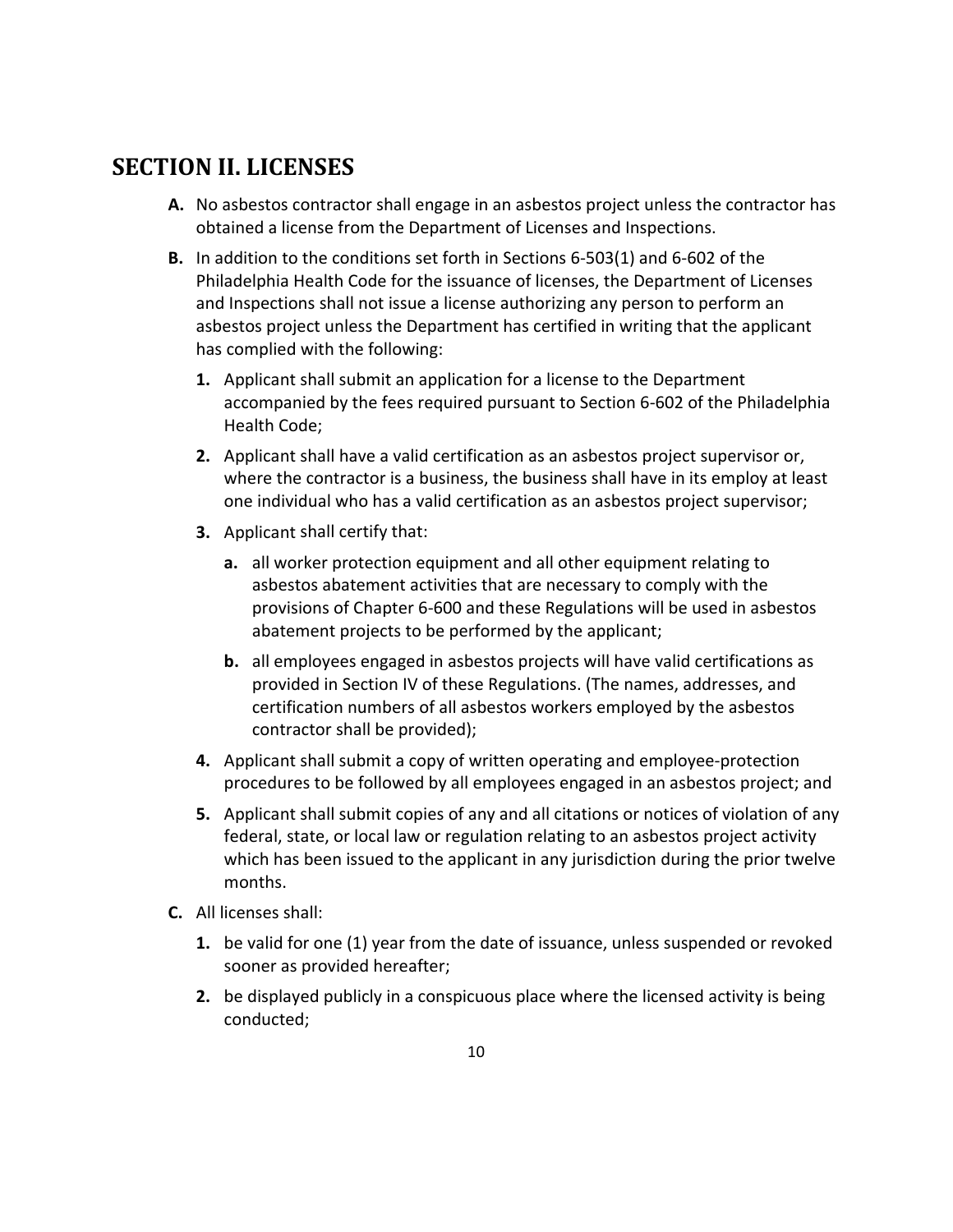- **3.** be non-assignable and non-transferable; and
- **4.** be conditioned upon continued compliance with the Health Code and the Regulations of the Board issued under it.
- **D.** The Department of Licenses and Inspections shall not renew a license unless the Department has certified, based upon an annual review of the licensee's record, in writing, that the licensee meets the conditions, qualifications, and standards established in these Regulations by the Board.
- **E.** The Department, whenever it determines that a licensee is not in compliance with the conditions of its license, shall certify such violation to the Department of Licenses and Section 6‐503 of The Philadelphia Code.
- **F.** The Department of Licenses and Inspections, upon a finding by the Department that an asbestos contractor has failed to comply with the provisions of Chapter 6‐600 of The Philadelphia Code or these Regulations, shall deny, suspend, revoke, or refuse to renew, a license in accordance with the certification of the Department. Suspension of a license shall not generate a license fee credit, and revocation will result in fee forfeiture.
- **G.** Any action taken by the Department of Licenses and Inspections pursuant to this Section may be appealed to the Board of License and Inspection Review in accordance with the procedures prescribed by that Board. While an appeal from the suspension or revocation of any license is pending, such suspension or revocation shall nonetheless be effective if the Department certifies that the violation is willful or that continued operation constitutes a menace to the public health requiring immediate corrective action.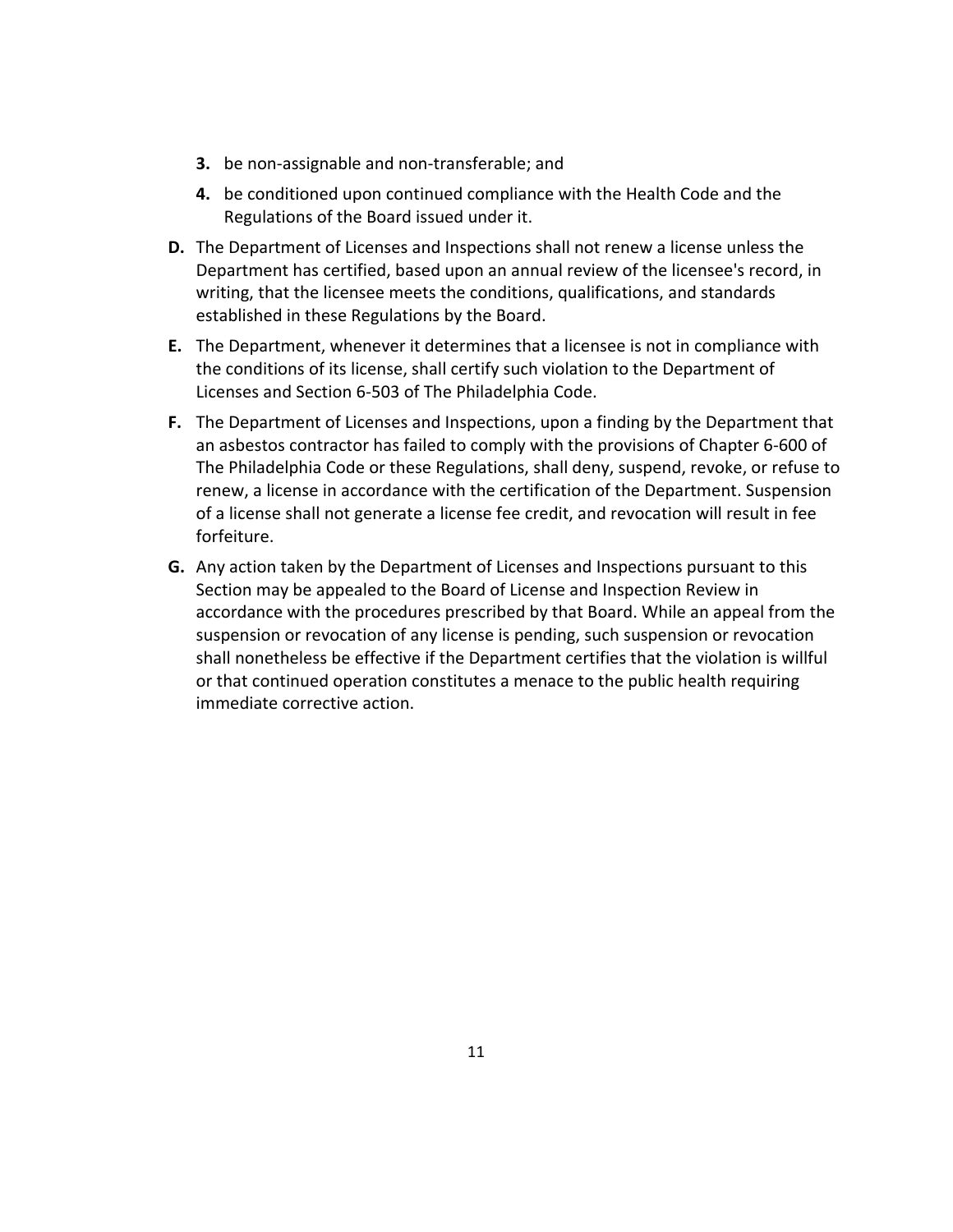### **SECTION III. PERMITS AND NOTIFICATIONS**

#### **A. Major Asbestos Project Permit.**

- **1.** No person shall commence a major asbestos project on or after the effective date of these Regulations without first obtaining a permit for that project from the Department of Licenses and Inspections.
- **2.** The Department of Licenses and Inspections shall not issue a permit for a major asbestos project unless and until the Department has certified, in writing, that the applicant has met the following requirements:
	- **a.** the applicant shall submit to the Department at least twenty (20) calendar days prior to the scheduled starting date of the major asbestos project an application accompanied by the fee required pursuant to Section 6‐603 of The Philadelphia Health Code. The permit application shall include the following information:
		- **(.1)** name, address and telephone number of the asbestos contractor or other person responsible for the asbestos project;
		- **(.2)** name, address and telephone number of the independent certified asbestos project inspector;
		- **(.3)** name and address of independent certified laboratory;
		- **(.4)** name and address of asbestos waste transporter;
		- **(.5)** name and address of asbestos waste disposal facility;
		- **(.6)** name, address and telephone number of building owner;
		- **(.7)** address and function of building (e.g., hospital, office, school);
		- **(.8)** description of asbestos project, including amount and location of asbestos materials for each work area;
		- **(.9)** description of procedures and related equipment that will be used to comply with the major asbestos project standards established by these Regulations, including any alternative equivalent methods proposed for work area preparation;
		- **(.10)** estimated total cost of the project;
		- **(.11)** scheduled starting and completion dates for the project;
		- **(.12)** work schedule, including evening and weekend hours; and
		- **(.13)** and any other related information which the Department shall require;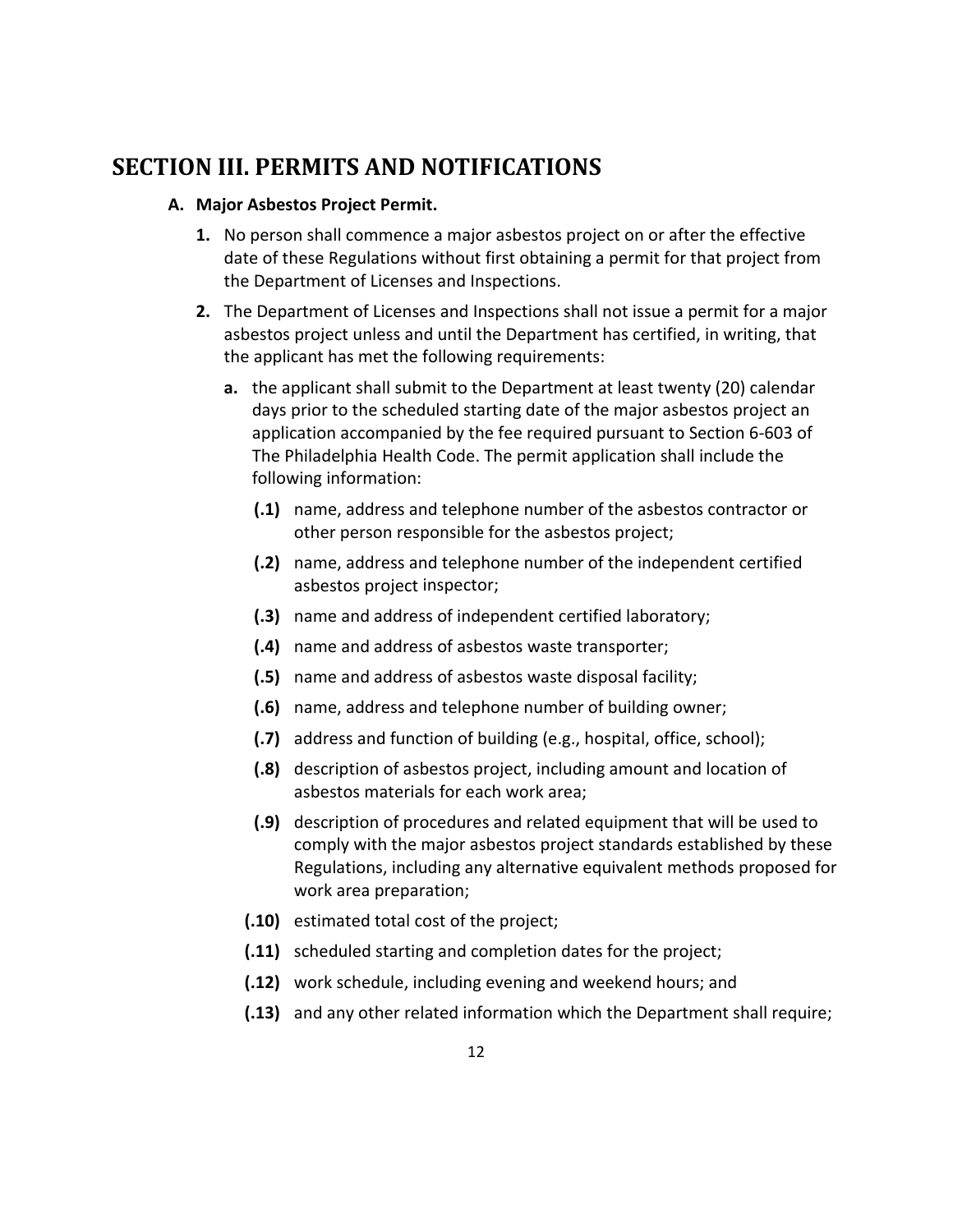- **b.** the applicant shall have a valid license issued by the Department of Licenses and Inspections pursuant to Section II of these Regulations;
- **c.** the applicant shall include all appropriate information and\or notifications required under the federal asbestos NESHAP, 40 CFR 61.145; and
- **d.** the applicant shall certify that encapsulation, if any, will be performed in accordance with Section VI.C.5. of these Regulations.
- **3.** The applicant shall provide a copy of the most recent asbestos project permit application to the Certified Asbestos Project Inspector at least five days prior to the commencement of the project.
- **4.** The Department may, in its discretion, determine that the potential division of a major asbestos project into subparts would be consistent with the safety‐based requirements of these regulations, such all or parts of the project may be treated as minor asbestos projects.

#### **B. Annual Permit.**

- **1.** The Department of Licenses and Inspections shall issue, with the approval of the Department, an annual permit to employers with on‐going, in‐house asbestos abatement projects involving continuous or intermittent asbestos project activity performed by the employer's own employees, except that where the project involves within three (3) months, the removal, enclosure or encapsulation of or any renovation, repair or demolition work which disturbs or damages either one‐ hundred sixty (160) square feet or more of friable asbestos material at one location, or two‐hundred sixty (260) linear feet or more of asbestos pipe covering at one location, the employer must obtain a major asbestos project permit in accordance with Section III.A. of these Regulations.
- **2.** To be eligible for an annual permit, the applicant must meet the following requirements:
- **a.** the applicant shall submit an application to the Department accompanied by a non‐refundable application fee of Twenty‐Five Dollars (\$25), and a permit fee of Seven Hundred Fifty Dollars (\$750);
- **b.** the applicant shall have a valid license issued by the Department of Licenses and Inspections pursuant to Section II of these Regulations; or if the applicant is not an asbestos contractor, he/she shall be certified by the Department of Licenses and Inspections and shall submit all documentation required by Section II.B.2. through 5., inclusive, of these Regulations;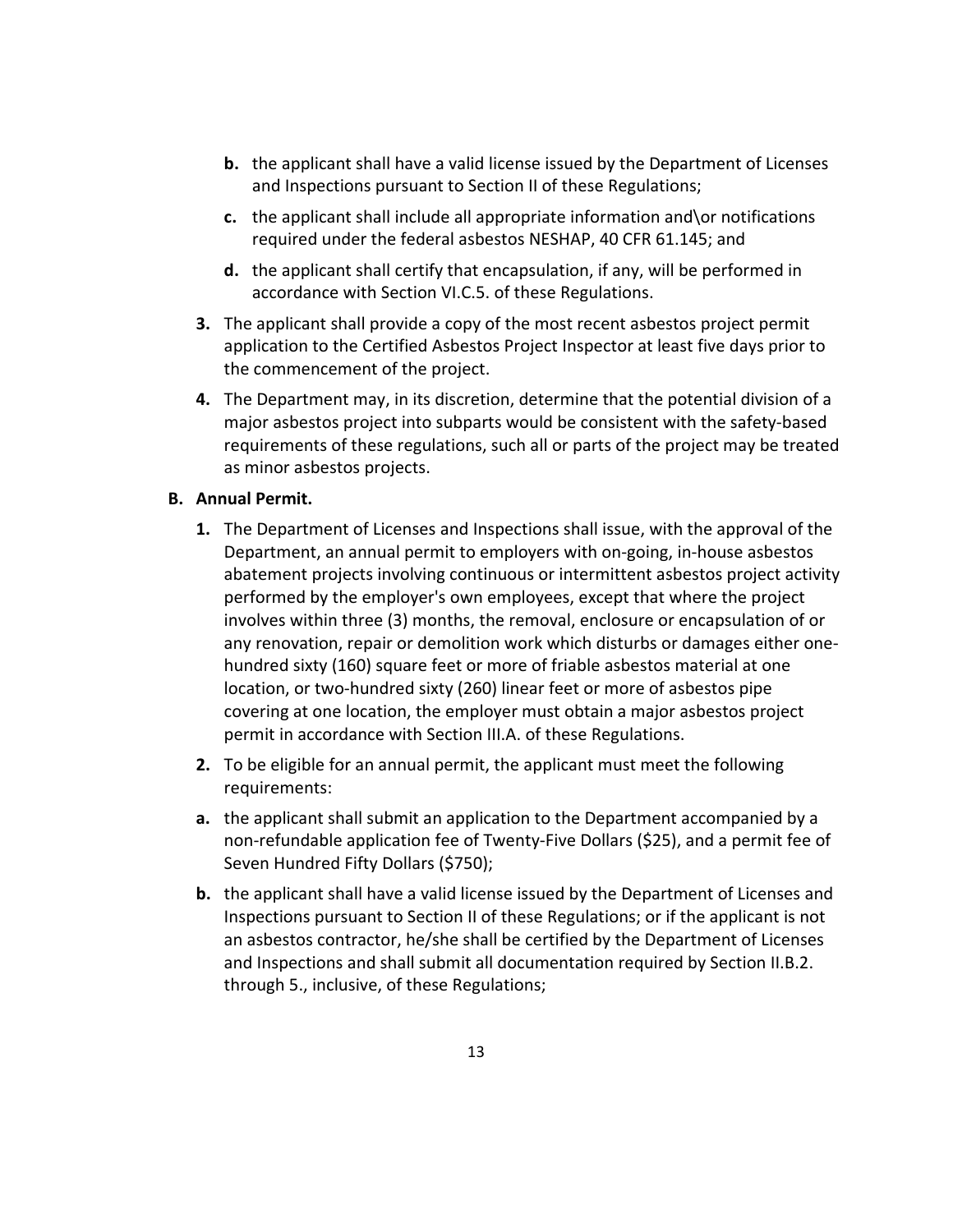- **c.** the applicant shall submit the exact location or building to be included under the annual permit; and
- **d.** the applicant shall submit an annual asbestos project activity schedule, if available.
- **3.** Employers holding a valid annual permit shall meet the following requirements:
	- **a.** employers exempted by an annual permit from obtaining major asbestos project permits shall notify the Department at least twenty‐four (24) hours prior to the commencement and completion of any asbestos project activity, except in emergency situations which require immediate abatement action. In such emergency cases, employers shall notify the Department as soon as possible. Such notification shall include: starting and expected completion dates or times of the asbestos project, location of the abatement activity, amount of asbestos material involved, amount of manpower required, and method of abatement;
	- **b.** all major asbestos project activity shall comply with all major project standards, except that mandatory Department pre‐inspections and final inspections may not be required; and
	- **c.** employees engaged in on‐going, in‐house abatement projects shall be certified in accordance with the requirements of Sections IV of these Regulations and, where applicable, shall comply with any other duties and responsibilities imposed by these Regulations.

#### **C. Minor Asbestos Project Notification.**

**1.** No person shall commence a minor asbestos project without first notifying the Department and paying the fee required under Section 6‐603 of The Philadelphia Health Code. Notification shall be made on forms provided by the Department and shall be received by the Department no less than twenty‐four (24) hours prior to the commencement of the project.

#### **D. Permit Amendments.**

**1.** After either a major asbestos project permit or annual permit has been issued, the applicant shall notify the Department, in advance, of any changes in the asbestos project not accounted for in the permit application and submit an amended permit application before completion of the asbestos project.

#### **E. Denial, Suspension, or Revocation of Permit.**

**1.** The Department, whenever it determines that a permittee has failed to comply with the conditions of its permit, shall serve written notice of the violation upon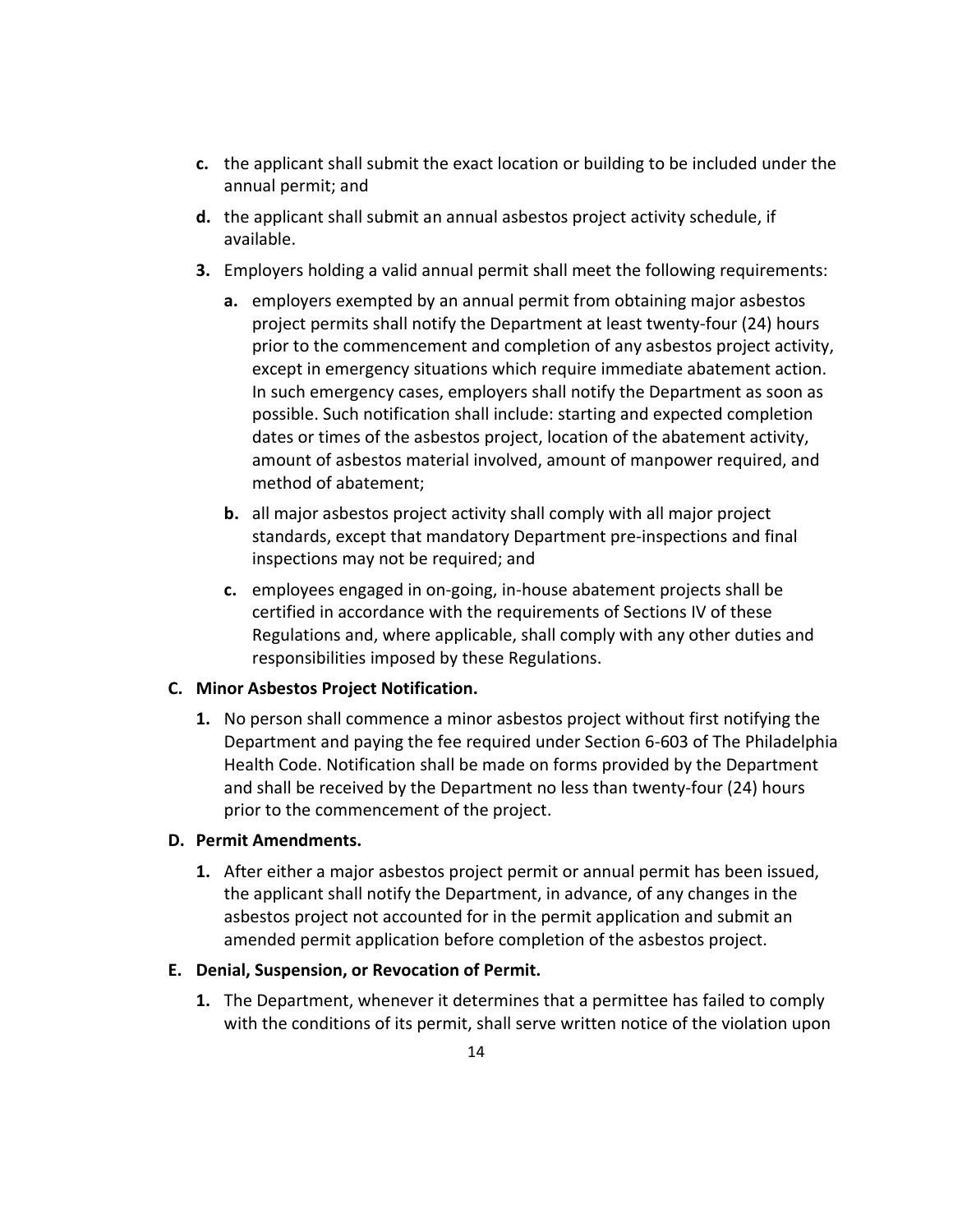the permittee pursuant to Section 9‐103 of The Philadelphia Code; the notice shall include the specific reasons for the intended action.

- **2.** The Department of Licenses and Inspections, upon certification by the Department that a person has failed to comply with or meet the requirements of Chapter 6‐600 of The Philadelphia Code or these Regulations, shall deny, suspend, or revoke a permit in accordance with Section 9‐103 of The Philadelphia Code. Revocation of a permit shall result in the forfeiture of the permit fee.
- **3.** Any action taken by the Department of Licenses and Inspections pursuant to this Section may be appealed to the Board of License and Inspection Review in accordance with that Board's procedures.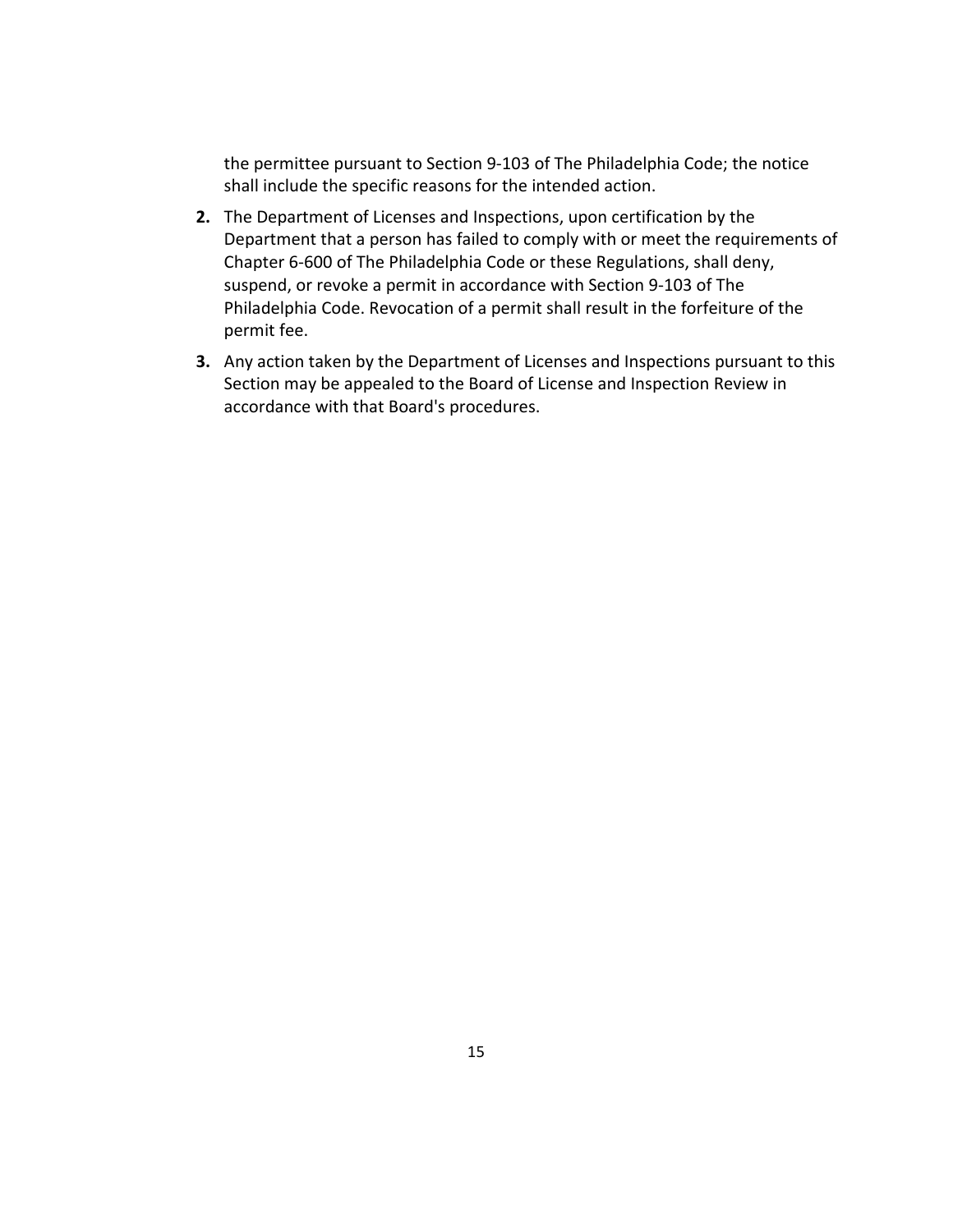### **SECTION IV. CERTIFICATION**

#### **A. Asbestos Workers Certification.**

- **1.** No individual shall engage in an asbestos project worker by the Department of Licenses and Inspections.
- **2.** The Department of Licenses and Inspections shall not issue an asbestos worker certificate unless and until the Department has certified, in writing, that the applicant has met the following requirements:
	- **a.** the applicant shall be at least eighteen (18) years of age at the date of application;
	- **b.** the applicant shall submit an application for certification accompanied by a fee of Twenty‐Five Dollars (\$25) to the Department; and
	- **c.** the applicant shall submit:
		- **(.1)** the training certificate issued upon successful completion, within the prior six (6) months, of a Department‐certified initial asbestos worker training course, including passage of a written examination; or
		- **(.2) (.a)** a chronological list of asbestos abatement activities in which the applicant has participated, which at a minimum shall indicate two years of experience in asbestos project activity. The list shall include the employer's or asbestos contractor's name, address, and telephone number; and

**(.b)** certificates evidencing successful completion of training programs which have been reviewed and approved by the Department; or

- **(.3)** a currently valid asbestos worker certification from another jurisdiction provided that such certification has been approved by the Department.
- **3.** Asbestos worker certification shall be valid for thirteen (13) months from the completion date of a Department‐certified training or review course. Where the applicant has been exempted from completing an initial training course, the certification shall be valid for thirteen (13) months from the date of issuance.
- **4.** Certified asbestos workers may apply for renewal of their certificates to the Department, beginning thirty (30) days prior to the expiration date of the certificates, by submitting the following information:
	- **a.** an application for renewal of certification, accompanied by a certification renewal fee in the amount of Twenty‐Five Dollars (\$25); and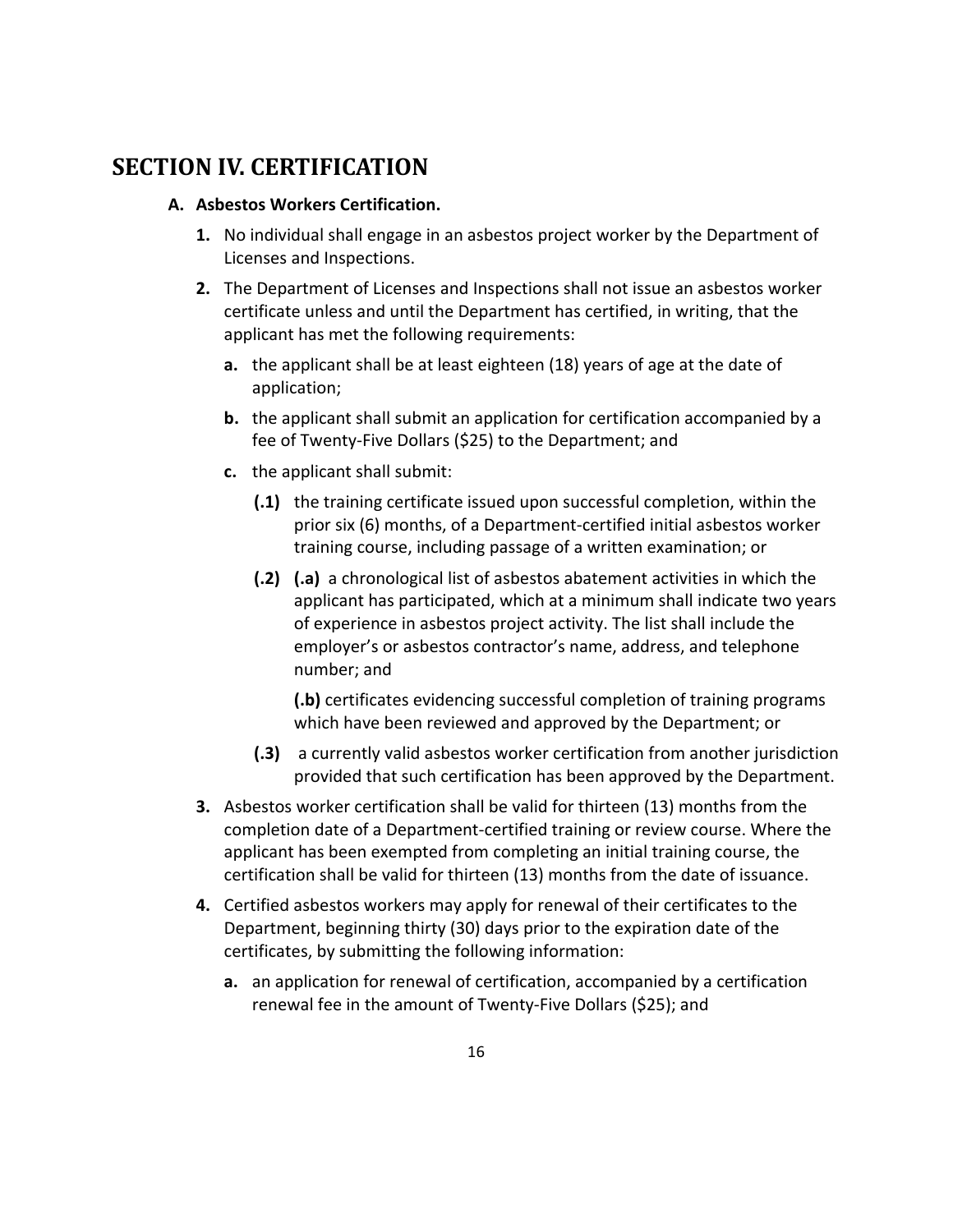- **b.** the training certificate issued upon successful completion, within the prior six (6) months, of a Department‐certified review course, including passage of a written examination. Any individual who fails to renew his/her certificate for three (3) consecutive years shall be required to complete an initial training course in order to have his/her certificate renewed.
- **5.** All asbestos worker certificates shall be in the form of an identification card to which a photograph of the applicant is affixed. Said identification shall be worn in a visible fashion by the certified asbestos worker while engaged in asbestos project activity.

#### **B. Asbestos Project Supervisor Certification.**

- **1.** No person shall supervise asbestos workers engaged in an asbestos project unless that person is certified as an asbestos project supervisor by the Department of Licenses and Inspections.
- **2.** The Department of Licenses and Inspections shall not issue an asbestos project supervisor certificate to an applicant unless and until the Department has certified, in writing, that the applicant has met the following requirements:
	- **a.** the applicant shall be at least eighteen (18) years of age at the time of application;
	- **b.** the applicant shall submit an asbestos project supervisor certification application, accompanied by a fee of Twenty‐Five Dollars (\$25), to the Department. The applicant shall be required to demonstrate that he/she has had at least one year's experience in asbestos abatement activities by providing the Department with the following information:
		- **(.1)** the name, address, and telephone number of all asbestos contractors and/or employers for whom the applicant has performed asbestos abatement activities;
		- **(.2)** the number of hours worked per week on asbestos abatement activities; and
		- **(.3)** applicant's job title(s) and a brief description(s) of duties;
	- **c.** the applicant shall also submit:
		- **(.1)** the training certificates issued upon successful completion, within the prior six (6) months, of both a Department‐certified asbestos worker training course and an additional Department‐certified supervisory training course, including passage of a written examination for each training course; or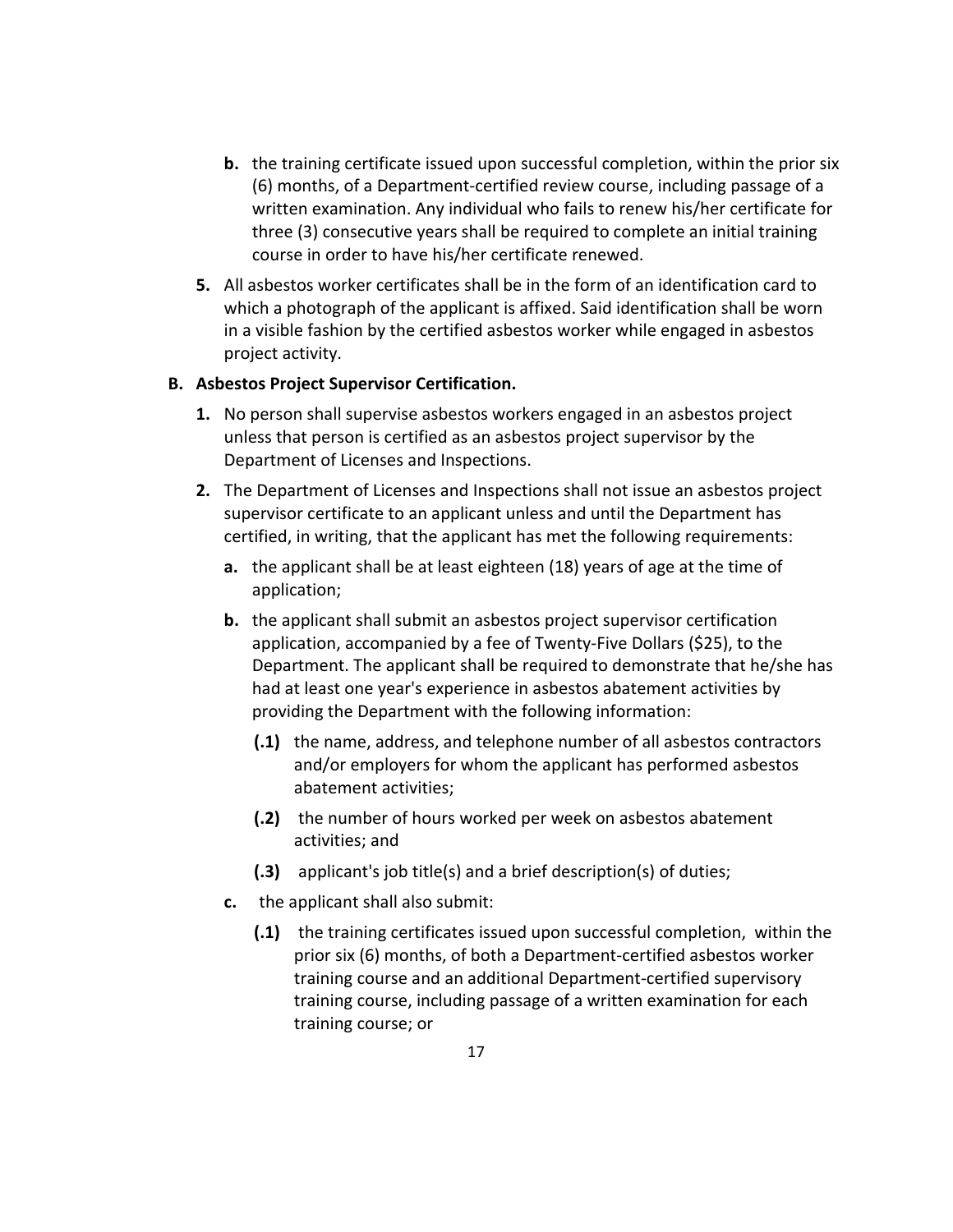**(.2) (.a)** a chronological list of asbestos abatement activities in which the applicant has participated, which at a minimum shall indicate two years of experience as an asbestos project supervisor. The list shall include the employer's or asbestos contractor's name, address, and telephone number; and

**(.b)** certificates evidencing successful completion of training programs which have been reviewed and approved by the Department; or

- **(.3)** a currently valid asbestos project supervisor certification from another jurisdiction provided that such certification has been approved by the Department.
- **3.** Asbestos project supervisor certifications shall be valid for thirteen (13) months from the completion of a Department‐certified training or review course. Where the applicant has been exempted from completing an initial training course, the certification shall be valid for thirteen (13) months from the date of issuance.
- **4.** Certified asbestos project supervisors may apply for renewal of their certificates to the Department beginning thirty (30) days prior to the expiration date of the certificates, by submitting the following information:
	- **a.** an application for renewal of certification, accompanied by a certification renewal fee in the amount of Twenty‐Five Dollars (\$25);
	- **b.** the training certificate issued upon successful completion, within the prior six (6) months, of a Department approved review course, including passage of a written examination. Any person who fails to renew his/her certificate for three (3) consecutive years shall be required to complete an initial training course in order to have his/her certificate renewed.
- **5.** All asbestos project supervisor certificates shall be in the form of an identification card to which a photograph of the applicant is affixed. Said identification shall be worn in a visible fashion by the certified asbestos project supervisor while engaged in asbestos project activity.

#### **C. Asbestos Project Inspector Certification.**

- **1.** No person shall act as an asbestos project inspector unless that person has been certified as an asbestos project inspector by the Department of Licenses and Inspections.
- **2.** The Department of Licenses and Inspections shall not issue an asbestos project inspector certificate to any applicant unless and until the Department certifies, in writing, that the applicant has met the following requirements: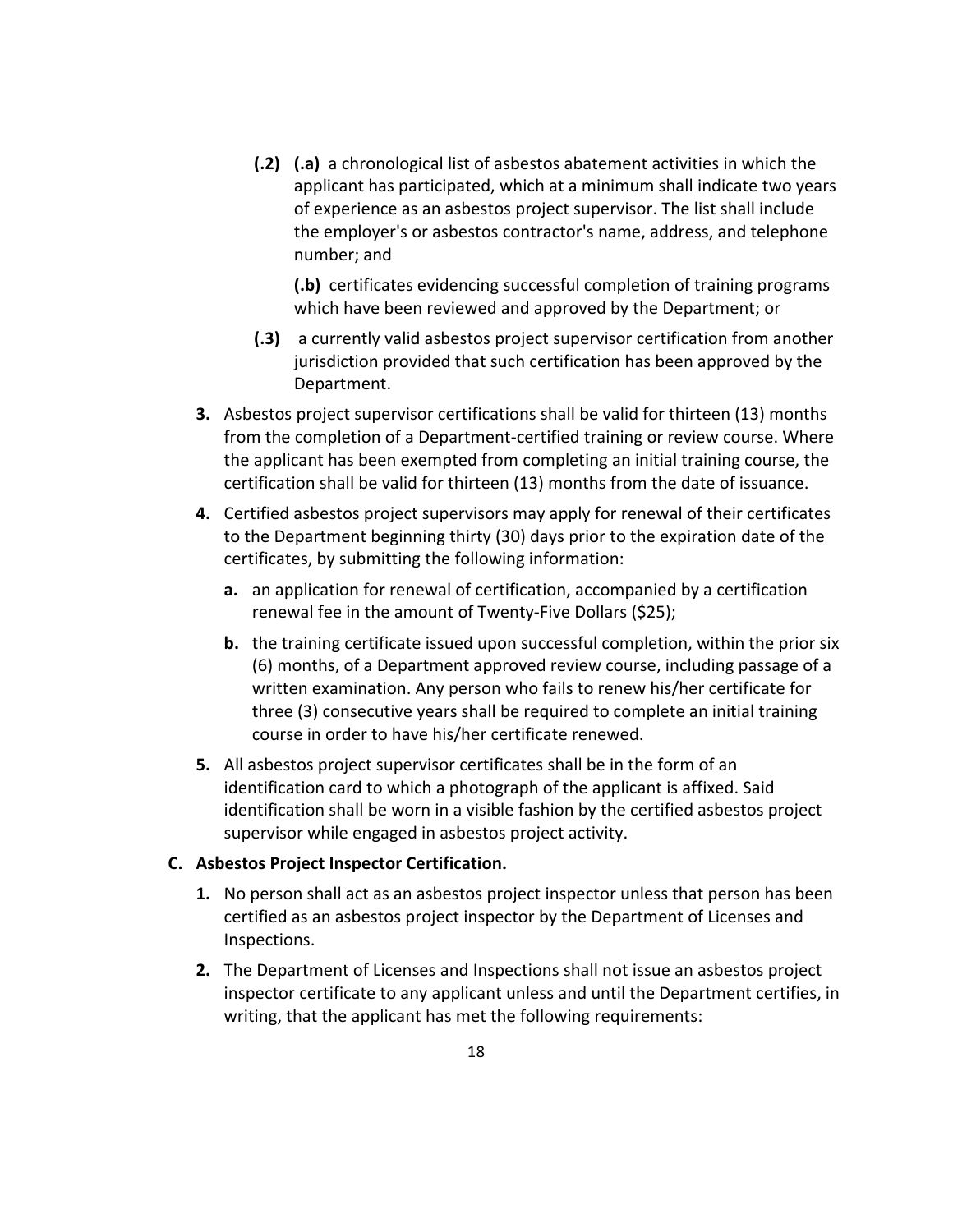- **a.** the applicant shall be at least eighteen (18) years of age as of the date of application;
- **b.** the applicant shall submit an asbestos project inspector application, accompanied by the fee required pursuant to Section 6‐604 of The Philadelphia Health Code;
- **c.** the applicant shall submit evidence of having obtained an associates degree in biology, chemistry, industrial hygiene, environmental science, or related fields, or, alternatively, evidence of one (1) year of employment experience performing environmental assessment activities in industrial hygiene or environmental science;
- **d.** the applicant shall submit evidence of successful completion of a course in air monitoring methods which was part of either an academic curriculum or a continuing education course and which consisted of a minimum of thirty (30) contact hours and included hands‐on experience using and calibrating various types of air monitoring equipment, or, alternatively, evidence of six (6) months of employment experience performing air monitoring which included at least thirty (30) hours of on‐the‐job training;
- **e.** the applicant shall submit evidence of successful completion of a training course for asbestos project supervisors which has been reviewed and approved by the Department, including passage of a written examination; or two (2) years of experience in continuous monitoring asbestos abatement activities and provide a chronological listing of such activities by building owner's name and location;
- **f.** the applicant shall successfully complete a Department‐provided course for asbestos project inspectors, and achieve a passing grade on a Departmental examination;
- **g.** the applicant shall certify that he/she will engage to perform on‐site analyses only analytical testing laboratories certified by the Department; and
- **h.** the applicant shall submit a description of his/her resources, laboratory affiliations, and the methods which he/she will employ to insure that the monitoring requirements of these Regulations are fully implemented.
- **3.** Asbestos project inspector certifications shall be valid for twelve (12) months from the date of issuance.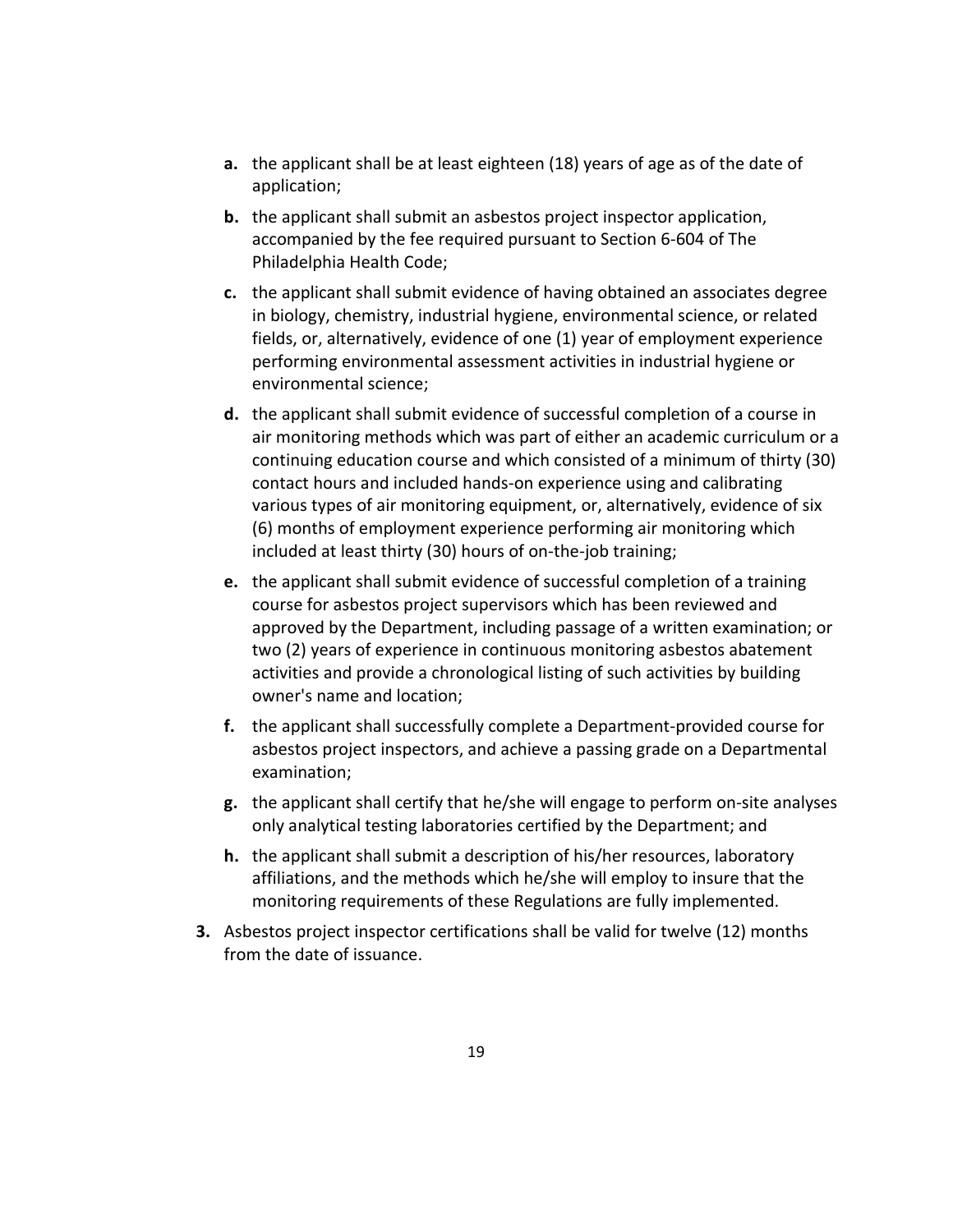- **4.** Certified asbestos project inspectors may apply for renewal of the certificate to the Department, but not later than thirty (30) days prior to the expiration date of their certifications, by submitting the following information:
	- **a.** an application for renewal of certification, accompanied by the fee required pursuant to Section 6‐604 of The Philadelphia Health Code; and
	- **b.** the training certificate issued upon successful completion of a Department approved review course for asbestos project supervisors, including passage of a written examination. Any person who fails to renew his/her certificate for three (3) consecutive years shall be required to complete an initial training course, as referenced in Section IV C.2.f., in order to have his/her certificate renewed.

#### **D. Asbestos Investigator Certification.**

- **1.** No person shall act as an asbestos investigator unless that person has been certified as an asbestos investigator by the Department of Licenses and Inspections.
- **2.** The Department of Licenses and Inspections shall not issue an asbestos investigator certificate unless and until the Department has certified, in writing, that the applicant has met the following requirements:
	- **a.** the applicant shall be at least eighteen (18) years of age at the time of application;
	- **b.** the applicant shall submit an asbestos investigator certification application, accompanied by the fee required pursuant to Section 6‐604 of The Philadelphia Health Code;
	- **c.** the applicant shall submit the training certificate issued upon successful completion, within the prior six (6) months, of a Department‐certified asbestos investigator training course, including passage of a written examination; and
	- **d.** the applicant shall submit:
		- **(.1)** a copy of a license or certificate as a professional engineer, registered architect, certified industrial hygienist, or certified safety professional; or
		- **(.2)** evidence of having obtained a bachelor's degree in engineering, architecture, environmental health science, or a related field, and documentation of one (1) year of experience in building survey/hazard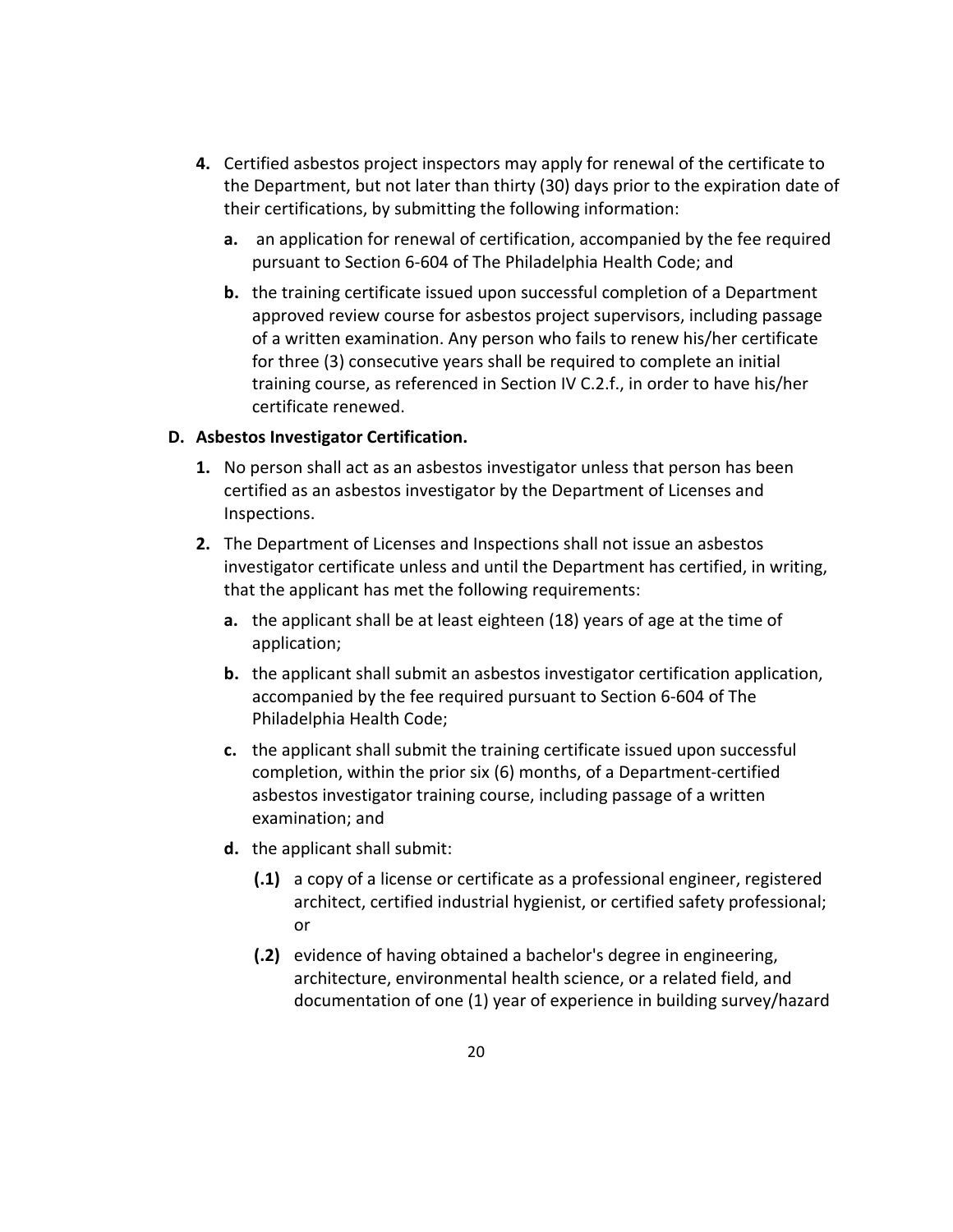assessment for asbestos plus one (1) additional year of other related experience; or

- **(.3)** documentation of two (2) years of experience in building survey/hazard assessment for asbestos plus three (3) additional years of other related experience.
- **3.** Asbestos investigator certification shall be valid for twelve (12) months from the date of issuance.
- **4.** Certified asbestos investigators may apply for renewal of their certificates to the Department, beginning thirty (30) days prior to the expiration date of the certificates, by submitting the following information:
	- **a.** an application for renewal of certification, accompanied by a certification renewal fee in the amount of One Hundred Dollars (\$100); and
	- **b.** the training certificate issued upon successful completion, within the prior six (6) months, of a Department‐certified review course. Any person who fails to renew his/her certificate for three (3) consecutive years shall be required to complete an initial training course in order to have his/her certificate renewed.

#### **E. Analytical Testing Laboratories Certification.**

- **1.** No laboratory shall engage in the analysis of bulk, dust, or air samples for asbestos content unless that laboratory has been certified by the Department of Licenses and Inspections.
- **2.** The Department of Licenses and Inspections shall not issue an analytical testing laboratory certification to an applicant unless and until the Department certifies, in writing, that the applicant has met the following requirements:
	- **a.** the applicant shall submit an application for certification, accompanied by the fee required pursuant to Section 6‐604 of The Philadelphia Health Code; and
	- **b.** the applicant shall submit the name and address of the laboratory, the name of the laboratory owner or his/her authorized representative and his/her telephone number;
	- **c.** for phase contrast microscopy (PCM) the laboratory shall have current accreditation by the American Industrial Hygiene Association (AIHA), or for individual microscopists, listing in the Asbestos Analysis Registry of the AIHA;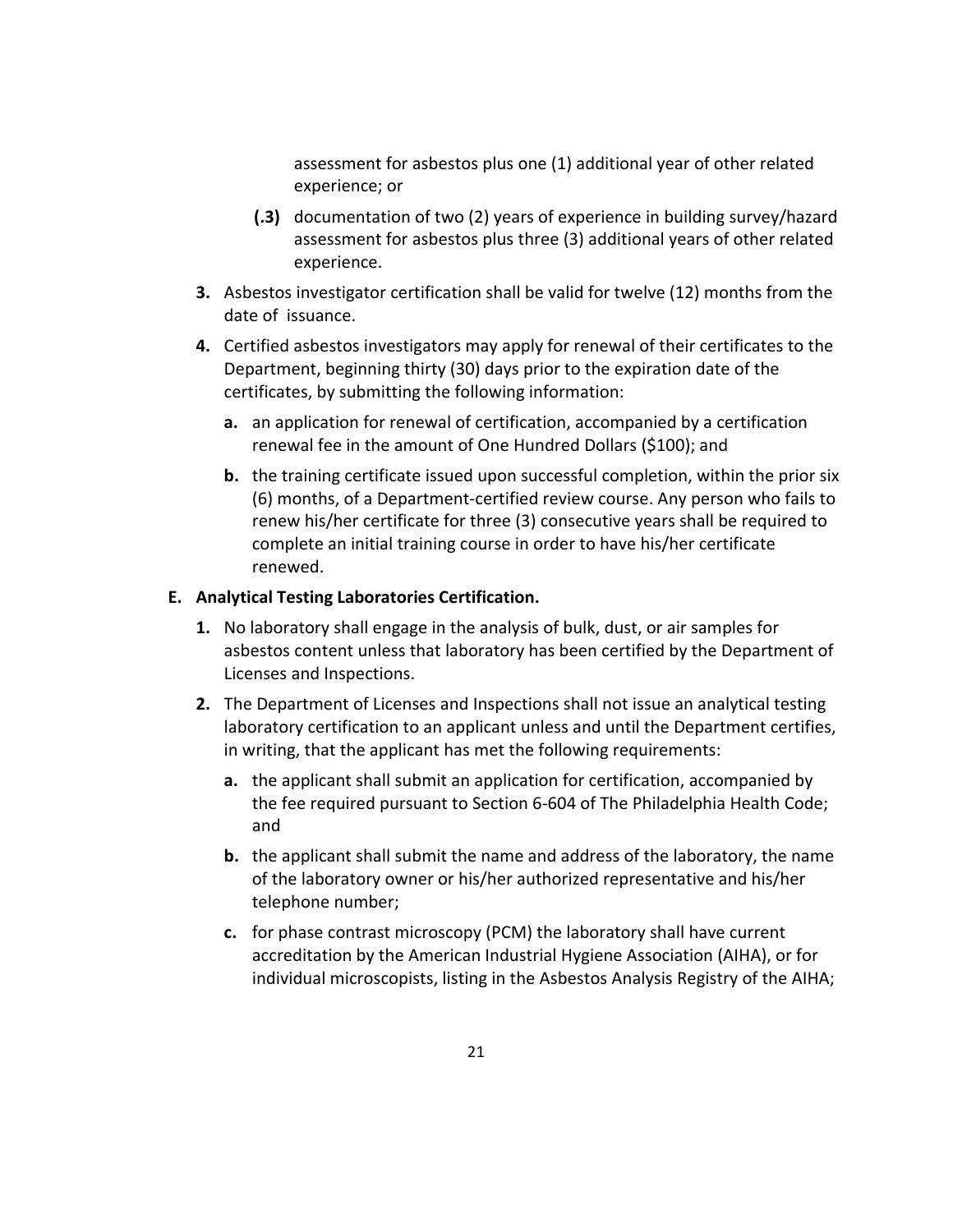- **d.** for transmission electron microscopy (TEM) the laboratory shall have current accreditation for TEM by the National Institute of Standards and Technology (NIST).
- **e.** for bulk analysis the laboratory shall be accredited by the NIST.
- **3.** Analytical testing laboratory certifications shall be valid for twelve (12) months from the date of issuance.
- **F.** The Department shall, whenever it finds that a holder of any certification has failed to comply with the provisions of Chapter 6‐600 of The Philadelphia Code or these Regulations, certify such finding to the Department of Licenses and Inspections in accordance with the procedures set forth in Section 9‐103 of The Philadelphia Code.
- **G.** The Department of Licenses and Inspections, upon a finding by the Department that the holder of any certification issued pursuant to this Section has failed to comply with the provisions of Chapter 6‐600 of The Philadelphia Code or these Regulations, shall deny, suspend, revoke or refuse to renew such certification, in accordance with the finding of the Department. Suspension of any certification shall not generate a fee credit, and revocation will result in fee forfeiture.
- **H.** Any action taken by the Department of Licenses and Inspections pursuant to this Section may be appealed to the Board of License and Inspection Review in accordance with that Board's procedures.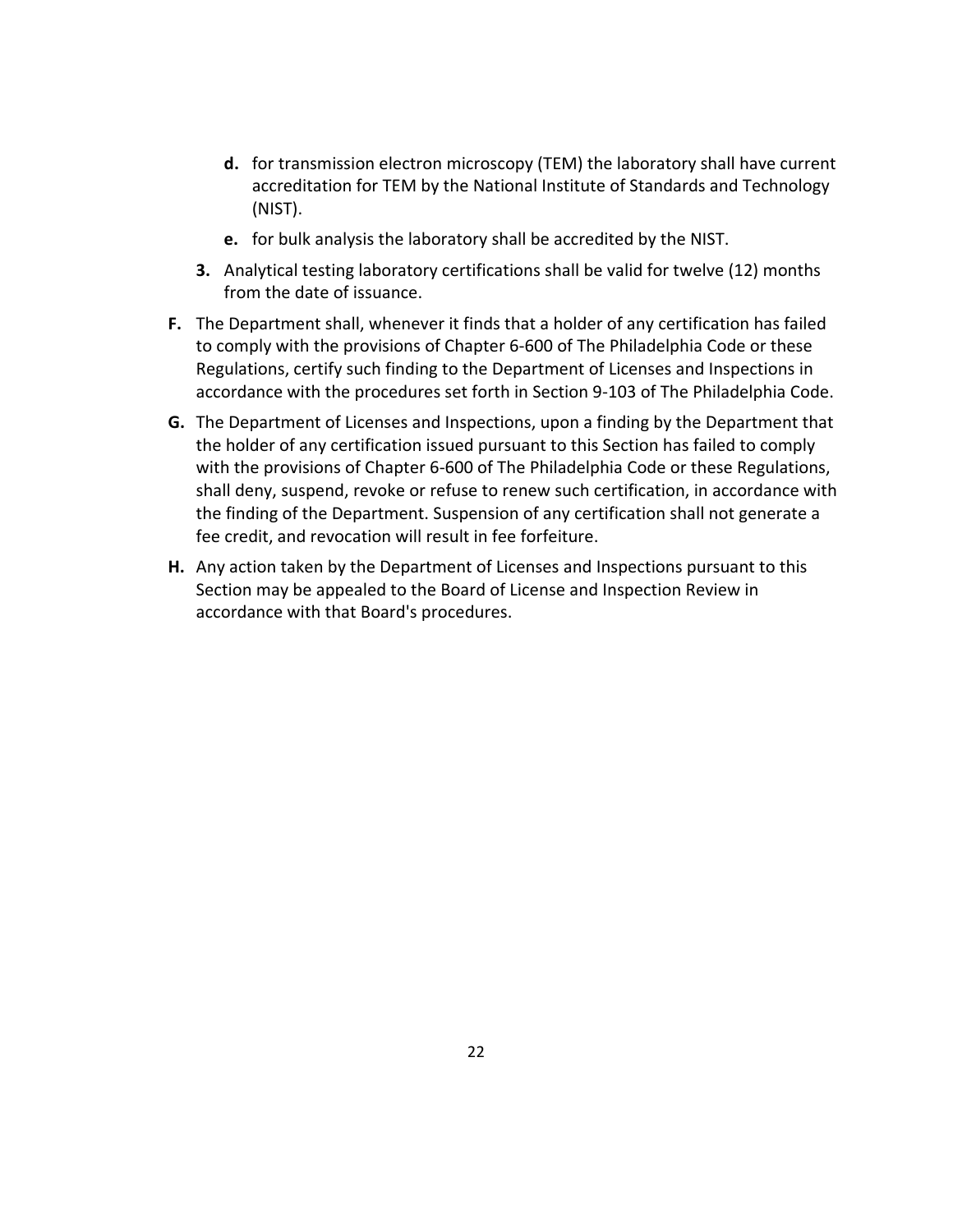### **SECTION V. TRAINING**

- **A.** Asbestos contractors, asbestos project inspectors, asbestos project supervisors, asbestos workers, and asbestos investigators shall, as a requirement for licensing or certification, successfully complete asbestos training courses which have been certified by the Department of Licenses and Inspections, with the approval of the Department.
- **B.** Application For Certification.

The Department shall approve for annual certification applicant training programs that provide the material required in this paragraph and conform with the standards and criteria set forth below. The applicant shall notify the Department immediately of any significant changes in any information submitted. An applicant for certification of an asbestos abatement training program shall submit the following to the Department accompanied by an initial application fee of Twenty‐Five Dollars (\$25) and an annual fee of Three Hundred Dollars (\$300):

- **1.** The name and address of the agency, institution or private firm which plans to conduct the training course, and the name of the responsible person and his/her telephone number;
- **2.** A description of course location, course schedule, including hours and dates, and course fees;
- **3.** A description of the public outreach and publicity efforts which will be employed to inform potential attendees of the availability of the training courses;
- **4.** A detailed outline of the course curriculum, including the topics set forth in Sections V.C.12. and/or V.C.13. of these Regulations below, the amount of time allotted to each topic, and the name of the instructor for each topic;
- **5.** A description of the teaching methods to be used to present each topic including, where appropriate, lectures, discussions, demonstrations and audio‐ visual materials. When applicable, the name, producer, and date of production of audio‐visual materials to be used shall be included;
- **6.** Copies of written materials to be used in the training course;
- **7.** Evidence demonstrating that the applicant employs sufficient number of instructors, not less than two, satisfy the education, experience and qualifications criteria as set forth below in paragraph C. below. Resumes describing special training, education and/or prior experience of the instructors may be submitted to the Department for the purpose of providing this evidence;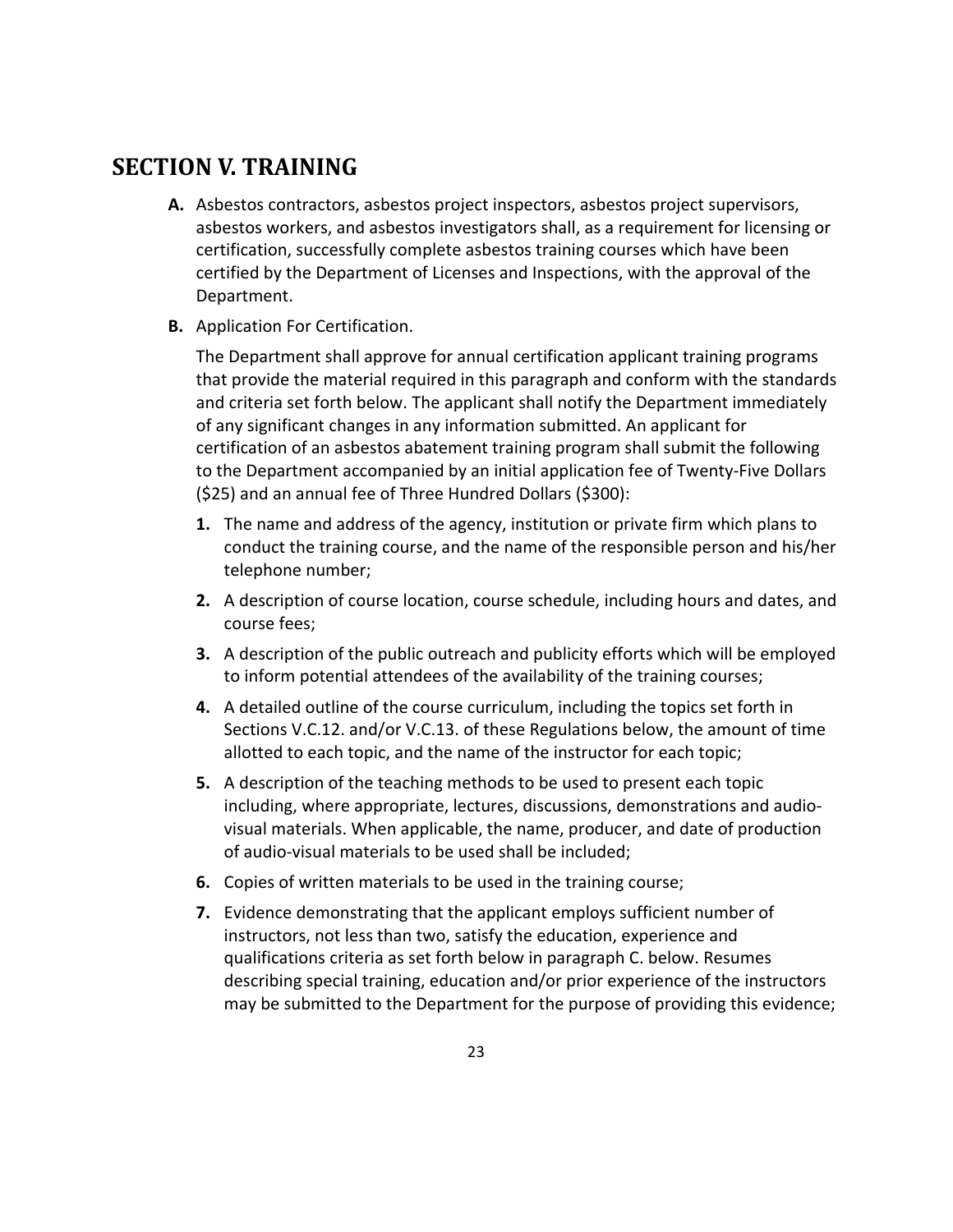- **8.** A list of the types, brand names, and quantities of respirators to be used to demonstrate fit tests or flow tests;
- **9.** A description of the type and quantity of protective clothing to be used during practice exercises and demonstrations;
- **10.** A description of the materials to be used for hands-on practice exercises and demonstrations, including hand tools, ladders, plastic sheeting and other barrier construction supplies, negative air filtration units, water spray devices, and decontamination facilities;
- **11.** A detailed description of the site of the training course, including the address of the site where demonstrations and hands‐on practice exercises will be conducted;
- **12.** Availability of bi‐lingual instruction and the degree of literacy required for admission to the training course; and
- 13. Instructor-to-student ratio for the hands-on practice exercises and demonstrations.
- **C.** Eligibility For Certification. In order to be eligible for certification of an asbestos abatement training program, an applicant shall demonstrate compliance with the standards and criteria set forth below:
	- **1.** The applicant shall use all training materials, evaluation forms, information, and audio‐visual aids, which may be supplied or recommended by the Department;
	- **2.** The applicant shall send at least one course instructor to any meetings sponsored by the Department for the purpose of ensuring uniform and high quality training courses in asbestos abatement;
	- **3.** The applicant shall limit class size to not more than thirty (30) students, and the ratio of students to instructor for hands‐on training shall be no more than ten to one (10:1);
	- **4.** The initial asbestos worker training course shall provide at least thirty‐two (32) hours of instruction of which at least sixteen (16) hours are spent on actual experience in asbestos work practices through a simulated asbestos project and individual instruction and practice in the use and fit testing of respirators;
	- **5.** The asbestos worker review course shall provide at least eight (8) hours of review of topics covered in the initial training course, incorporating any new developments in asbestos abatement procedures and equipment;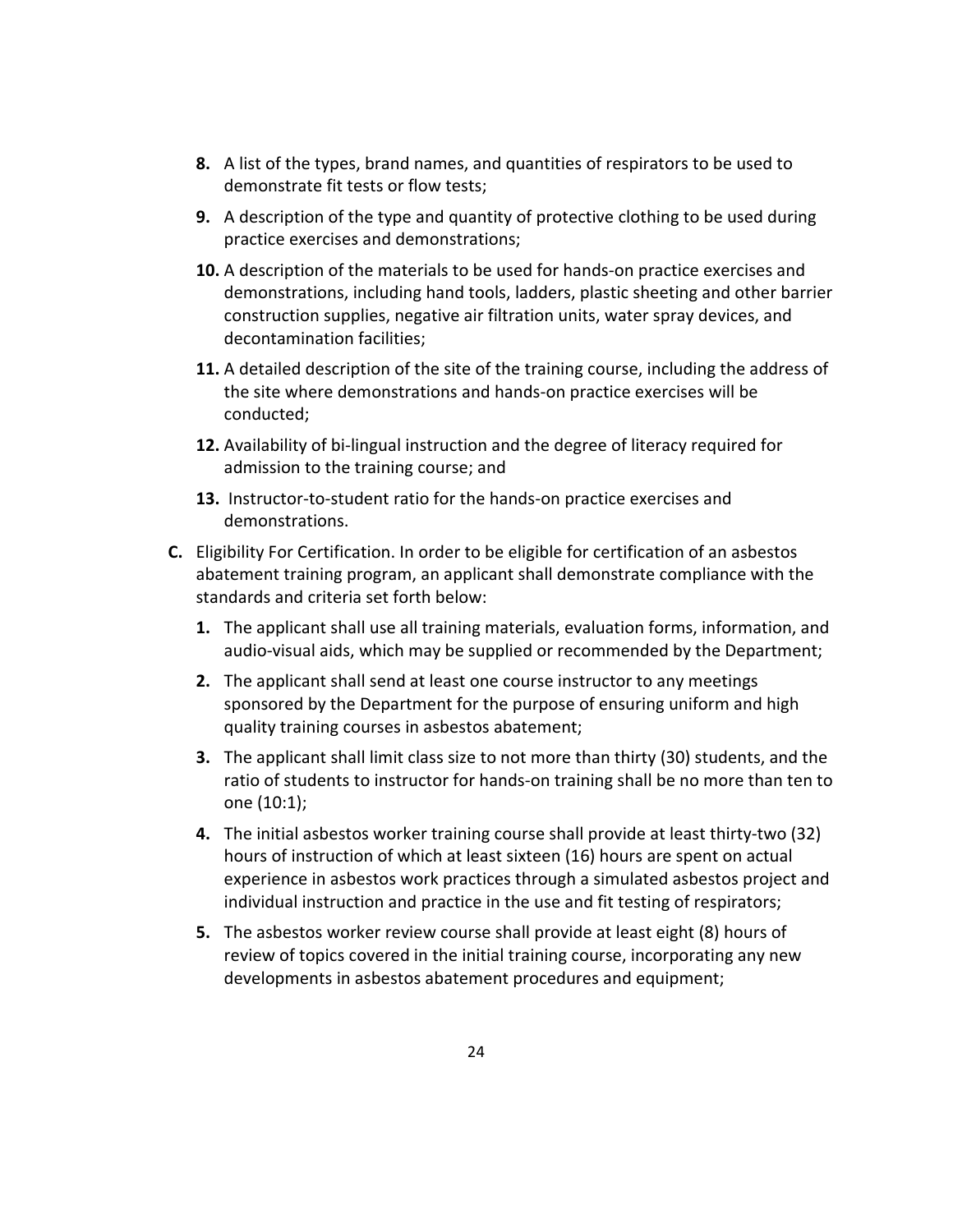- **6.** The initial asbestos project supervisor course shall provide at least six hours of instruction in addition to the time requirements of 4. above.
- **7.** The applicant shall inform the Department at least two weeks in advance of any asbestos abatement training or review course to be conducted by the applicant and shall permit representatives of the Department to attend, evaluate, and monitor any asbestos abatement training courses;
- **8.** The applicant shall maintain a list of students trained through its program and the dates on which such training occurred;
- **9.** The applicant shall issue a training certificate to persons who successfully complete an initial training or review course;
- **10.** The successful completion of a training course shall include passage of a written examination approved by the Department or the equivalent, for those students who are unable to take a written examination;
- **11.** Criteria For Staff and Instructors:
	- **a.** the applicant shall employ staff experienced in designing, implementing, and evaluating either employee educational programs in occupational health and safety or vocational education programs;
	- **b.** two or more course instructors shall be employed in order to ensure that all of the education and experience criteria for instructors set forth below are met:
		- **(.1)** those course sections that concern air monitoring, respiratory protection and personal protective equipment, and the relevant regulations of OSHA, EPA, and the Department shall be taught by either an industrial hygienist who is designated, at a minimum, as an Industrial Hygienist‐in‐Training (IHIT) by the American Board of Industrial Hygiene, or someone having the equivalent education and experience of an IHIT as determined by the Department;
		- **(.2)** those course sections that concern the health effects of asbestos shall be taught by a physician, a health educator, an industrial hygienist, or another health professional trained in the recognition and prevention of health hazards associated with exposure to asbestos;
		- **(.3)** those course sections that concern hands‐on practice sessions shall be taught by either:
			- **(.a)** an individual who has been employed, for a minimum of one (1) year, as an asbestos abatement contractor or as an on‐site foreman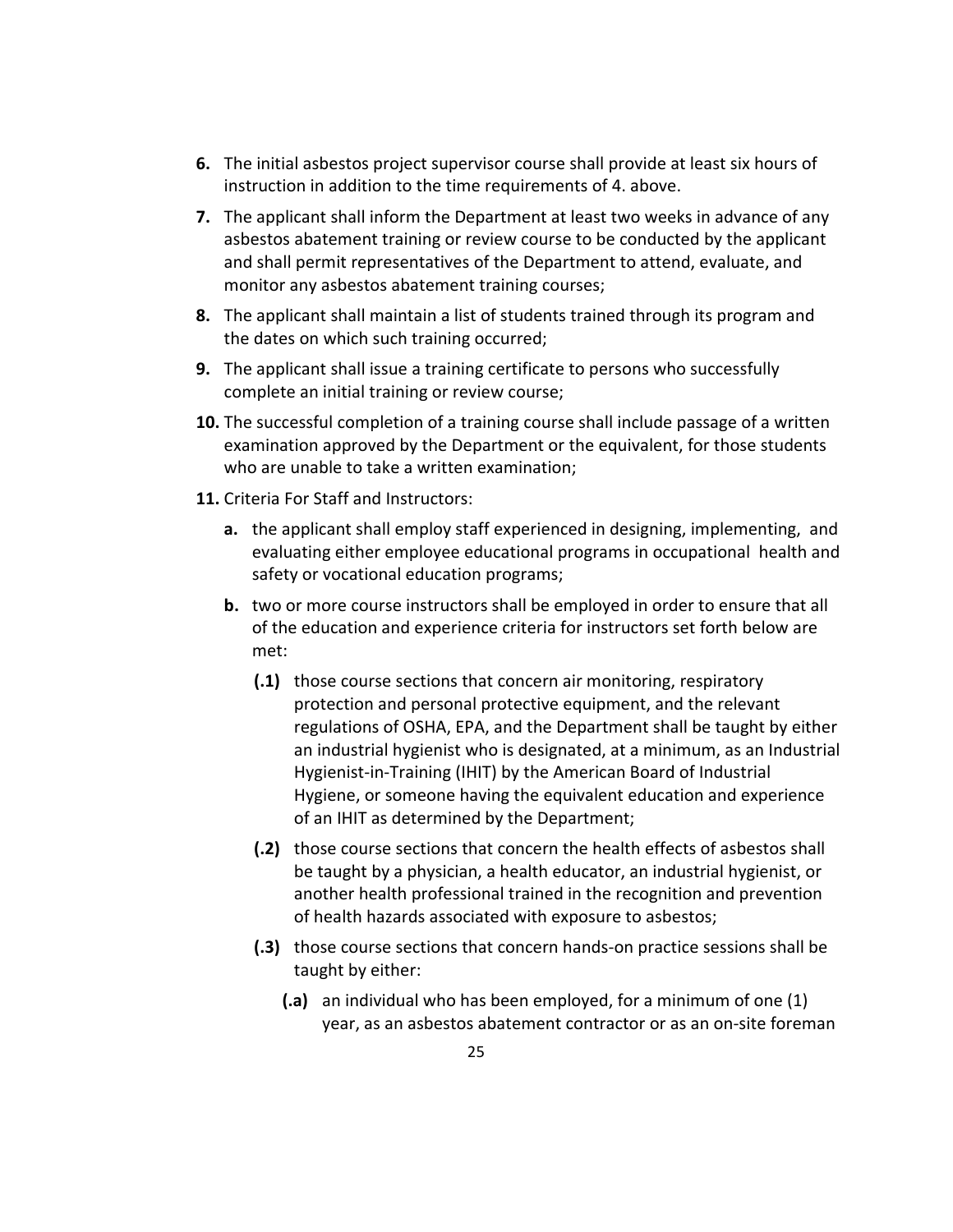or supervisor of asbestos abatement workers. This person shall have had hands‐on experience in all phases of asbestos abatement work, including work area preparation, construction of barriers, the use of personal protective equipment, engineering controls, work practices, clean‐up, disposal and decontamination; or

- **(.b)** an individual who has at least two (2) years of experience as an instructor at an asbestos abatement training facility and who has satisfactorily completed training at an EPA‐or OSHA‐endorsed course; or
- **(.c)** an individual who has at least two (2) years of experience as an instructor in any industrial training program with at least one (1) year of practical experience in asbestos abatement and who has satisfactorily completed training at an EPA‐or OSHA‐endorsed course.
- **12.** Criteria For Topics In Asbestos Worker Training Courses:
	- **a.** the applicant shall design and conduct training courses which shall include, at a minimum, the following topics:
		- **(.1)** introduction:
			- **(.a)** goals of the training program;
			- **(.b)** requirements, procedures, and standards established in:
				- **(i)** the asbestos NESHAP by the U.S. Environmental Protection Agency, 40 CFR Part 61, subparts A and M; and
				- **(ii)** the Asbestos Control Regulations of the Board of Health of the City of Philadelphia;
			- **(.c)** history of asbestos use;
			- **(.d)** magnitude of asbestos problem;
		- **(.2)** recognition of asbestos:
			- **(.a)** types and physical characteristics of asbestos;
			- **(.b)** asbestos products and their end uses;
			- **(.c)** products where asbestos may be encountered; and
			- **(.d)** need for specific laboratory analyses to positively identify asbestos;
		- **(.3)** health effects of asbestos: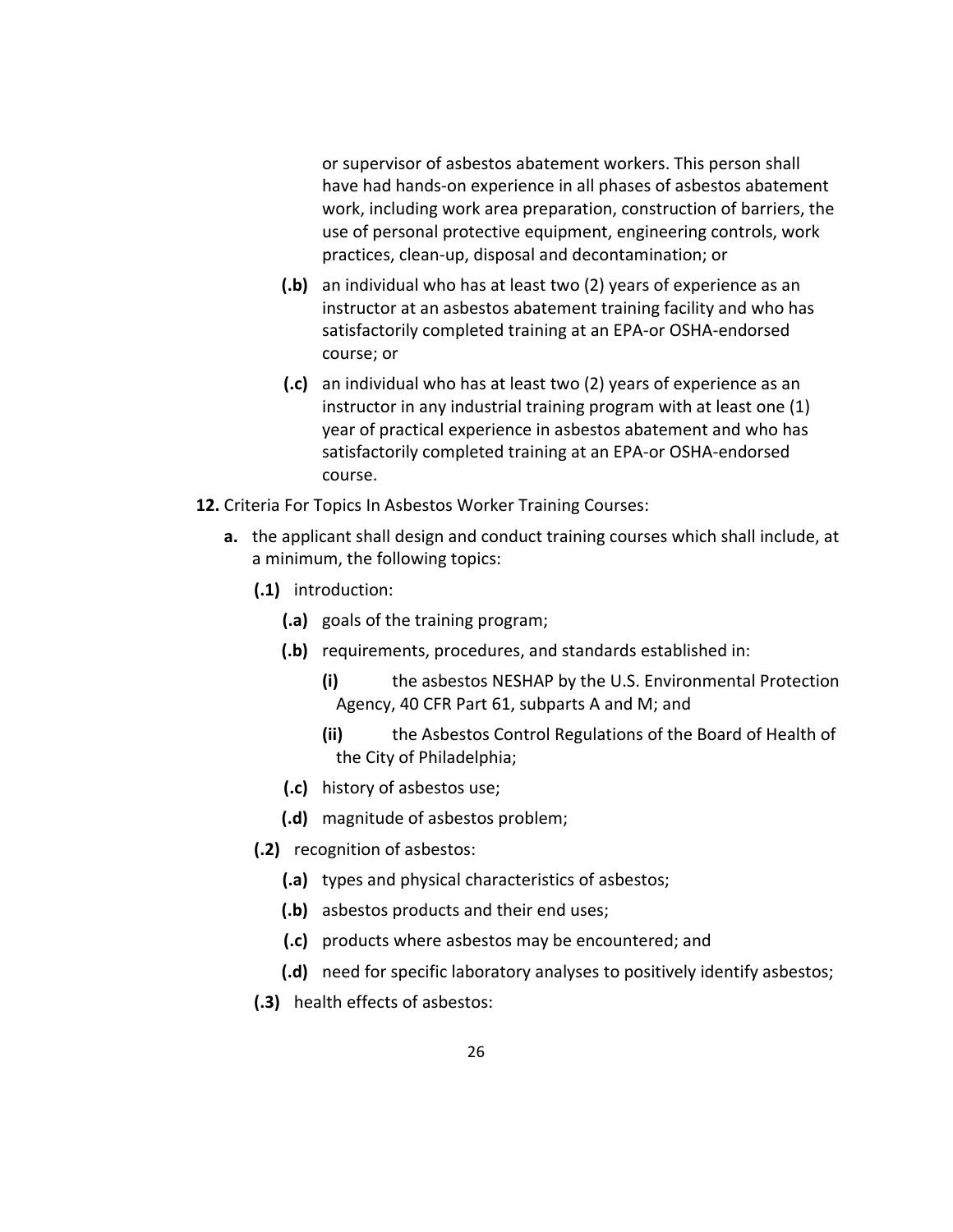- **(.a)** factors affecting asbestos‐related disease development including: properties of asbestos, how asbestos enters the body (respiratory and digestive systems, abdominal and chest cavity), concentration and duration of exposure, critical dose, individual susceptibility and group susceptibility;
- **(.b)** body defenses;
- **(.c)** clinical signs of asbestos exposure based upon visible changes in x‐ rays, including plaques and asbestos bodies;
- **(.d)** asbestos‐related diseases: asbestosis, lung cancer, mesothelioma, and digestive system cancers, including definitions and the concepts of risk, latency, symptoms and diagnoses;
- **(.e)** health risk to family members of asbestos workers; and
- **(.f)** effects of smoking and smoking cessation on asbestos‐related disease rates;
- **(.4)** purposes and methods of asbestos monitoring and testing with regard to the following:
	- **(.a)** bulk samples;
	- **(.b)** personal samples;
	- **(.c)** area samples;
	- **(.d)** sampling equipment demonstration: pumps, filters, calibration;
	- **(.e)** interpretation of analytical results;
	- **(.f)** permissible asbestos exposure limits established or recommended by OSHA, NIOSH, other agencies and professional organizations, and proposed changes;
	- **(.g)** OSHA regulations governing access to employee exposure and medical records;
- **(.5)** case studies, typical problems and corrective measures:
	- **(.a)** discussion of students' previous experiences with asbestos abatement operations;
	- **(.b)** presentation by course instructor(s) of problems which have actually occurred during asbestos abatement operations and how these problems have been resolved;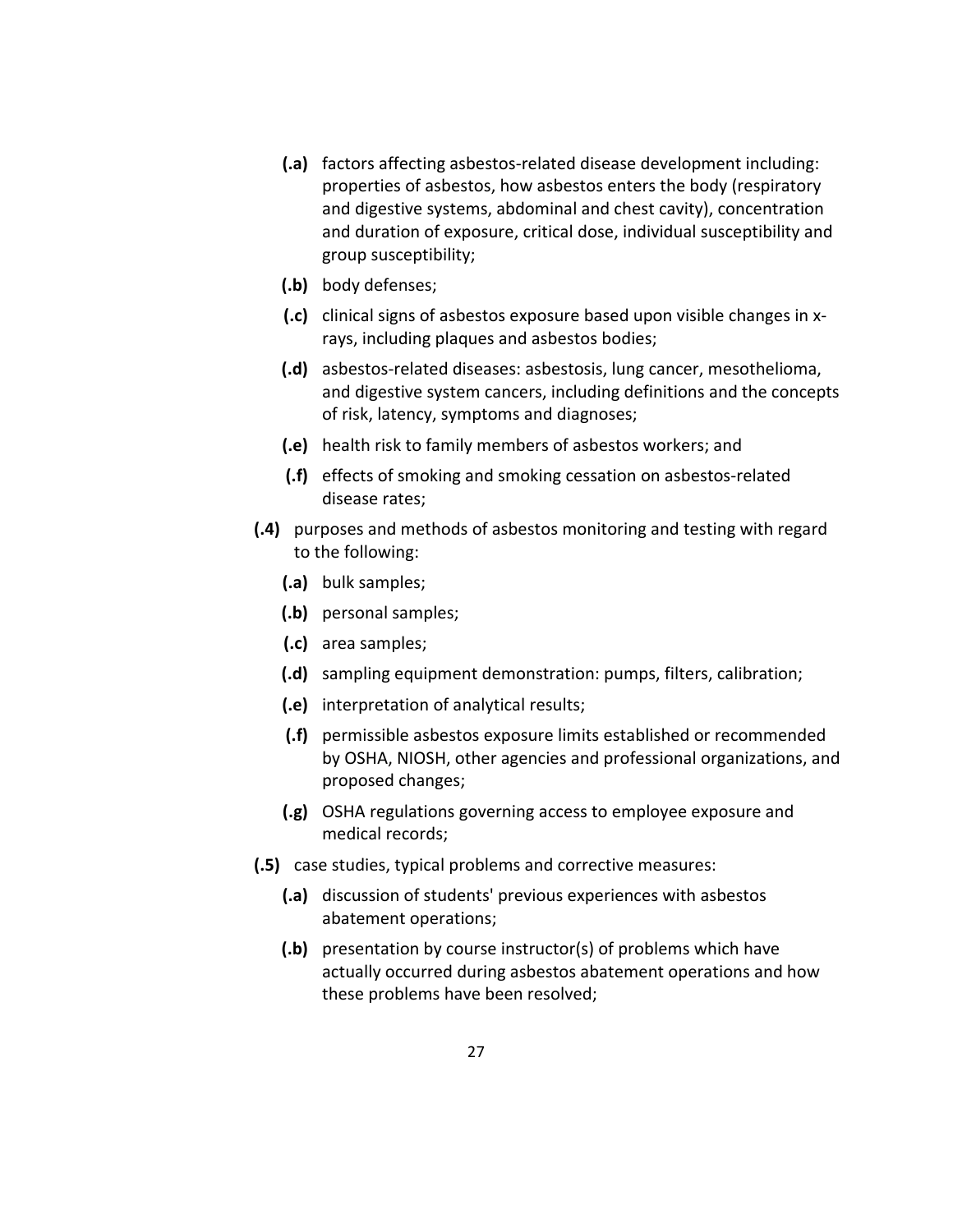- **(.6)** introductions to abatement methods, removal, encapsulation, and enclosure, and to the principles of asbestos control which shall be applied to all asbestos application and abatement projects:
	- **(.a)** protection of the worker;
	- **(.b)** preparation of the workplace;
	- **(.c)** minimization of asbestos fiber release and work practices to minimize exposures;
	- **(.d)** clean‐up and disposal; and
	- **(.e)** decontamination;
- **(.7)** protection of the Worker:
	- **(.a)** protective clothing: disposable and non‐disposable; purpose; requirements; options; who must wear; donning, removal, storage, handling and disposal; and types, such as suits, booties, hoods, footwear, gloves, eye protection and hard hats;
	- **(.b)** respiratory protection: purpose; types of respirators; characteristics and limitations; choosing respirators; factors affecting fit (facial hair); fit testing; methods for field testing; donning and removal; protection factors; inspection; cleaning; adjusting; use; storage; repair and replacement of parts;
		- **(i)** equipment:
			- **(\*1)** type "C" supplied air respirators, continuous flow or pressure demand class:
				- **(\*a)** description of physical characteristics; purpose limitations: components of the respirator, including the compressed air cylinders, and quality specifications for compressed air, low air alarm, pressure regulator, manifold, lines or hoses, belt‐ mounted regulator, breathing hose and facepiece; and
				- **(\*b)** demonstration and practice exercises in donning, using, flow testing and adjusting these respirators;
			- **(\*2)** Powered Air‐Purifying Respirators (PAPR):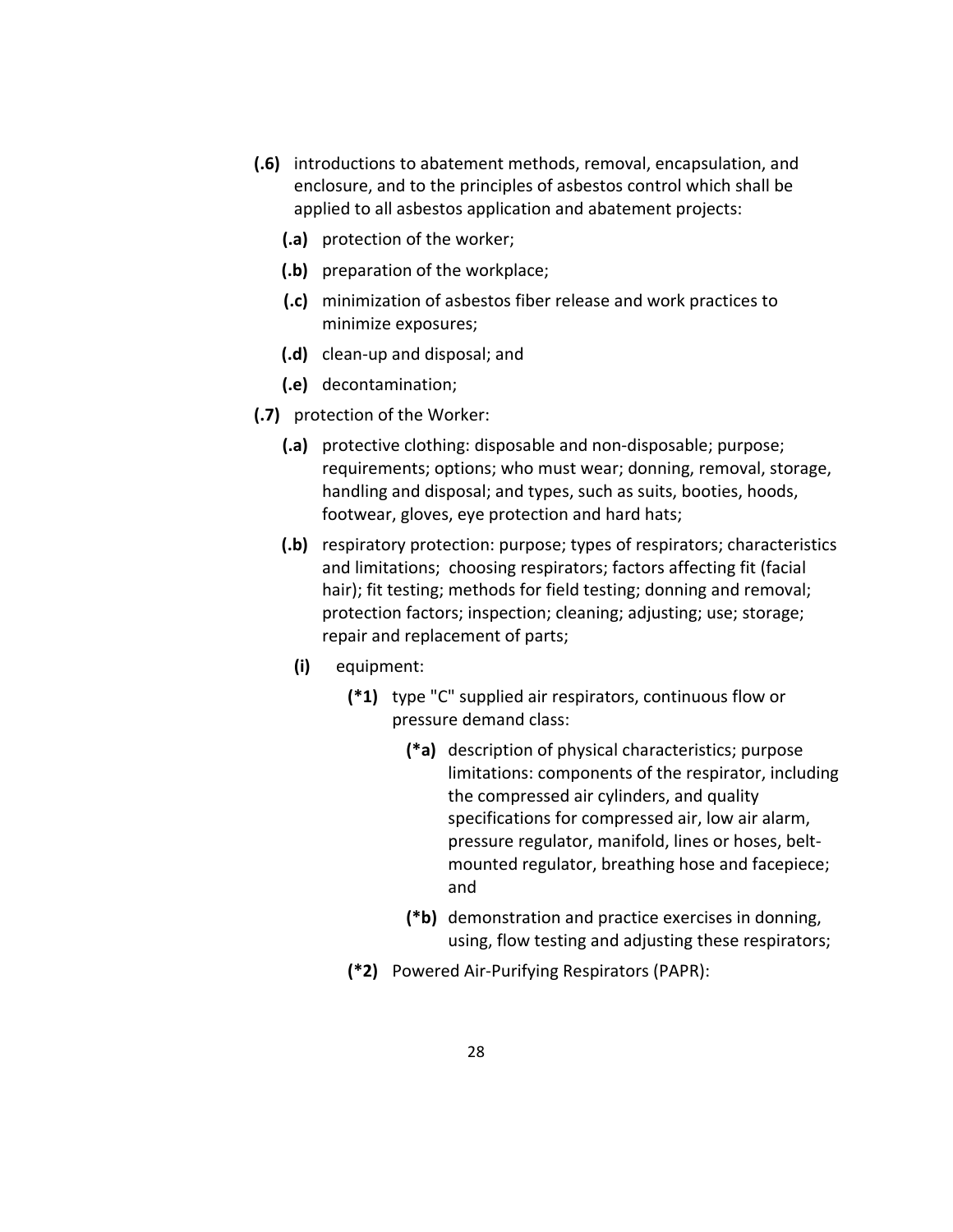- **(\*a)** description of physical characteristics; purpose; limitations; components of the respirator, including filters, battery, breathing hose and facepiece; and
- **(\*b)** demonstration and practice exercises in donning, using, flow testing and adjusting these respirators;
- **(\*3)** Air‐Purifying Respirators:
	- **(\*a)** description of physical characteristics; limitations; components of the respirator, including full/half facepiece, filters and cartridges; and
	- **(\*b)** demonstration and practice exercises in donning, using, fit testing and adjusting these respirators;
	- **(\*c)** Occupational Safety and Health Administration (OSHA) regulations, 29 CFR Part 1910.134, Respiratory Protection; and
	- **(\*d)** demonstration exercises of the above‐named respirators, including fit testing or flow testing, wearing, adjusting, filter replacing and cleaning procedures. Each trainee shall have individually supervised personal practice using these procedures with at least one of the types of respirators listed in subdivision (.7)(.b) above;
- **(.8)** special work practices to minimize exposure to asbestos fibers and health hazards;
- **(.9)** personal hygiene;
- **(.10)** general safety conditions:
	- **(.a)** heat stress;
	- **(.b)** fire safety;
	- **(.c)** emergency procedures to be followed in the event of fire and medical emergencies and the failure of containment barriers;
	- **(.d)** gas engines;
	- **(.e)** slips and falls;
	- **(.f)** scaffolding;
	- **(.g)** electrical hazards;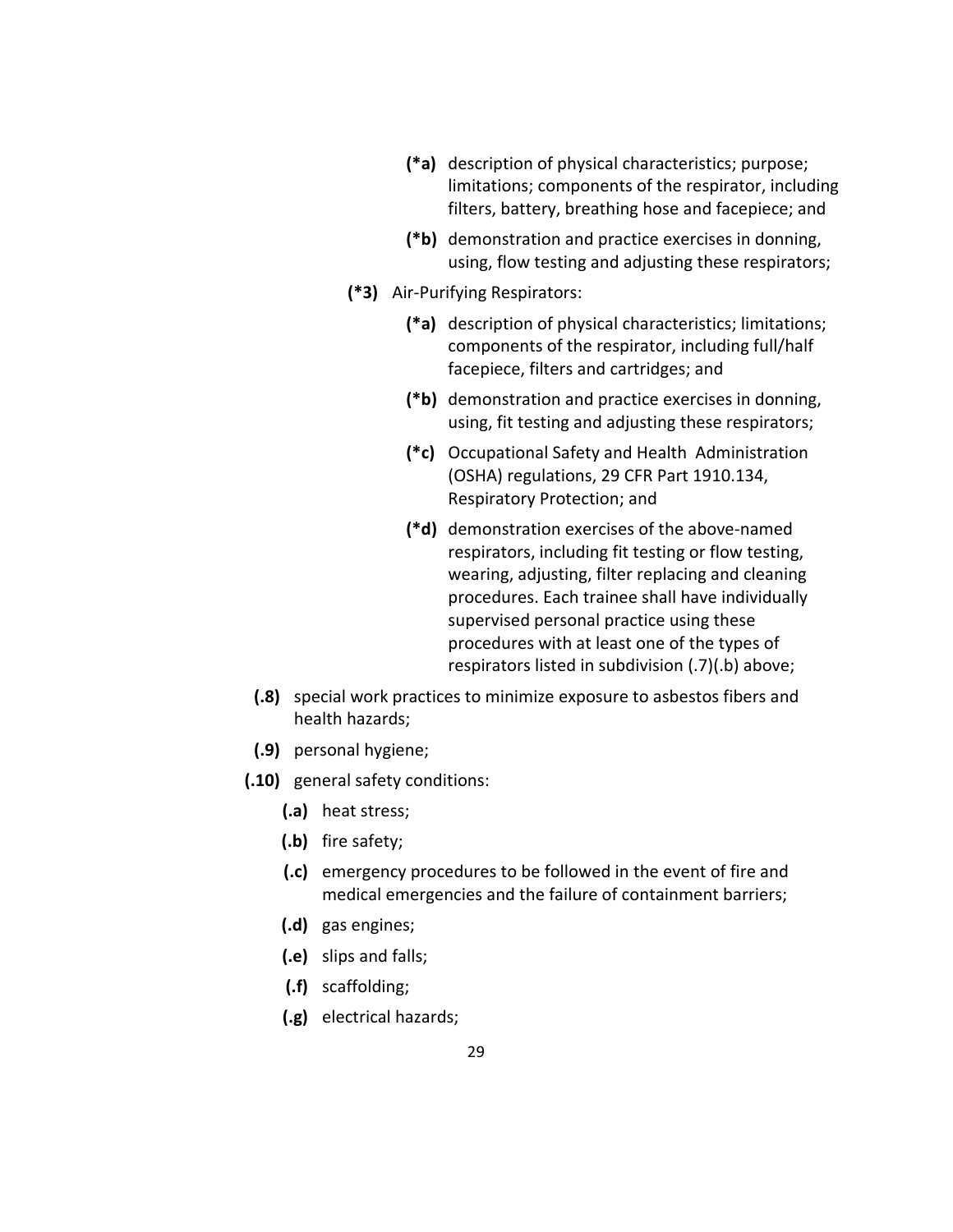- **(.h)** material handlings; and
- **(.i)** negative air pressure systems and procedures;
- **(.11)** preparation of the work area:
	- **(.a)** care of occupants;
	- **(.b)** furniture and equipment‐clean and remove movable furniture and equipment, and cover and seal unremovable equipment such as ductwork;
	- **(.c)** ventilation and electric systems;
	- **(.d)** flooring;
	- **(.e)** enclosures: plastic sheeting for horizontal surfaces;
	- **(.f)** change area; and
	- **(.g)** signs;
- **(.12)** minimizing asbestos fibers in the air while disturbing and removing asbestos insulation:
	- **(.a)** containment;
	- **(.b)** wetting and scraping;
	- **(.c)** vacuum cleaners equipped with High Efficiency Particulate Absolute (HEPA) Filters;
	- **(.d)** specialized tools; and
	- **(.e)** promptly bagging asbestos debris, other housekeeping features;
- **(.13)** proper clean‐up and disposal:
	- **(.a)** clean‐up, including techniques and sequence of activities; and
	- **(.b)** disposal, including bagging, drumming, storage and transport;
- **(.14)** decontamination:
	- **(.a)** decontamination areas: clean room, shower room and equipment room;
	- **(.b)** direction of air flow; and
	- **(.c)** sequential steps;
- **(.15)** work practice demonstration: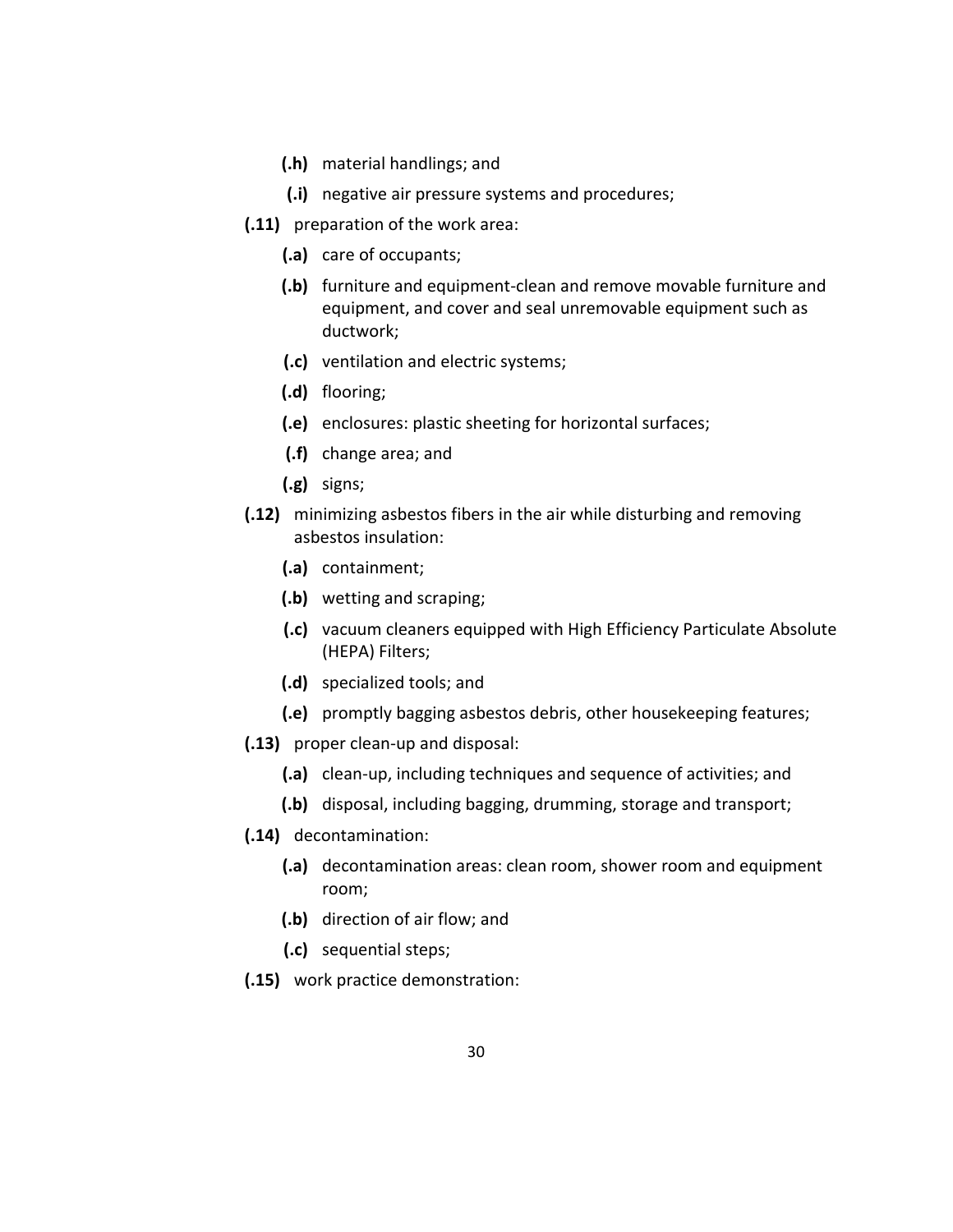- **(.a)** trainee shall participate in simulated on‐the‐job activities in the following subjects: suiting up in disposable full‐body clothing; preparation of the work site; sealing off the work area; construction of a decontamination unit; various abatement techniques to include removal of asbestos; clean‐up methods; material handling and disposal; and all other subjects included in subdivisions (.11) through (.14), inclusive, above. Each trainee shall wear a respirator during these activities. This respirator shall be one of those specified in Section V.C.12.a.(.7)(.b) of these Regulations; and
- **(.b)** trainees shall demonstrate knowledge acquired from the entire course through participation in discussion groups and demonstrations; and
- **(.16)** review and course evaluation:
	- **(.a)** review;
	- **(.b)** practice tests (optional); and
	- **(.c)** evaluation of course by participants.
- **13.** Criteria for Topics in Asbestos Project Supervisor and Asbestos Project Inspector Training Courses.

The course must include:

- **a.** all topics in Section V.C.12.of these Regulations.
- **b.** legal responsibilities and potential liabilities of various parties including, but not limited to, contractors, licensees, employers, employees, building owners, and suppliers.
- **c.** insurance and bonding.
- **d.** establishing a medical surveillance program.
- **e.** EPA and OSHA recordkeeping requirements.
- **f.** how to supervise effectively.
- **g.** additional emphasis on work practices, including the purpose, proper construction and maintenance of barrier and decontamination systems, posting of warning signs, electrical and ventilation system lock‐out, proper working techniques for minimizing asbestos fiber release, use of wet methods and surfactants, use of negative pressure ventilation equipment, use and maintenance of HEPA vacuums, and proper clean‐up and disposal procedures.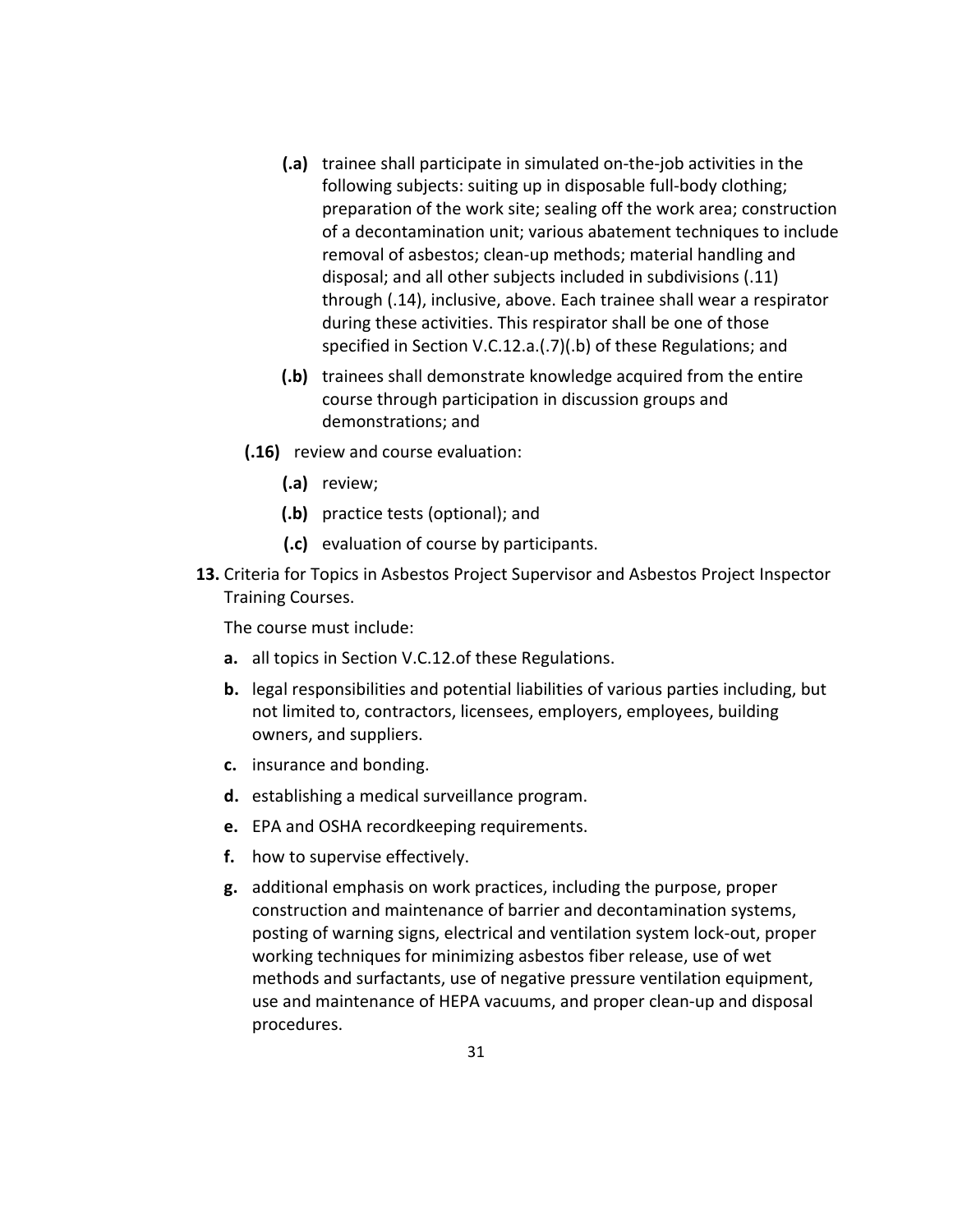**D.** Criteria for Topics in Asbestos Investigator Course.

The course for asbestos investigators shall contain, at a minimum, fourteen (14) hours of instruction in the following topics:

- **1.** The physical characteristics of asbestos including fiber size, aerodynamic properties, the recognition of types of asbestos and asbestos products; and the common applications for asbestos materials in buildings (minimum of one (1) hour).
- **2.** The health hazards and effects of asbestos including asbestos‐related diseases, routes of exposure, dose response relationships, clinical signs of asbestos exposure, synergistic relationship between asbestos exposure and cigarette smoking, and the health risk to family members (minimum of one (1) hour).
- **3.** State-of-the-art personal protective equipment including: types of disposable and non‐disposable clothing (e.g. suits, boots, head‐covering, gloves); their requirements, purpose, selection, donning, removal, storage, handling and disposal; eye protection; hard hats and footwear (minimum of one‐half (1/2) hour).
- **4.** Respiratory protection (hands‐on practice required) including the types, characteristics and limitations of respiratory classes; explanation of NIOSH approval (tested and certified); proper election, inspection, donning, cleaning and storage procedures for respirators; description of the physical characteristics, purpose, limitations, and components of the air‐purifying respirator, including full‐and half‐face, filters and cartridges used during the collection of bulk samples; methods of field testing of the facepiece‐to‐face seal (positive and negative pressure fit test); and factors that alter the fit of air‐ purifying respirators (minimum of one and one‐half (1 1/2) hours). Demonstration exercises of the air‐purifying respirators shall include a qualitative or quantitative fit test.
- **5.** Identification of homogeneous and heterogeneous sampling areas within the building, preparation of diagrams, selection of sampling locations, and the number of samples to be taken (minimum of one (1) hour).
- **6.** The walk‐through survey (hands‐on practice required) including the visual inspection of all areas of the building including walls, ceilings, beams, ducts, etc.; identifying and distinguishing between different surfacing materials within the building which could have different asbestos contents; review of prior renovation and construction records kept by the owner (minimum of two (2) hours).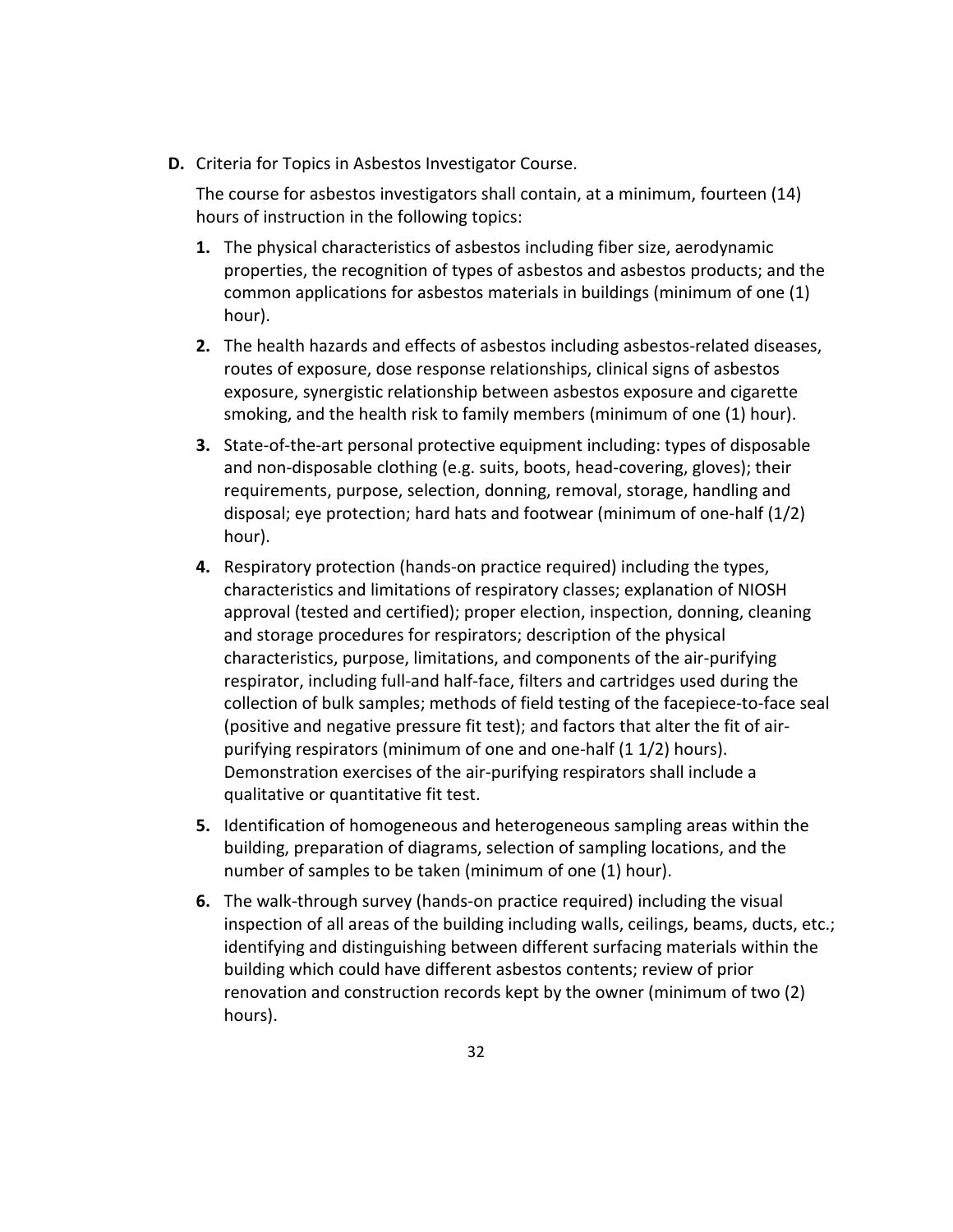- **7.** Proper methods of collecting bulk samples to minimize generation of airborne fibers (hands‐on practice required). The methods shall include wetting of the surface material being sampled; proper use of sampling devices; packing, shipping, and labeling of containers for laboratory analysis; cleaning of the sampling area and the use of paint or a sealant to cover the spot where the sample was taken (minimum of two (2) hours). Students shall be appropriately suited in personal protective equipment for these procedures. All materials used for hands‐on demonstrations shall be non‐asbestos materials.
- **8.** Interpretation of laboratory results including explanation of the differences between the varying types and percentages of asbestos in relation to its location in different areas of a building; description of laboratory analysis of bulk samples using polarized light microscopy; merits of the EPA bulk asbestos quality assurance program (minimum of one (1) hour).
- **9.** Hazard assessment including basic considerations and methods used to recognize, evaluate, and control hazards based on the positive identification and condition of the asbestos material (minimum of one (1) hour).
- **10.** Scope of OSHA, EPA, and Philadelphia asbestos regulations including air monitoring, medical monitoring, written respiratory protection programs, report writing and recordkeeping, and employee notification of exposures (minimum of one (1) hour).
- **11.** A written examination consisting of a minimum of fifty (50) questions on the topics required in the above paragraphs (minimum of two (2) hours).
- **E.** The Department shall, whenever it finds that a holder of any certification has failed to comply with the provisions of Chapter 6‐600 of The Philadelphia Code or these Regulations, certify such finding to the Department of Licenses and Inspections in accordance with the procedures set forth in Section 9‐103 of The Philadelphia Code.
- **F.** The Department of Licenses and Inspections, upon a finding by the Department that the holder of any certification issued pursuant to this Section has failed to comply with the provisions of Chapter 6‐600 of The Philadelphia Code or these Regulations, shall deny, suspend, or revoke such certification or refuse to renew such certification, in accordance with the finding of the Department. Suspension of any certification shall not generate a fee credit, and revocation will result in fee forfeiture.
- **G.** Any action taken by the Department of Licenses and Inspections pursuant to this Section may be appealed to the Board of License and Inspection Review in accordance with its procedures.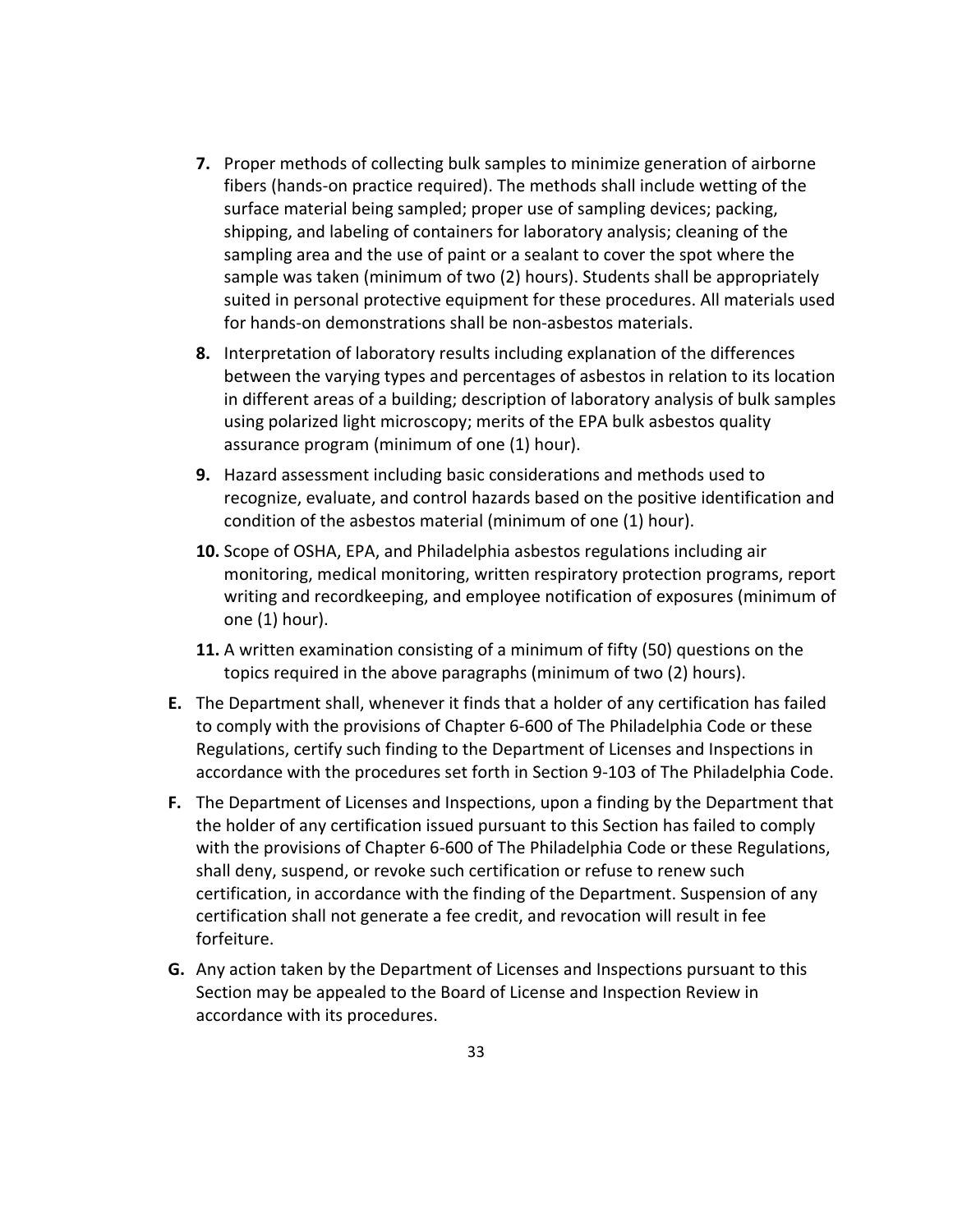## **SECTION VI. STANDARDS FOR MAJOR ASBESTOS PROJECTS**

#### **A.** General

For all major asbestos projects, an independent certified asbestos project inspector shall be employed or retained by the building owner to monitor the asbestos project, to perform all required initial, project, and clearance air sampling, and to conduct visual inspections during the course of the asbestos project in order to protect building occupants and the general public from exposure to asbestos.

- **1.** The asbestos project inspector shall have the authority to direct the asbestos contractor or asbestos project supervisor to correct any violations of the standards and procedures established under these Regulations. If the asbestos contractor or supervisor fails to correct any violation as directed by the asbestos project inspector, the inspector shall notify the Department immediately.
- **2.** The asbestos project inspector shall keep written records on the asbestos project, including records of visual inspections, air monitoring, and violations, and shall immediately report any serious or repeated violations of the provisions of these Regulations to the Department. The asbestos project inspector may recommend to the Department suspension of asbestos project activity, removal of asbestos workers from the work area, or evacuation of the building in order to protect building occupants and the general public from exposure to asbestos.
- **B.** Work Area Preparation
	- **1.** The provisions of this Section VI.B. shall apply to all major asbestos projects, except where the asbestos abatement is performed solely by containment‐bag techniques in which case the work area preparation shall comply with the provisions of Section VI.C.3.c. of these Regulations.
	- **2.** The building owner or designated representative shall provide at least ten (10) calendar days advance notification of intended asbestos abatement activity to all occupants within the work area and areas adjacent to the asbestos project. The notification shall include: the name of the contractor, the project location and scope, amount and type of asbestos, abatement procedure, dates of expected occurrence, and the telephone number for Air Management Services. Postings of this notification shall be in English (and other languages appropriate to the population of occupants within the work area and adjacent areas), at eye level, in a conspicuous, well‐lit place, at the entrances to the work area and immediate adjacent areas. The notice shall have the heading, NOTICE OF ASBESTOS ABATEMENT, in a minimum of one‐inch Sans Serif gothic or block style lettering. All other lettering shall be in a minimum of one‐quarter inch Sans Serif gothic or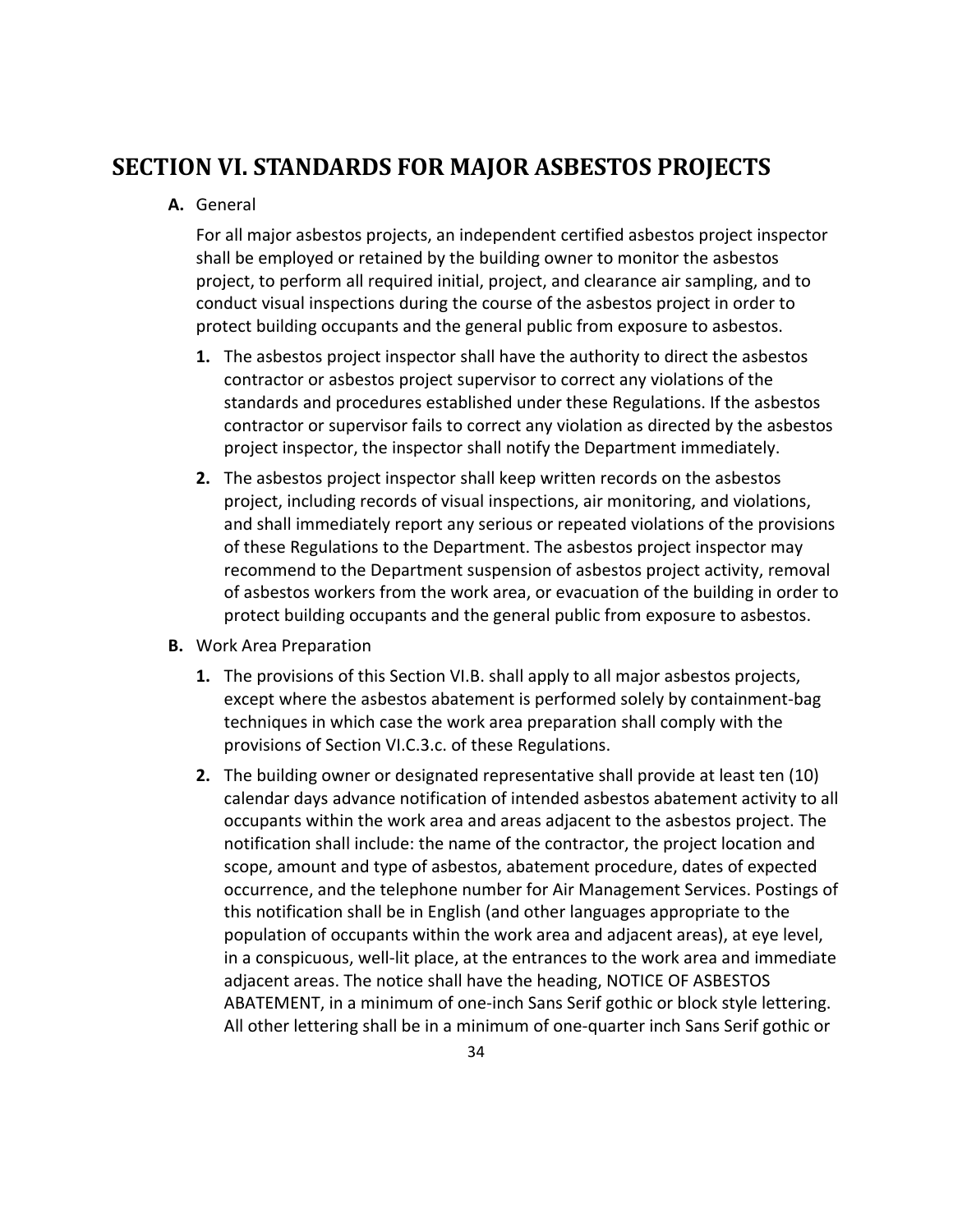block style. The notice shall be posted until the Department certifies that the re‐ occupancy standard has been met. A lessee initiating an asbestos project shall give ten (10) calendar days' notice to the owner of the subject building prior to the start of the asbestos project.

- **3.** Caution signs meeting the specifications of OSHA 29 CFR 1926.58 K(l)(ii), shall be posted at all entrances to a location where airborne concentrations of asbestos may exceed ambient background levels. Caution signs shall be posted in English and other appropriate languages.
- **4.** Occupants shall be removed from any floor where an asbestos project is in progress, unless the work area is completely separated from the occupied area either by an airtight physical barrier, such as a wall, or by an isolation barrier, with the work area under negative pressure.
- **5.** When an isolation barrier is required it shall be constructed as follows:
	- **a.** partitions shall be constructed of, at a minimum, conventional 2x3 wood, polyvinyl chloride piping, or metal stud framing or equivalent, on a sixteen‐ inch maximum center‐to‐center (16"CC) to support barriers in all openings larger than thirty-two (32) square feet, except where any one dimension is one (1) foot or less;
	- **b.** a solid construction material (e.g., plywood) of at least three-eighths-inch (3/8") thickness shall be applied to the work side of the framing where the barrier could be subject to damage from activity adjacent to the work area;
	- **c.** the partition shall be plasticized in accordance with paragraph 18. below; and
	- **d.** all accessible walls surrounding the area shall contain a minimum 18" square transparent viewing port made of shatterproof material greater than or equal to 0.125" in thickness located at a height appropriate for accessible viewing and in such a manner so as to maximize visibility of the work area. Viewing ports shall be maintained in a clear and unobstructed manner at all times.
- **6.** Prior to erection of partitions, asbestos materials that will be disturbed during this activity shall be:
	- **a.** treated first with amended water or a removal encapsulant; and
	- **b.** removed, using a tent procedure (see Section VI.C.4. of these Regulations); or removed by an equivalent procedure approved by the Department.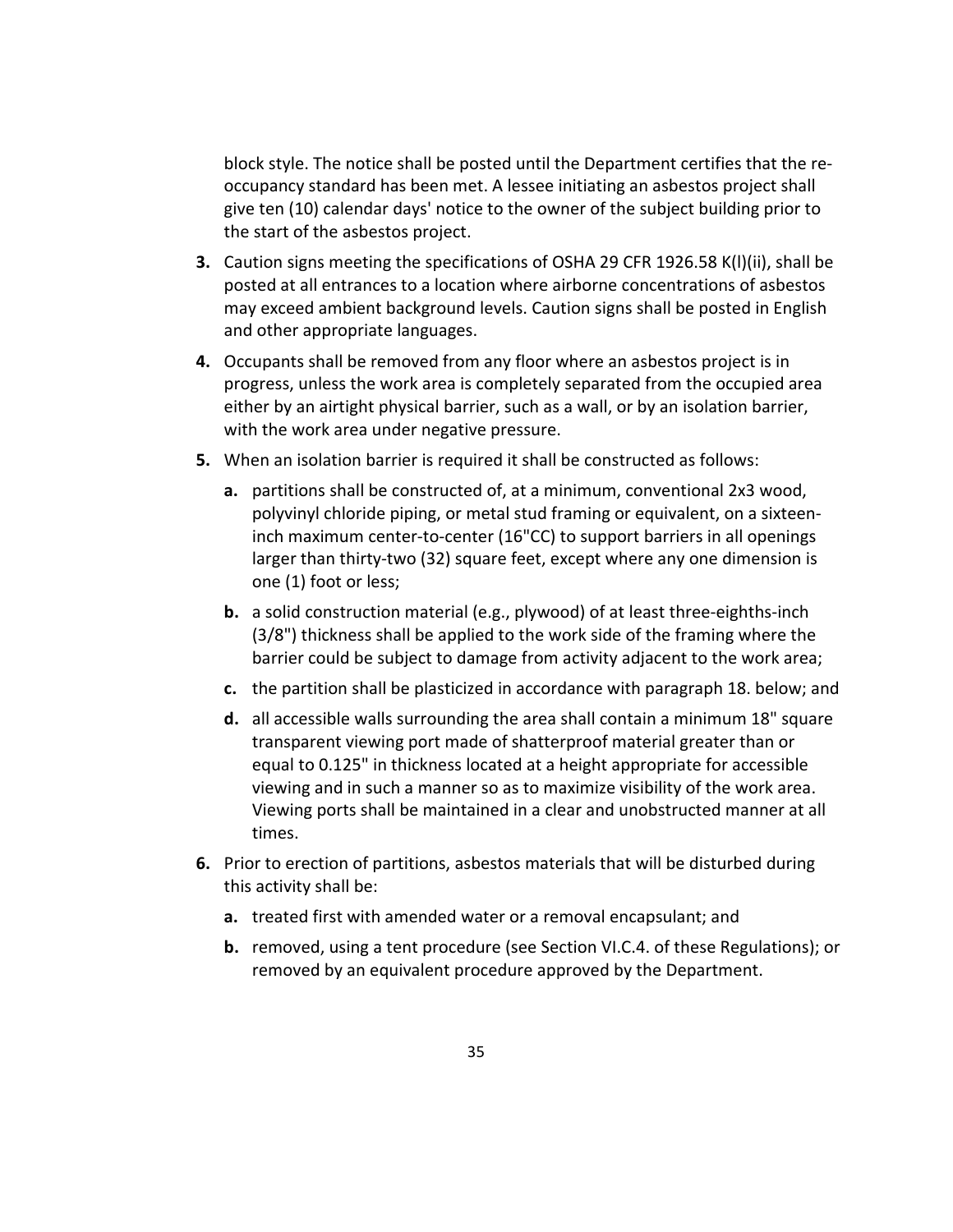- **(.1)** removal by these procedures shall be limited to a maximum of a one (1)‐foot‐wide strip running the length and/or height of the partition and is allowed only to facilitate erection of the partitions.
- **7.** Prior to plasticizing as required under paragraph 18. below:
	- **a.** movable objects within the proposed work areas shall be pre-cleaned using HEPA-filtered vacuum equipment and, where feasible, wet cleaning methods, and such objects shall be removed from the work area. Upholstered furniture, carpeting and drapes shall HEPA‐vacuumed before removal from the work ea. If the objects are disposed of as asbestos site material in accordance with Section VI.C.7. of these Regulations, cleaning is unnecessary. If carpeting is left in place, it shall be covered with plastic sheeting and one‐ half (I/2)-inch rigid flooring prior to plasticizing as required under paragraph 18. below;
	- **b.** fixed objects which will remain within the proposed work areas shall be pre‐ cleaned using HEPA‐filtered vacuum equipment and, where feasible, wet cleaning methods and enclosed with one (1) layer of plastic sheeting sealed with tape; and
	- **c.** all other surfaces in the proposed work areas shall be pre‐cleaned using HEPA‐filtered vacuuming equipment.
- **8.** Except to allow for the entry of air necessary to maintain negative pressure, the work area shall be isolated by completely enclosing the work area and sealing off all doors, windows, ducts, grills, diffusers, and any other penetrations of the work areas with two (2) layers of plastic sheeting and tape. All seams of system components that pass through the work area shall also be sealed.
- **9.** After the isolation barriers required in paragraph 4. above have been erected, ceiling‐mounted objects not previously sealed, that will interfere with the asbestos abatement project, shall be removed and cleaned. Amended water spraying or HEPA‐filtered vacuuming shall be used during the process of removing any ceiling‐mounted objects to reduce the dispersal of asbestos fibers.
- **10.** Suspended ceiling tiles and T‐grid components contaminated by friable asbestos materials shall remain in place until:
	- **a.** the work area has been fully prepared as outlined in Section VI.B. of these Regulations; and
	- **b.** electrical and HVAC systems have been shutdown: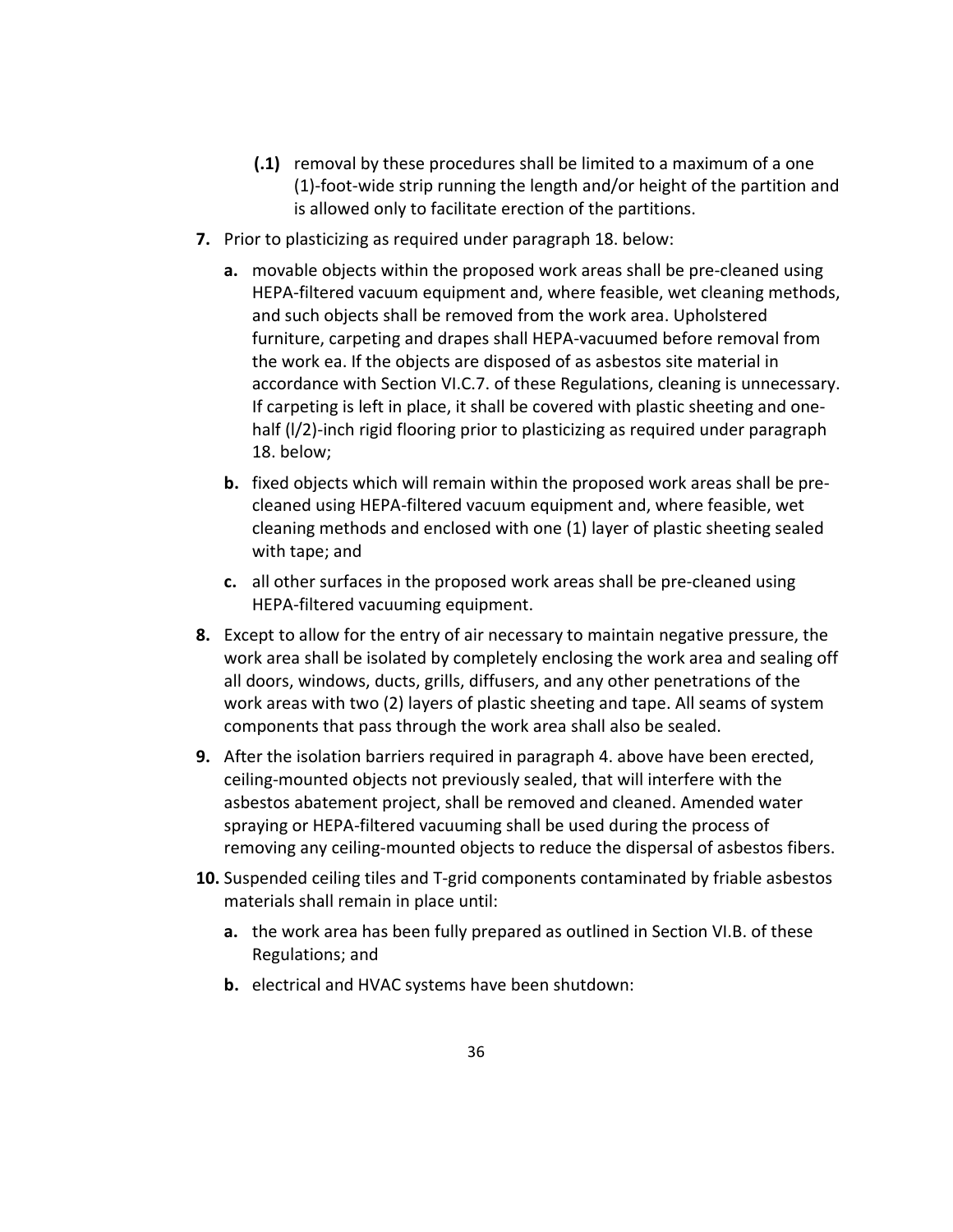- **(.1)** if any suspended ceiling tiles and T‐grid components are to be retained for reuse, they shall be removed and vacuumed with HEPA‐filtered equipment and wet‐cleaned; otherwise, they shall be removed and disposed of as asbestos waste in accordance with Section VI.C.7. of these Regulations.
- **11.** Emergency exits from the work areas shall be maintained, or alternative exits shall be maintained in accordance with Title 5 of the Philadelphia Code and any other applicable provisions. Emergency exits shall be checked daily against exterior blockage or impediments to exiting.
- **12.** Entrances to the work area that will not be used for worker entry or emergency exits shall be locked to prevent unauthorized entry.
- **13.** Floor drains shall be sealed individually with two layers of plastic sheeting and tape, and then covered in accordance with paragraph 18. below. Pits, sumps, etc., shall be covered with adequate plywood sheeting and secured to floor slabs in a manner which prevents a tripping hazard, prior to plasticizing as required in paragraph 18. below.
- **14.** Elevators running through the work area shall be shutdown, except as provided in subdivision b. of this paragraph:
	- **a.** the elevator door in the work area shall be enclosed with conventional 2x3 stud framing, covered with three‐eighths‐inch (3/8") plywood sheathing and sealed at all edges and seams. This barrier shall be covered and lapped for eight (8) inches with two (2) layers of plastic sheeting adhered individually with edges taped for air tightness; and
	- **b.** elevators may remain in operation where shut-down would severely restrict usage of the remainder of the occupied building. In these situations:
		- **(.1)** elevator control shall be modified to bypass the work area, if possible;
		- **(.2)** a final larger layer of plastic sheeting shall be taped across the opening, airtight but with slack forming a larger perimeter diaphragm. Air leakage across the barrier shall be corrected upon discovery, and the elevator shaft shall be checked for airborne asbestos contamination; and
		- **(.3)** smoke tests shall be conducted daily by the independent certified project inspector.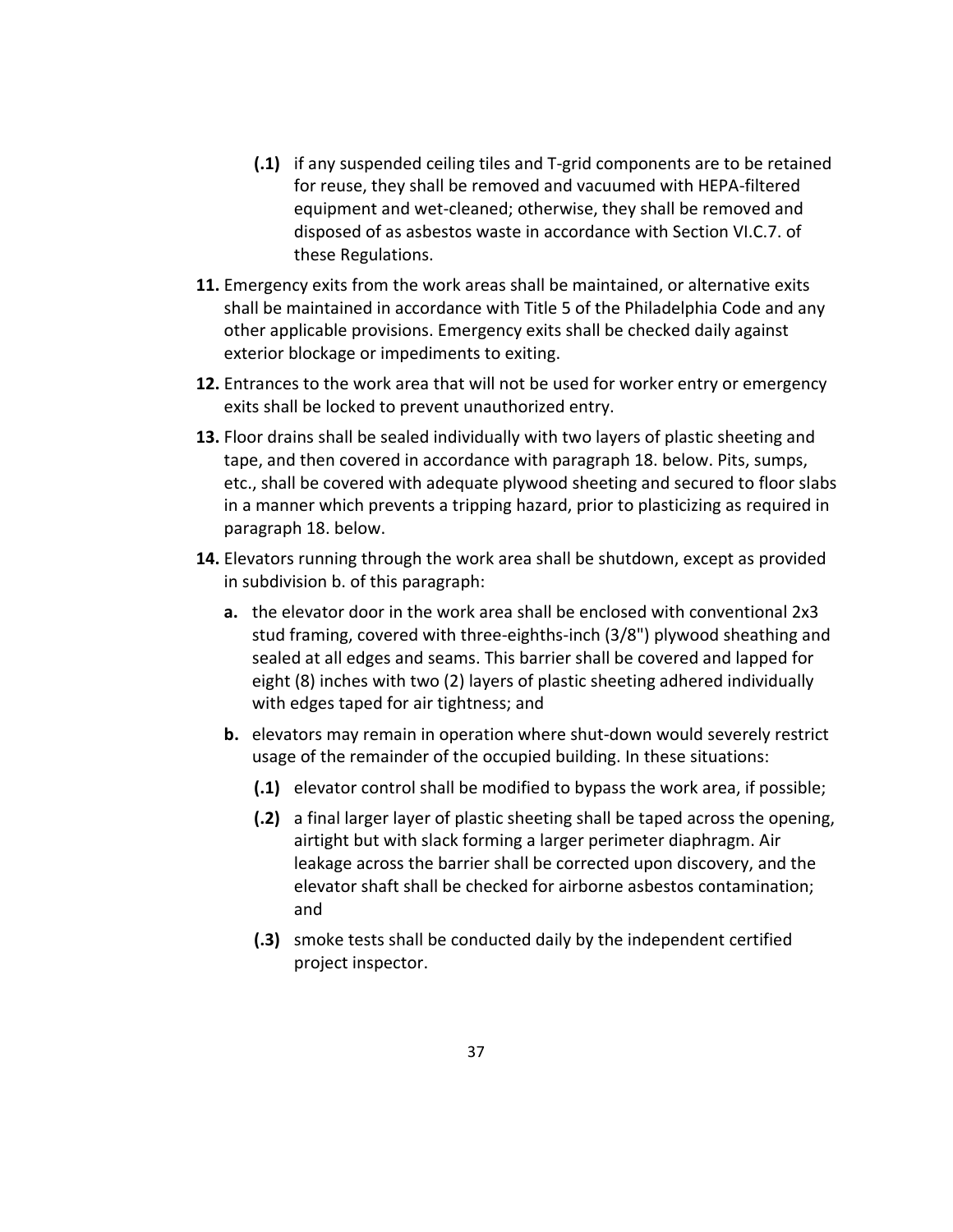- **15.** Heating, cooling, and ventilating air systems into or out of the work area shall be shut down to prevent contamination and dispersal of asbestos fibers to other areas of the structure.
- **16.** Electrical power shall be shut down, tagged, and locked out to all work areas, except to those work areas where it is necessary that electrical equipment remain in service. Safe, temporary power and lighting that are waterproof, when applicable, shall be provided in accordance with Title 4.1 of the Philadelphia code and any other applicable provisions. All power to work areas shall be brought in from outside the area through ground‐fault interrupter at the source. Necessary stationary electrical equipment within the work area shall be adequately enclosed and ventilated.
- **17.** A worker decontamination enclosure system shall be installed or constructed prior to plasticizing the work area and before disturbing asbestos material. The area in which these systems are located shall require heating, ventilating and air‐ conditioning system isolation in accordance with paragraph 8. above, and plasticizing of electrical outlets and equipment.
- **18.** All floor and wall surfaces shall be covered and sealed with plastic sheeting, using a minimum of two (2) layers. The plastic layers on the floor shall extend twelve (12) inches up the walls. Walls shall be covered with plastic sheeting down to the floor level, thus overlapping the floor covering by a minimum of twelve (12) inches. There shall be a distance of at least twelve (12) inches between the seams of adjacent layers.
- **19.** Worker decontamination enclosure systems shall be provided outside the work area and shall be attached to all locations where workers will enter or exit the work area:
	- **a.** the worker decontamination enclosure system shall consist of a clean room, a shower room, and an equipment room, in series, separated from each other and from the work area by airlocks and from the non‐work area by a lockable, shuttered door. (Either existing rooms or newly‐constructed rooms may be used.);
	- **b.** each room of the worker decontamination enclosure system shall be lined with, at a minimum, two (2) layers of plastic sheeting, or the equivalent;
	- **c.** when the worker decontamination enclosure system is constructed outdoors or in areas with public access, it shall be fully framed and sheathed with plywood or its equivalent to prevent unauthorized entry. When located outdoors, the system shall be waterproof and windproof;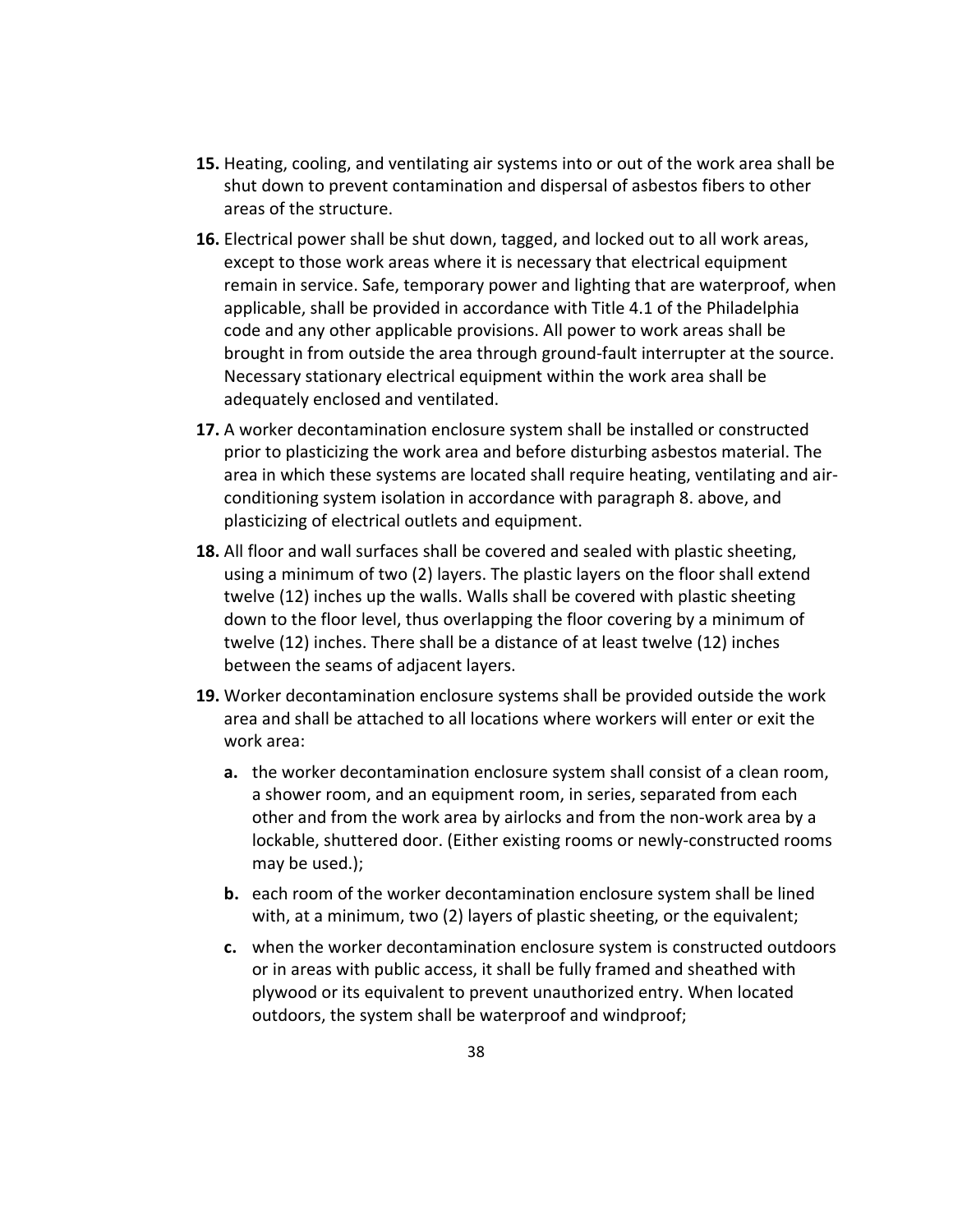- **d.** prefabricated or trailer decontamination systems shall:
	- **(.1)** at a minimum, be as functional and secure as a constructed worker decontamination enclosure system; and
	- **(.2)** be completely decontaminated prior to removal from the work site;
- **e.** the clean room shall:
	- **(.1)** be sized adequately to accommodate the entire work crew; and
	- **(.2)** contain secure crew lockers or shelves, where space permits, and clean sealable plastic bags for storage of street clothes; and
	- **(.3)** contain a sufficient quantity of benches; and
	- **(.4)** contain shelves or appropriate facilities for storage of respirators; and
	- **(.5)** contain clean disposable clothing, replacement filters for respirators, towels and other necessary personal protective equipment; and
	- **(.6)** not be used for storage of tools, equipment, or materials, other than personal protective equipment, nor used as office space; and
	- **(.7)** be equipped with a lockable, shuttered door which opens on make‐up air inflow and seals on air flow cessation for interior and exterior exits. The door shall permit entrance to the clean room and secure the work place during off‐shift hours. Equipment alternatives to this standard design may be utilized with the approval of the Department;
- **f.** the shower room shall:
	- **(.1)** contain a minimum of one (1) shower per eight (8) workers calculated on the basis of the largest shift; and
	- **(.2)** be supplied with hot and cold water adjustable at the tap; and
	- **(.3)** be constructed to ensure against water leakage; and
	- **(.4)** contain liquid bath soap, shampoo, and clean, dry towels in sufficient quantity for each showering:
		- **(.a)** shower water that is not used for the purpose of rewetting asbestos waste materials shall be drained, collected and filtered through a system with at least five (5.0) micron particle size collection capability. A system containing a series of several filters with progressively smaller pore sizes shall be used to avoid rapid clogging of the filtration system by large particles: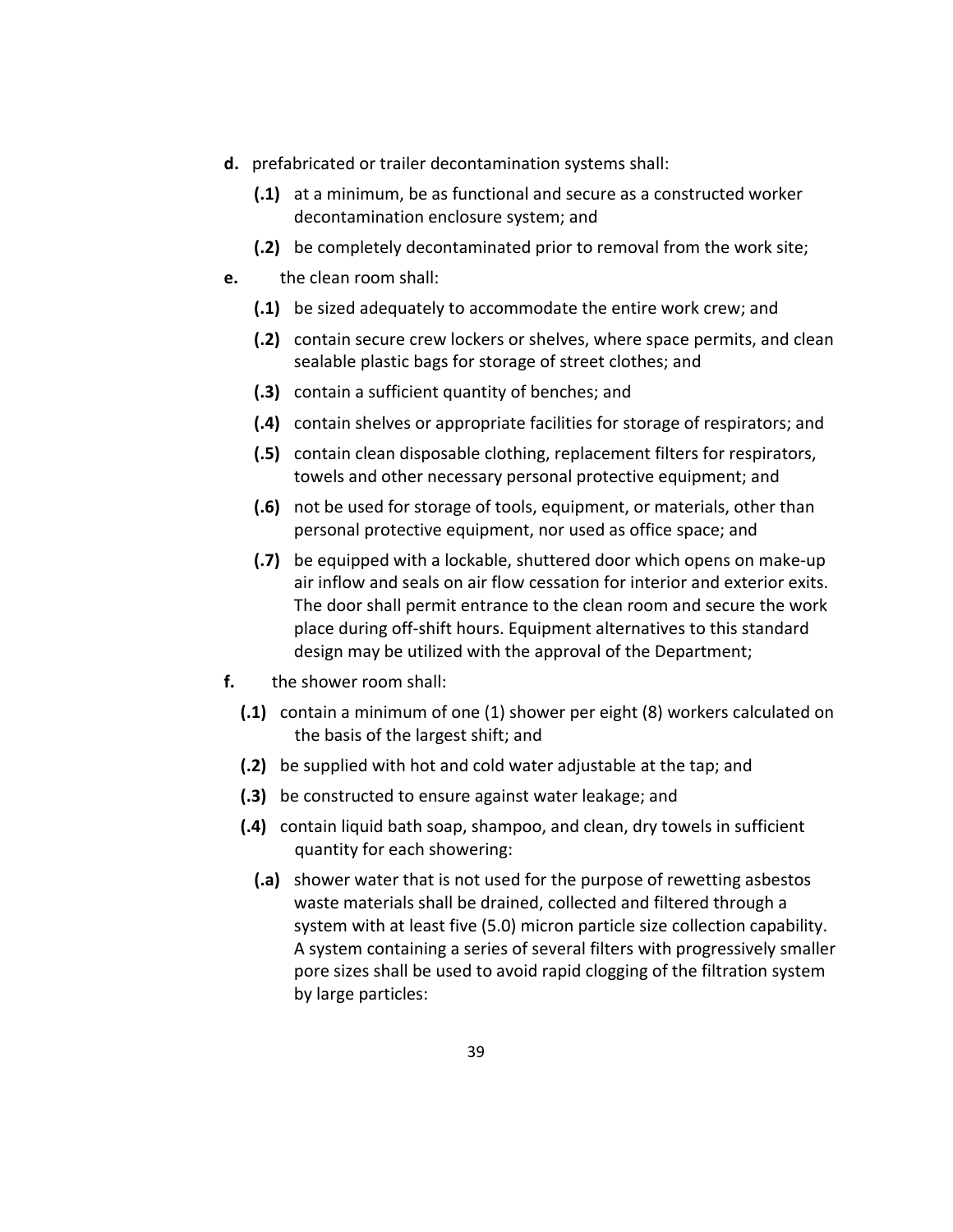- **(i)** filtered wastewater shall be discharged either to a sewer or drummed and then properly disposed; and
- **(ii)** used filters shall be disposed of as asbestos waste material in accordance with Section VI.C.7. of these Regulations;
- **g.** the equipment room shall:
	- **(.1)** be used for storage of equipment and tools used on the job that have been decontaminated previously in the work area;
	- **(.2)** contain a supply of replacement filters (in sealed containers until used) for HEPA vacuums and negative pressure ventilation equipment, extra tools, containers of surfactant and other materials and equipment that may be required during the abatement activity;
	- **(.3)** contain labeled six (6)‐mil polyethylene bags for collection of disposable clothing;
	- **(.4)** be used to store contaminated footwear (e.g. rubber boots and other reusable footwear) and contaminated clothing for reuse for the duration of the abatement activity or until disposed;
- **h.** adequate toilet facilities shall be provided in the vicinity of the clean room, external to the work area. Where such facilities do not exist, portable service shall be provided.
- **20.** A negative pressure ventilation system shall be established to maintain negative air pressure in the work area at all times in order to prevent airborne asbestos fibers from escaping the work area:
	- **a.** the negative pressure ventilation equipment shall operate continuously, twenty‐four (24) hours a day, from the time of the erection of isolation barriers through successful clearance air monitoring in accordance with Section VI.D.4.c. of these Regulations. An operational failure of the negative pressure ventilation equipment shall require areas adjacent to the work area to be monitored for asbestos fibers;
	- **b.** a static negative air pressure two‐hundredths (0.02) inches (minimum) water column shall be maintained at all times in the work area during the abatement activity to ensure that contaminated air in the work area does not filter into uncontaminated areas;
	- **c.** if more than one ventilation unit is installed, each unit shall be turned on, one at a time, while monitoring the integrity of all critical and/or isolation barriers for secure attachment and the need for additional reinforcement;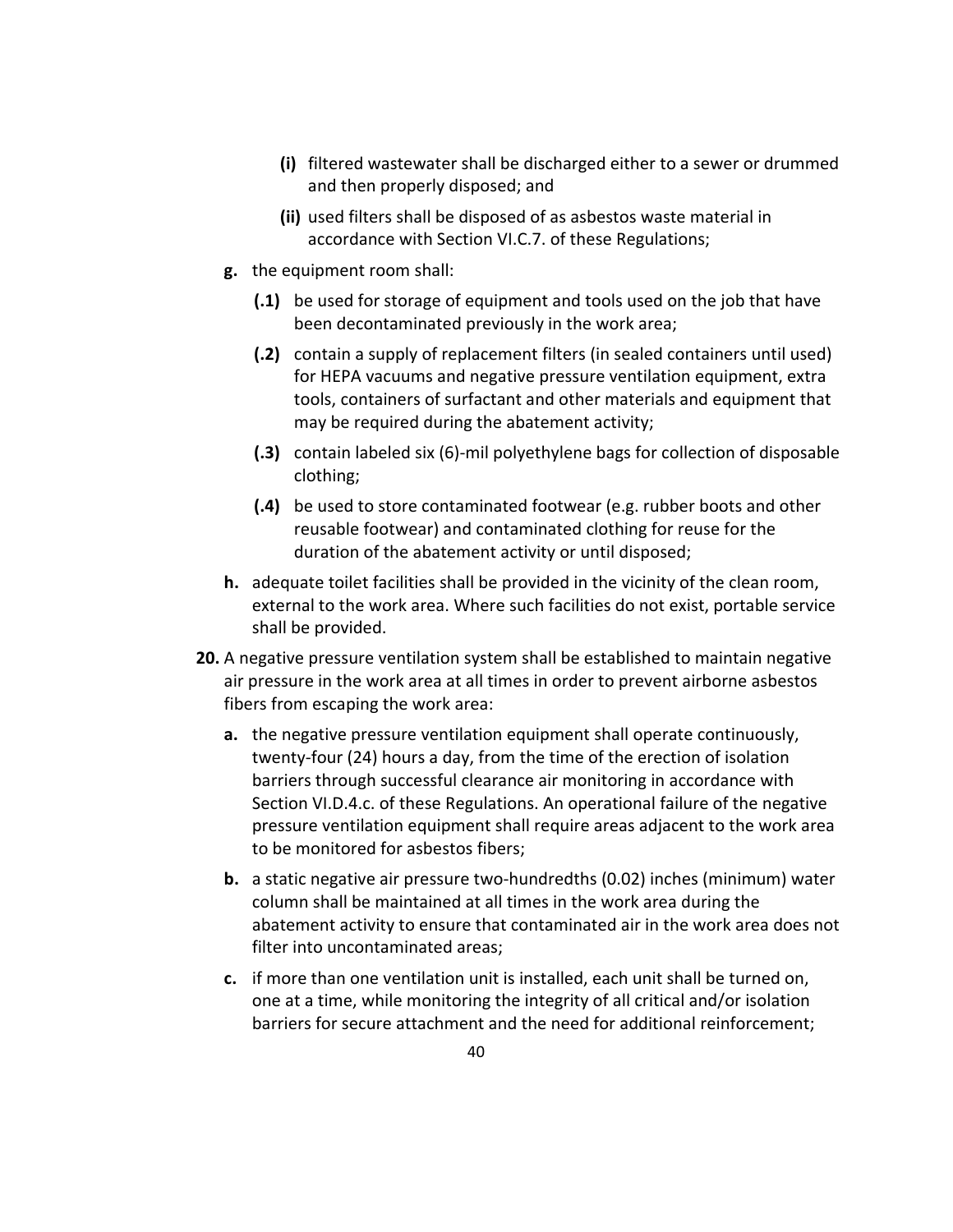- **d.** a dedicated power supply for the negative pressure ventilating units shall be utilized;
- **e.** upon the loss of negative air pressure, the abatement activity shall stop immediately and shall not resume until negative pressure is restored. When loss of negative pressure lasts or is expected to last longer than one hour:
	- **(.1)** the make‐up air inlets shall be sealed airtight;
	- **(.2)** the worker decontamination enclosure system(s) shall be sealed airtight after the evacuation of personnel from the work area; and
	- **(.3)** all areas adjacent to the work area shall be monitored for asbestos fiber concentration throughout the duration of the loss of negative air pressure;
- **f.** negative pressure ventilation equipment shall be installed and operated to provide at least one air change in the work area every fifteen (15) minutes;
- **g.** additional make‐up air may be delivered to the work area through horizontal shutters which open on make‐up air inflow and seal on air flow cessation, or through a HEPA‐filtered ventilation system;
- **h.** openings made in the isolation barrier to accommodate negative pressure ventilation equipment shall be made airtight; equipment shall be located in a secure area;
- **i.** negative air pressure equipment shall be in compliance with ANSI Z9.2 (l979), Local Exhaust Ventilation;
- **j.** negative air pressure systems shall be operated in accordance with, "Guidance for Controlling Asbestos‐Containing Materials in Buildings", Appendix J, Specifications and Operating Procedures for the Use of Negative Pressure System for Asbestos Abatement, EPA Report Number 560/5‐85‐024 (l985);
- **k.** negative pressure ventilation equipment shall be exhausted to the outside of the building away from occupied areas except as provided in subdivision 1. below:
	- **(.1)** at no time shall the negative pressure ventilation unit exhaust within entrances of the building or adjacent buildings;
	- **(.2)** heavy‐duty ducting, equivalent to, or larger than, the shape and dimension of the negative pressure ventilation exhaust port shall be used to exhaust to the outside of the structure; and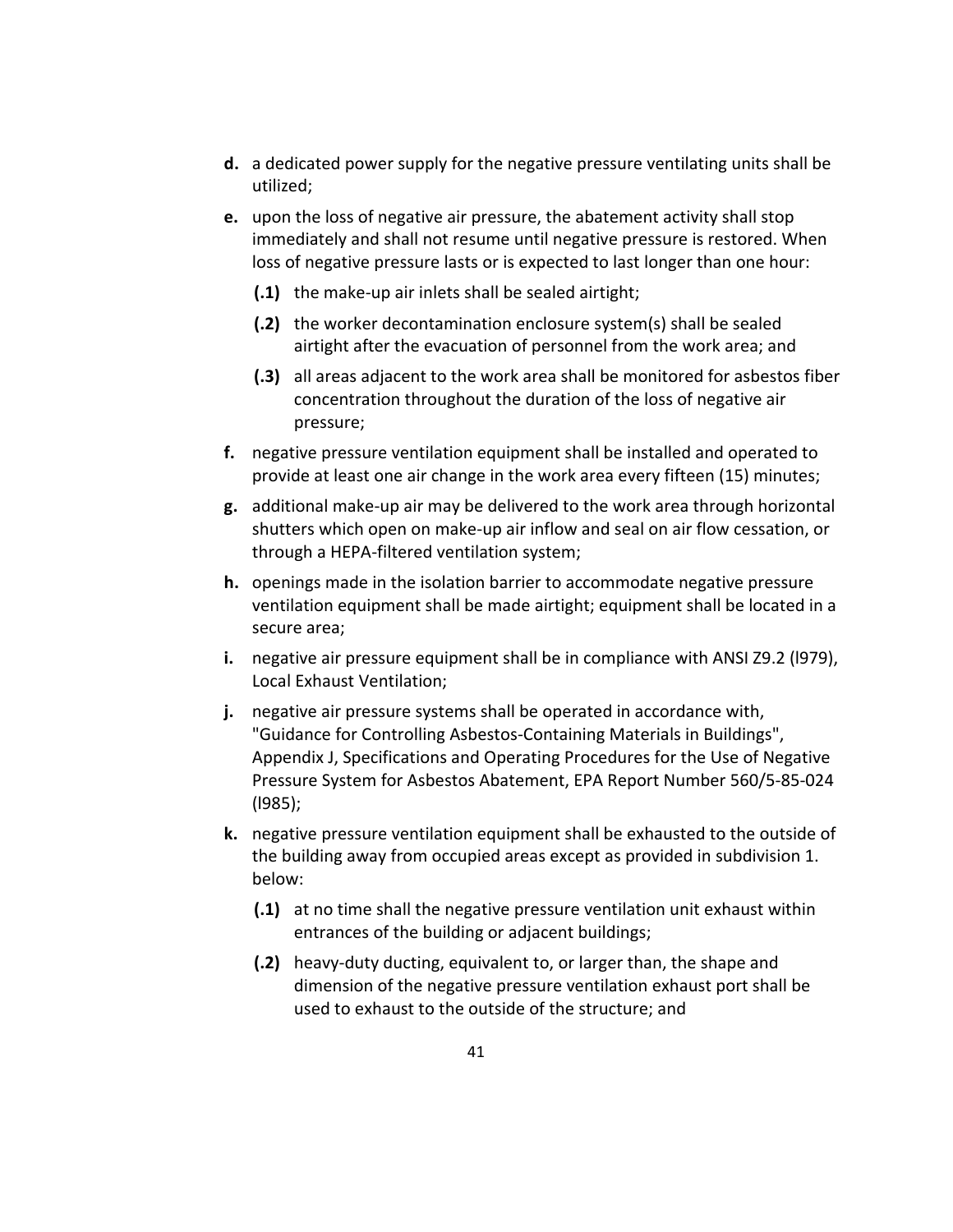- **(.3)** all ducting shall be sealed and braced or supported to maintain airtight joints;
- **l.** where ducting to the outside is not possible, careful installation, smoke testing, air monitoring and daily inspections of ducting shall be performed to insure that the ducting does not release asbestos fibers into uncontaminated building areas.
- **21.** The Department may approve alternative equivalent methods for work area preparation proposed in the permit application if the methods required by this Section are not technically feasible or would cause unsafe or unhealthy conditions. A request to the Department for approval of alternative equivalent methods shall include the reasons for not using the methods required by this Section and a description of the proposed alternative methods.

## **C. Asbestos Project Procedures**

#### **1. General Procedures**

**a.** No removal, encapsulation, or enclosure of asbestos materials may begin until the Department has performed a pre‐inspection of the work area to ensure that the work area has been properly prepared in accordance with

this Section and that all necessary equipment is in place to protect building occupants and the general public;

- **b.** No person shall enter the work area during an asbestos project without proper equipment and clothing and training;
- **c.** The contractor or supervisor of an asbestos project shall provide all authorized persons who enter the work area with the required protective clothing and equipment, in accordance with applicable federal regulations, including disposable protective clothing (including full‐body coveralls, head and foot covers, gloves) and appropriate respirators;
- **d.** The contractor or supervisor of an asbestos project shall ensure that:
	- **(.1)** all individuals refrain from eating, drinking, and smoking in the work area and other contaminated areas;
	- **(.2)** all workers and authorized visitors enter the work area through the worker decontamination enclosure system;
	- **(.3)** all individuals who enter the work area sign an entry log, located in the clean room, upon each entry and exit. The pages of the log shall be permanently bound together and shall identify fully the facility, owner,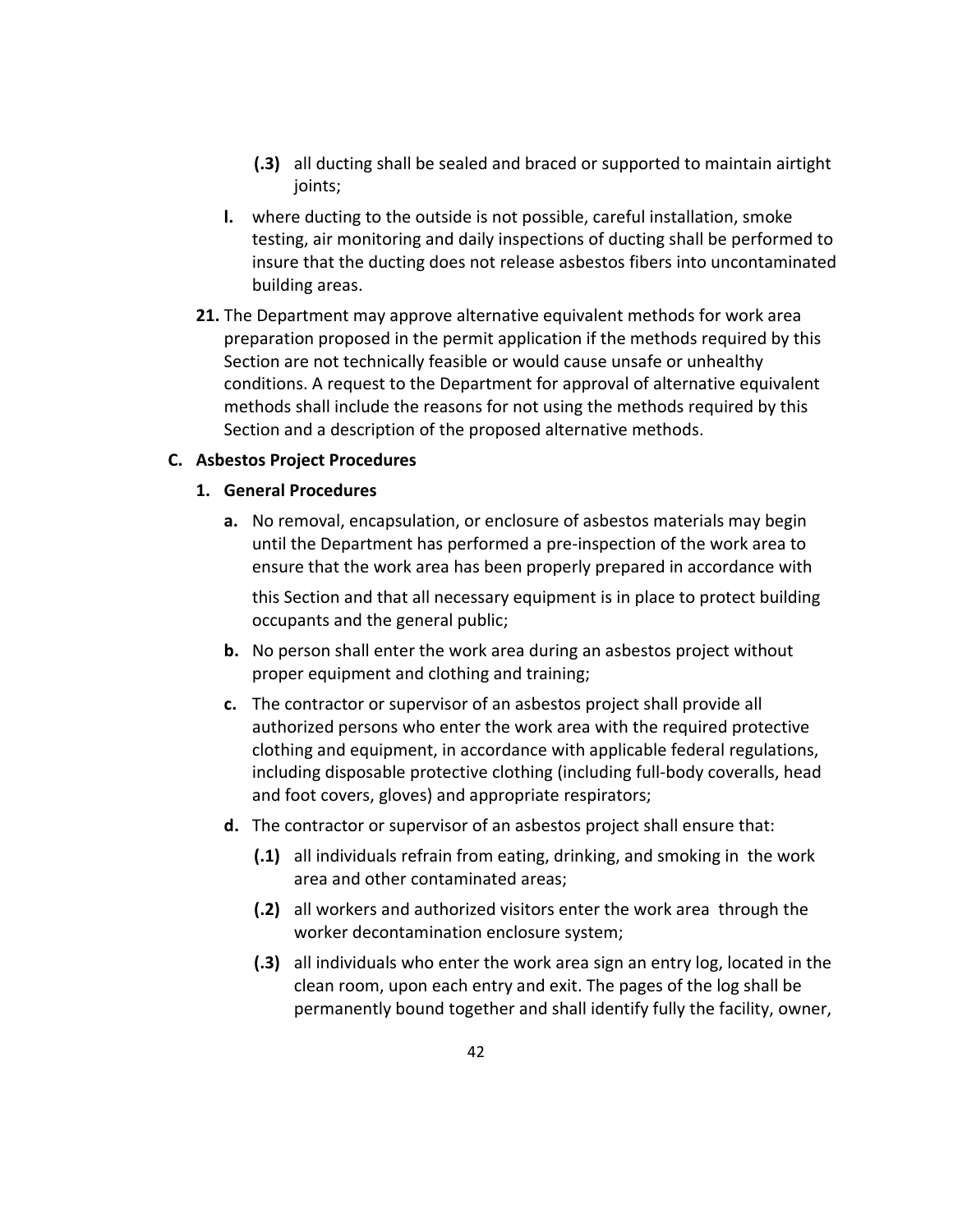agents, contractor(s), the project, each work area, worker respiratory protection employed, and date and time of entry and exit. The entry log headings shall indicate, and the signatures shall be used to acknowledge, that the regulations and procedures have been reviewed and understood by all persons prior to entering the work area. The postings and log headings shall be in English and other appropriate languages. The asbestos project supervisor shall be responsible for the maintenance of the log during the abatement activity. The log shall be available for examination during general business hours by the Department, the owner and the project workers;

- **(.4)** all individuals, before entering the work area, are familiar with all posted regulations, personal protection requirements and emergency procedures;
- **(.5)** all individuals proceed first to the clean room, remove all street clothing, store these items in clean, sealable plastic bags or a locker, and don respiratory protection, disposable coveralls, head covering, foot covering and gloves. Clean respirators, filters, if appropriate, and protective clothing shall be provided and utilized by each person on each occasion when he/she enters the work area;
- **(.6)** individuals wearing the designated personal protective clothing and equipment proceed from the clean room, through the shower room, to the equipment room where necessary tools are collected and any additional clothing (deck shoes, hard hats, goggles and/or overalls) are donned before entry into the work area;
- **(.7)** before leaving the work area, each individual removes the gross contamination from the outside of the respirators and protective clothing by wet cleaning and/or HEPA‐filtered vacuuming;
- **(.8)** in the equipment room, all personal protective equipment, except respirators, are removed; disposable clothing shall be deposited into the appropriate containers for disposal in accordance with Section VI.C.7. of these Regulations. Reusable contaminated clothing, footwear, and/or head gear shall be stored in the equipment room when not in use;
- **(.9)** each individual, while still wearing a respirator, proceeds to the shower room, cleans the outside of the respirator and his/her exposed face area under running water prior to removing the respirator, and then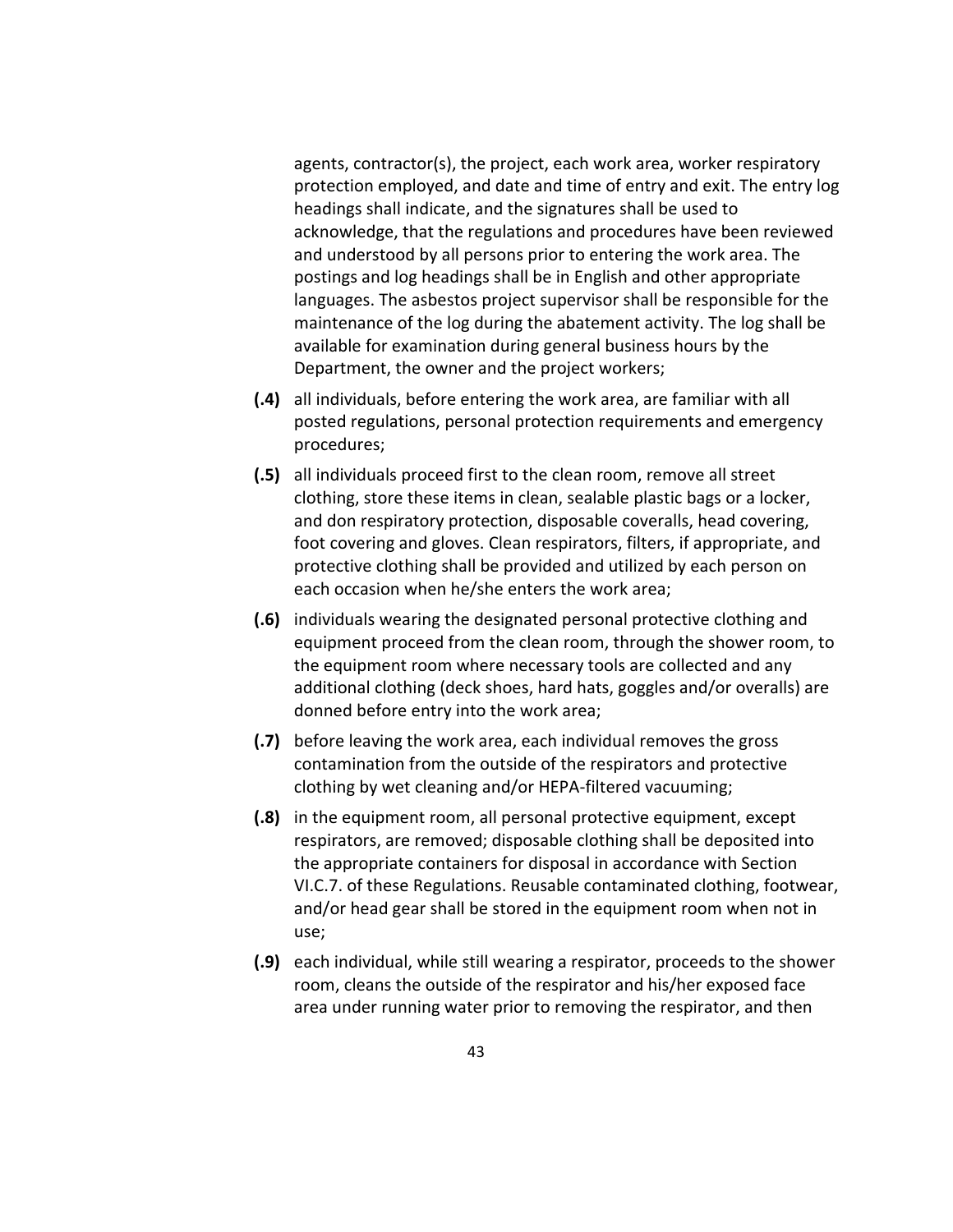fully and vigorously showers and shampoos to remove residual asbestos contamination. Respirators shall be washed thoroughly with soap and water. Various types of respirators may require slight modification of these procedures; and

- **(.10)** individuals, after showering and drying, proceed to the clean room and don clean disposable clothing if returning to the work area or, if not, street clothing; and
- **e.** Air monitoring to determine worker exposure to asbestos fibers shall be conducted for all asbestos workers not covered by the OSHA asbestos standards, in accordance with the applicable EPA and OSHA standards.

#### **2. General Removal Procedures**

- **a.** The asbestos material shall be sprayed with amended water. The amended water shall be tested on a small area before use to ensure effectiveness. A fine low-pressure spray of amended water shall be applied to prevent disturbance of asbestos fibers prior to removal. The amended water shall be sprayed on as many times and as often as necessary ensure that the asbestos nearest the substrate the asbestos material is thoroughly wetted to event dust emission. Removal of dry asbestos material shall be permitted only when removal of wet asbestos material is not feasible and only with the prior approval of the Department;
- **b.** Asbestos material located more than fifteen (15) feet above the floor shall be removed and lowered into inclined chutes, lowered onto scaffolding, or containerized at that height for later disposal. Asbestos materials shall not be dropped or thrown to the floor from fifteen (15) feet or greater. For materials at heights greater then forty (40) feet above the floor, a dust-tight, enclosed chute shall be constructed to transport removed asbestos material directly to containers located on the floor;
- **c.** The asbestos material shall be disposed of in accordance with Section VI.C.7. of these Regulations;
- **d.** After all of the asbestos material has been removed from the structure, all surfaces from which asbestos has been removed shall be scrubbed using nylon or bristle brushes and wet‐sponged, or cleaned by an equivalent method approved by the Department, to remove all visible asbestos material. During cleaning the surfaces shall be kept wet using amended water;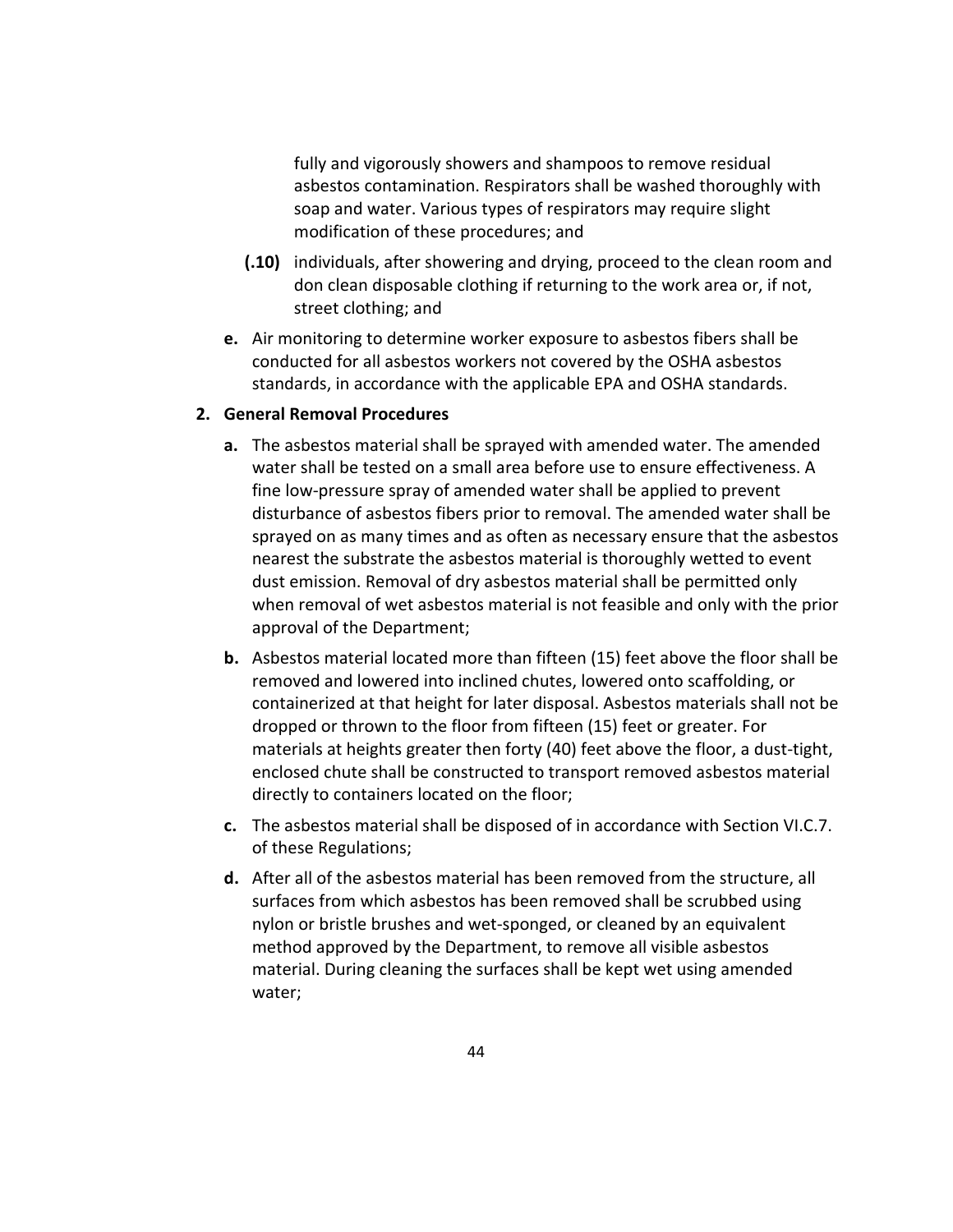- **e.** All accessory equipment shall be moved to the equipment room in sealed six (6)‐mil plastic bags and decontaminated for removal;
- **f.** All free water (in contaminated areas) shall be retrieved and added to asbestos waste for disposal and/or placed in plastic‐lined leak‐tight drums for disposal in accordance with Section VI.C.7. of these Regulations; and
- **g.** Containment‐bag techniques shall be used to the maximum extent feasible for removal of asbestos pipe insulation or other appropriate asbestos materials as outlined in paragraph 3. below.

#### **3. Containment‐Bag Technique**

- **a.** The removal of asbestos by use of the containment‐bag technique shall be limited to asbestos insulation from pipe fittings, elbows, and pipe. Containment bags are for single use and shall not be repositioned;
- **b.** A minimum of two persons are required to perform asbestos material removal by the containment‐bag technique. A third person may be required to conduct air monitoring and assist with supplies;
- **c.** Work areas where removal of asbestos materials is performed solely by the containment‐bag technique shall be prepared as follows:
	- **(.1)** notification of asbestos abatement and caution signs shall be posted in accordance with Section I.B.3. of these Regulations;
	- **(.2)** all necessary materials and supplies shall be brought into the work area before any removal begins;
	- **(.3)** building occupants shall be removed from any floor where a removal project is in progress unless the work area is completely separated by an airtight physical barrier such as a wall, or by an isolation barrier;
	- **(.4)** the work area shall be separated from the rest of the work site by isolation barriers consisting of solid physical barriers such as ceiling, floors, and walls, or solid partitions as described in Section VI.B.5. of these Regulations, with all openings such as doors, windows, and air vents covered with a single layer of plastic sheeting;
	- **(.5)** at least one layer of plastic sheeting shall be taped to the floor beneath the pipes subject to the abatement extending at least five (5) feet from the area of removal in all directions; and
	- **(.6)** the provisions of Section VI.B.7. and 15. of these Regulations shall be followed;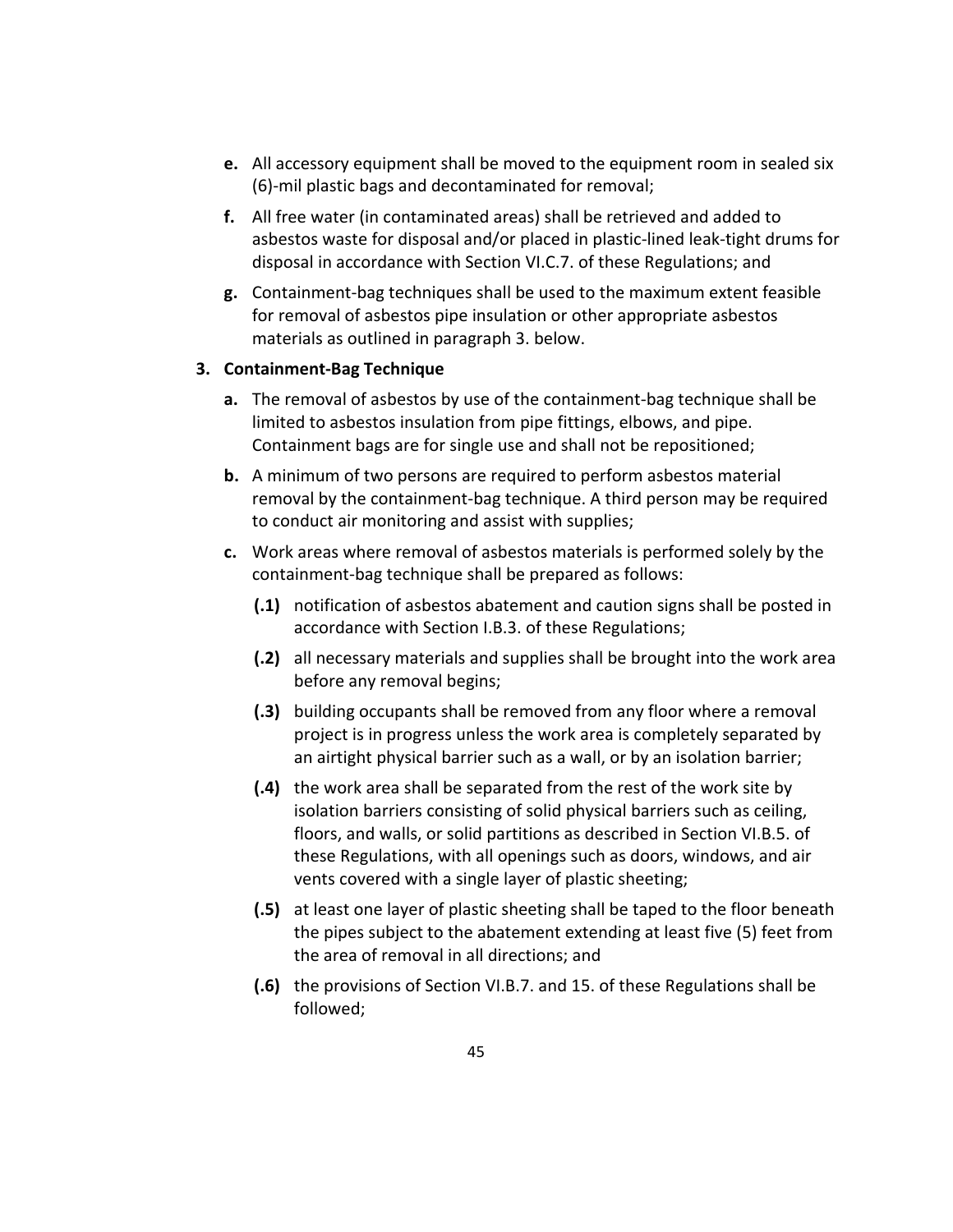- **d.** The following is a list of required equipment and tools for the removal of asbestos by the containment‐bag technique:
	- **(.1)** the containment bag which consists of a six (6)‐mil bag fitted with long sleeve gloves, a tool pouch and a two‐inch opening used for water application;
	- **(.2)** a pump‐up sprayer (garden type) with a two or three gallon capacity;
	- **(.3)** amended water;
	- **(.4)** six (6)‐mil polyethylene disposal bags with the proper markings for asbestos waste;
	- **(.5)** a HEPA‐filtered vacuum with a capillary tube for insertion into the containment bag;
	- **(.6)** tools such as: a small scrub brush, a utility knife for cutting the insulation, a stapler, wire cutters, smoke tubes with aspirator bulb, a bone saw, tin snips, duct tape, and wettable cloths;
	- **(.7)** a roll of six (6)‐mil polyethylene; and
	- **(.8)** an encapsulant (tinted).
- **e.** Removal procedures shall be conducted as follows:
	- **(.1)** a visual inspection of the pipe where the work will be performed shall be made to determine if any damaged pipe covering (broken lagging, hanging etc.) exists. If so, the pipe shall be wrapped in polyethylene and fully secured with duct tape. Debris on the floor and other surfaces which has accumulated and contains asbestos must be properly disposed. If the pipe is undamaged, one layer of duct tape shall be placed around the pipe at each end of where the containment bag will be attached. The pipe insulation diameter worked shall not exceed one‐ half the bag working length above the attached gloves;
	- **(.2)** slit the top of the containment bag open (if necessary) and cut down the sides to accommodate the size of the pipe (about two inches longer than the pipe diameter);
	- **(.3)** place the necessary tools into the pouch located inside the containment bag. This will usually include the bone saw, utility knife, rags, scrub brush, wire cutters, tin snips and pre‐cut wettable cloth. Cut out two (2) doughnut shapes in the cloth with the inner diameter one‐ half inch smaller than the diameter of the pipe beneath the insulation.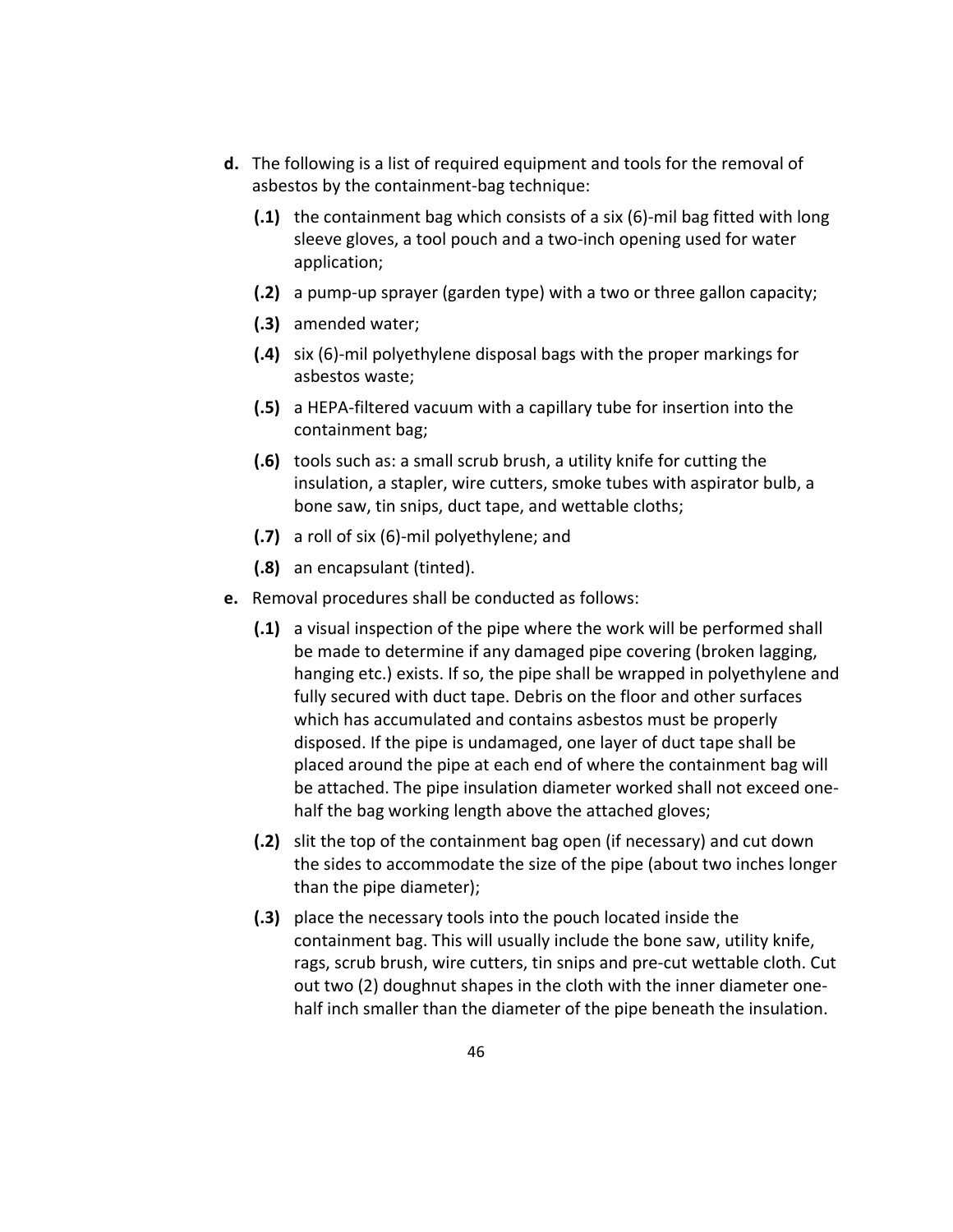Finally, cut a slit in each of the two doughnuts so they can be slipped around the pipe;

- **(.4)** one strip of duct tape shall be placed along the edge of the open top slit of the containment bag for reinforcement;
- **(.5)** place the containment bag around the section of pipe to be worked on and staple the top together through the reinforcing duct tape. Staple at intervals of approximately one inch. Next, fold the stapled top flap back and tape it down with a strip of duct tape. Next, duct tape the ends of the containment bag to the pipe itself, previously covered with plastic or duct tape (see subdivision (.1) above);
- **(.6)** using the smoke tube and aspirator bulb, place the tube into the water sleeve (two‐inch opening to containment bag). By squeezing the bulb, fill the bag with visible smoke. Remove the smoke tube and twist the water sleeve closed. While holding the water sleeve tightly, gently squeeze the containment bag and look for smoke leaking out, especially at the top and ends of the containment bag. If leaks are found, they shall be taped closed using duct tape and the bag shall be re‐tested;
- **(.7)** insert the wand from the water sprayer through the water sleeve. Using duct tape, tape the water sleeve tightly around the wand to prevent leakage;
- **(.8)** one person places their hands into the long‐sleeved gloves while the second directs the water spray at the work;
- **(.9)** if the section of pipe is covered with an aluminum jacket, this is removed first using wire cutters to cut any bands and tin snips to remove the aluminum. It is important to fold the sharp edges in to prevent cutting the bag when it is placed in the bottom. A box may be put in the bottom of the bag with the tools placed in it, and the metal placed in the box to further protect the bag from being cut;
- **(.10)** with the insulation exposed, using a bone saw, cut the insulation at each end of the section to be removed. A bone saw is a serrated heavy‐ gauge wire with ring‐type handles at each end. Throughout this process, water is sprayed on the cutting area to keep dust to a minimum;
- **(.11)** once the ends are cut, the section of insulation should be slit from end to end using a utility knife. The cut should be made along the bottom of the pipe and water continuously supplied. Again, care should be taken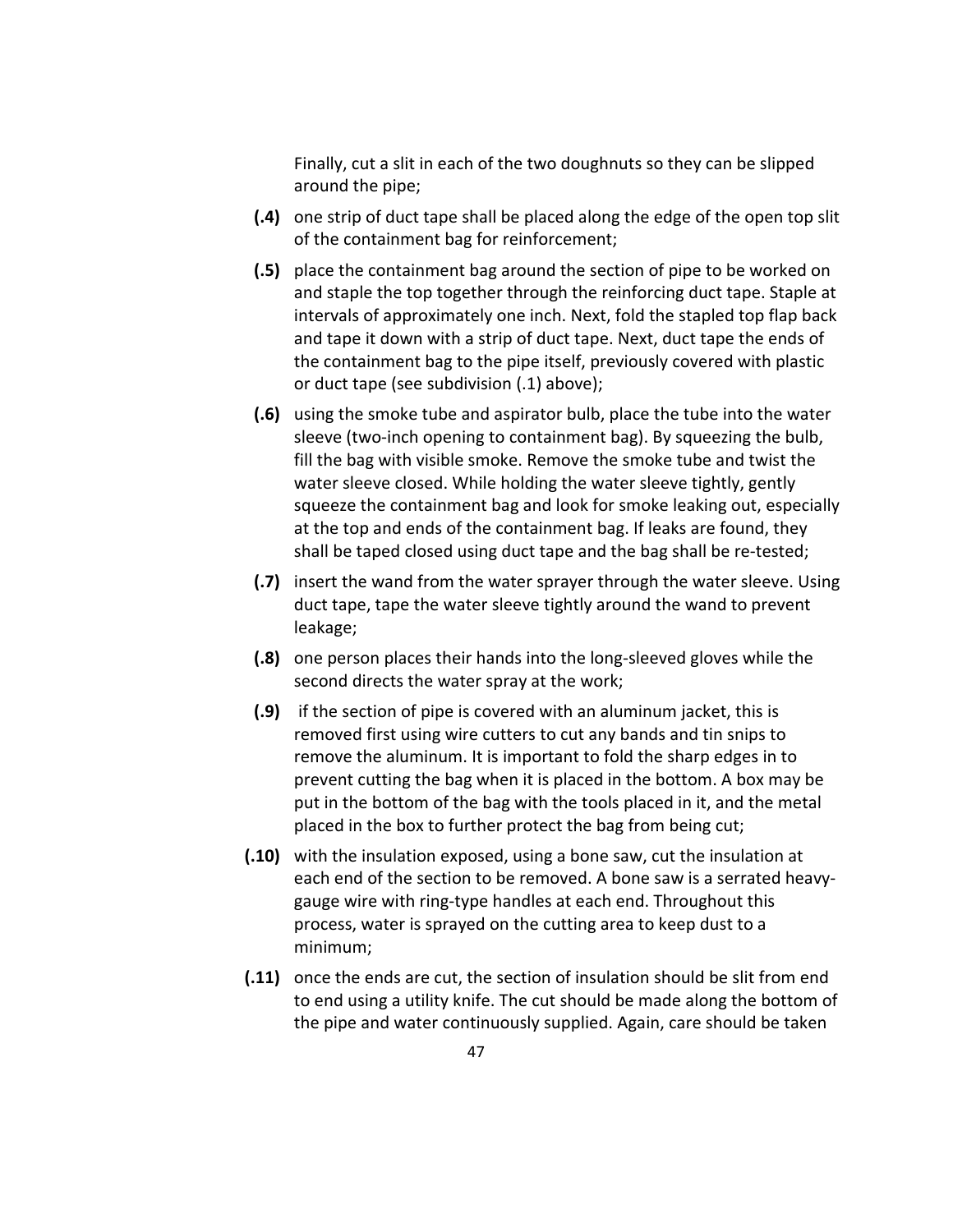when using the knife not to puncture the bag. Some insulation may have wire to be clipped as well. Again, a box may be used here as in subdivision (.9) above to protect the bag from puncture;

- **(.12)** rinse all tools with water inside the bag and place back into pouch;
- **(.13)** the insulation can now be lifted off the pipe and gently placed in the bottom of the bag, while the side of the insulation adjacent to the pipe is being thoroughly wetted;
- **(.14)** using a scrub brush, rags, and water, scrub and wipe down the exposed pipe;
- **(.15)** wet the doughnut‐shaped pieces of wettable cloth over the exposed ends of insulation remaining on the pipe;
- **(.16)** remove the water wand from the water sleeve and attach the small nozzle from the HEPA‐filtered vacuum. Turn on the vacuum only briefly to collapse the bag;
- **(.17)** remove the vacuum nozzle and twist the water sleeve closed and seal with duct tape;
- **(.18)** from outside the bag, pull the tool pouch away from the back. Place duct tape over the twisted portion and then cut the tool bag from the containment bag, cutting through the twisted/taped section. In this manner, the contaminated tools may be placed directly into the next containment bag without cleaning. Alternatively, the tool pouch with the tools can be placed in a bucket of water, opened underwater, and the tools cleaned and dried without releasing asbestos into the air. Rags and the scrub brush cannot be cleaned in this manner and should be discarded with the asbestos waste;
- **(.19)** with removed insulation in the bottom of the bag, twist the bag several times and tape it to keep the material in the bottom during removal of the containment bag from the pipe;
- **(.20)** slip a six (6)‐mil disposal bag over the containment bag (still attached to the pipe). Remove the tape and open the top of the containment bag and fold it down into the disposal bag;
- **(.21)** all surfaces in the work area shall be cleaned in accordance with Section VI.C.8. of these Regulations.
- **(.22)** place any contaminated articles, debris, etc. into the bag with the waste;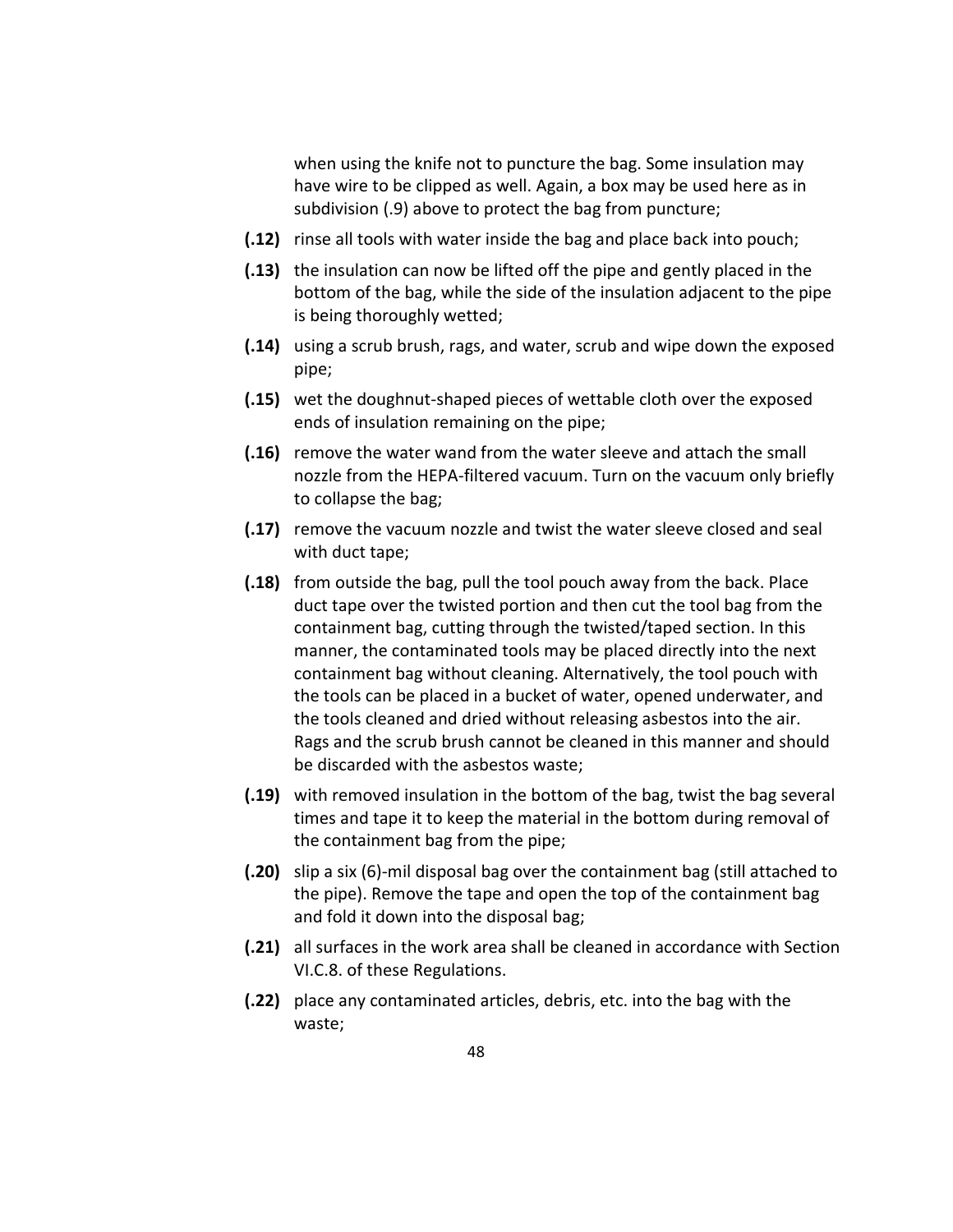- **(.23)** twist the top of the bag closed, fold this over, and seal with duct tape. Place this bag into a second six (6)‐mil disposable bag, and seal as in the above manner. Label the bag with a warning label;
- **(.24)** asbestos material shall be disposed of in accordance with Section VI.C.7. of these Regulations; and
- **(.25)** only containment bags which are manufactured and designed to be used exclusively on vertical pipe shall be used on vertical sections of pipe.

#### **4. Tent procedures**

- **a.** Tent procedures shall be used only for the purpose of fulfilling the conditions of Section VI.B.6. of these Regulations and are limited to the removal of less than one hundred sixty (l60) square feet of asbestos material;
- **b.** Tent procedures shall be accomplished in a constructed or commercially available plastic tent, plasticizing and sealing all surfaces not being abated within the tent periphery forming an enclosure. The tent shall be of six (6)mil polyvinyl chloride at a minimum, with seams heat‐sealed or double folded, stapled and taped air‐tight and then taped flush with the adjacent tent wall. This is a single use barrier that shall not be reused once dismantled or collapsed;
- **c.** Asbestos workers involved in the tent procedure shall wear two (2) disposable suits, including gloves, hood and footwear, and appropriate respiratory equipment if a decontamination unit is not contiguous to the tent;
- **d.** The tent shall be attached to the substrate to produce an airtight seal except for a section large enough to allow for make-up air into the tent;
- **e.** A HEPA vacuum or equivalent shall be used to continuously exhaust the enclosed area as specified under Section VI.B.20. of these Regulations, except that the negative air pressure in subdivision b. of that section shall be tested by smoke testing. The duct shall be attached securely and airtight through the tent wall at the most remote location possible from the asbestos material to be disturbed. A minimum of two (2) volume changes per hour is required;
- **f.** Removal of asbestos material shall be by wet methods in accordance with Section VI.C.2. of these Regulations;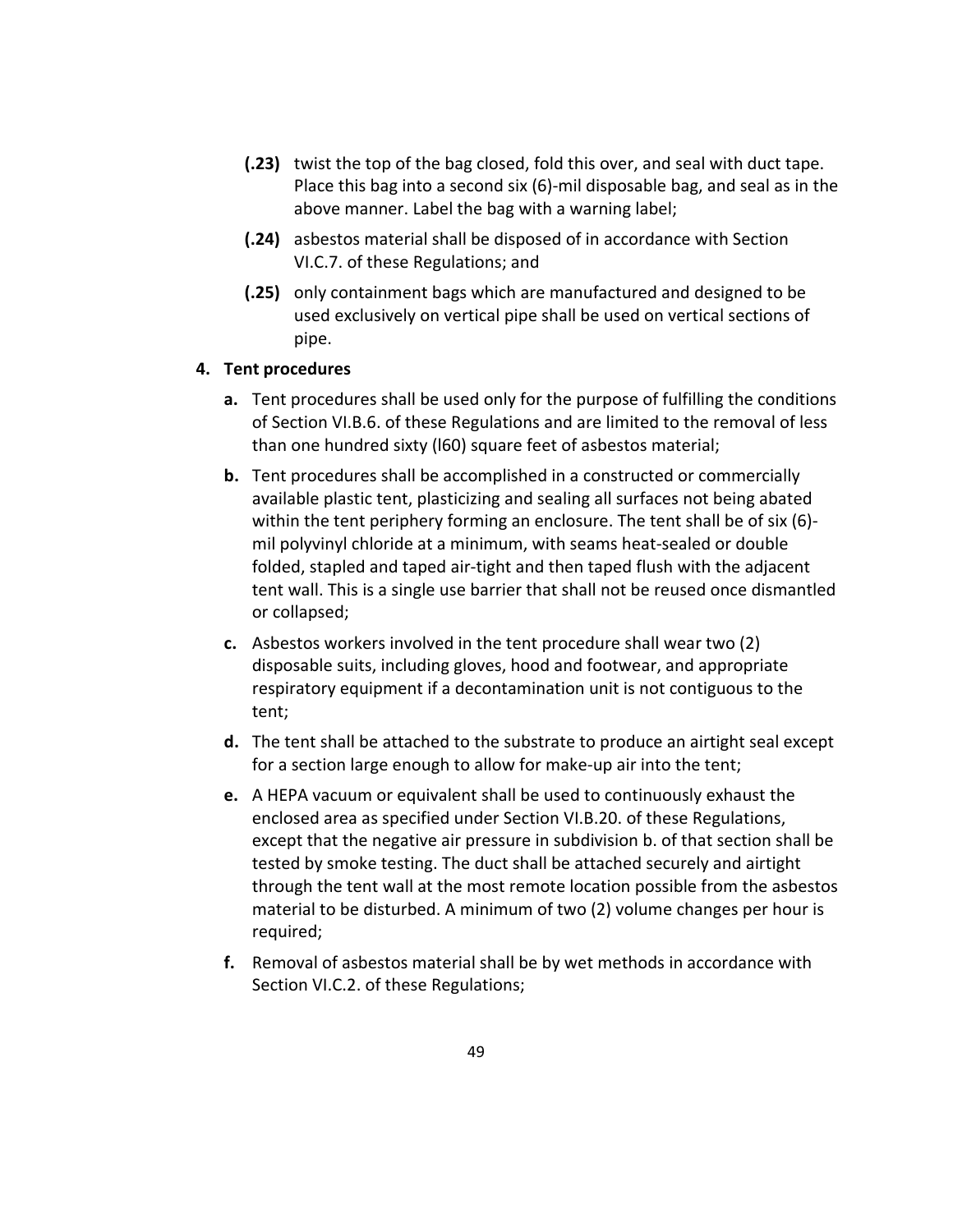- **g.** The removed asbestos material shall be carefully placed in plastic disposal bags and the bags handled in accordance with Section VI.C.7.c. of these Regulations;
- **h.** Upon completion of abatement, and prior to tent collapse, the enclosed substrates shall:
	- **(.1)** be wet cleaned using clean rags, mops or sponges;
	- **(.2)** be permitted sufficient time to dry, prior to EPA‐vacuuming all substrates; and
	- **(.3)** be encapsulated to lockdown residual asbestos;
- **i.** In the event of loss of negative pressure or barrier disturbance, the tent and the enclosed substrates shall be treated according to subdivision h. above;
- **j.** The outer disposable suit shall be removed and remain in the tent upon exiting. Following tent disposal and work site cleanup the workers shall immediately proceed to a shower at the work site. The inner disposable suit and respirator shall be removed in the shower after appropriate wetting. The disposable clothing shall be disposed of as asbestos waste material. The workers shall then fully and vigorously shower with supplied liquid bath soap, shampoo, and clean, dry towels;
- **k.** The HEPA vacuum shall be used to filter a minimum of six (6) volume changes through the tent prior to collapse of the tent/barrier; and
- **l.** The tent shall be collapsed inward, enclosing the contaminated clothing. This contaminated material shall be disposed of in a plastic disposal bag. The vacuum shall be decontaminated and sealed.

## **5. Encapsulation Procedures**

- **a.** Encapsulation shall not be performed where:
	- **(.1)** asbestos material is friable and damaged, delaminated, or deteriorating;
	- **(.2)** effective long‐term inspection of the encapsulated site cannot be assured;
	- **(.3)** the source of asbestos is readily accessible to building occupants and damage to the asbestos material is probable;
	- **(.4)** the asbestos material does not adhere well to the substrate;
	- **(.5)** there is existing or potential water damage to asbestos material;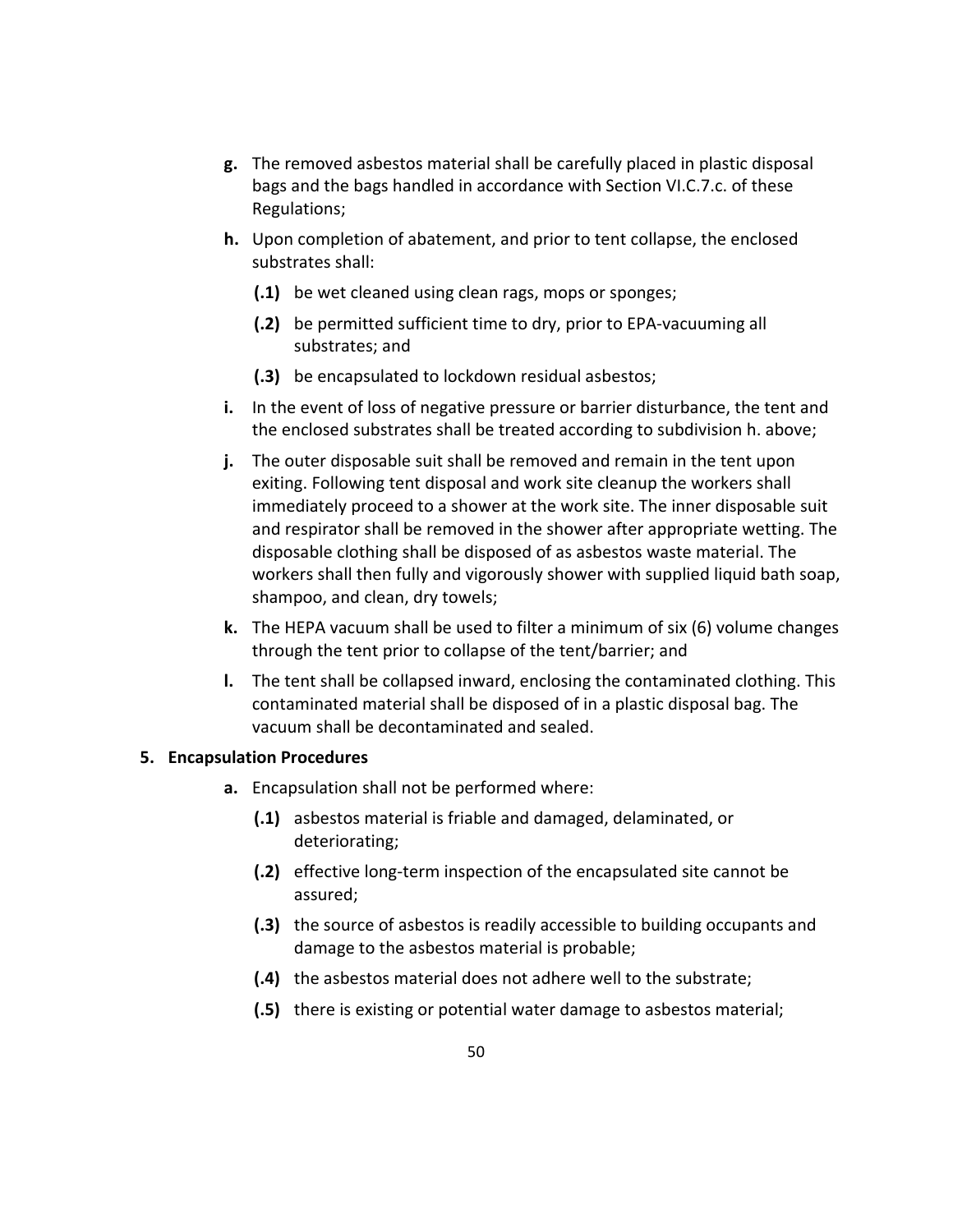- **(.6)** the asbestos material is more than one inch thick and is used to cover ceilings, walls, beams, or other structural members; or
- **(.7)** the asbestos material is subject to high vibration;
- **b.** If encapsulation is used as a method of asbestos abatement, the following maintenance procedures shall be employed:
	- **(.1)** a periodic monitoring and maintenance program, consisting of inspection at least annually to check for damage to all encapsulated surfaces;
	- **(.2)** maintenance of records by the building owner, on the location and condition of the encapsulated material; and
	- **(.3)** the removal of encapsulated asbestos when conditions change, indicating that the encapsulant no longer prevents the release of asbestos fibers;
- **c.** Only encapsulants approved by the Department may be used to encapsulate asbestos materials; the Department shall maintain a list of Department‐ approved encapsulants;
- **d.** Before encapsulation is performed, all loose asbestos material shall be dampened, removed while damp, and disposed of in accordance with Section VI.C.7. of these Regulations;
- **e.** Material used to fill missing areas shall contain no asbestos, shall adhere well to the substrate, and shall provide an adequate base for the encapsulating agent;
- **f.** Encapsulated asbestos materials shall be identified by signs, labels, color coding or some other mechanism prescribed by the Department to warn persons who may be required to disturb the material that asbestos is present, and such notification shall remain in place as long as the encapsulated asbestos material remains intact; and
- **g.** Where encapsulants are sprayed on asbestos materials:
	- **(.1)** low pressure airless spray shall be used; and
	- **(.2)** negative air filtration units (with HEPA filters) shall be used during the encapsulation process which shall have sufficient capacity to cause one (1) complete air exchange every thirty (30) minutes.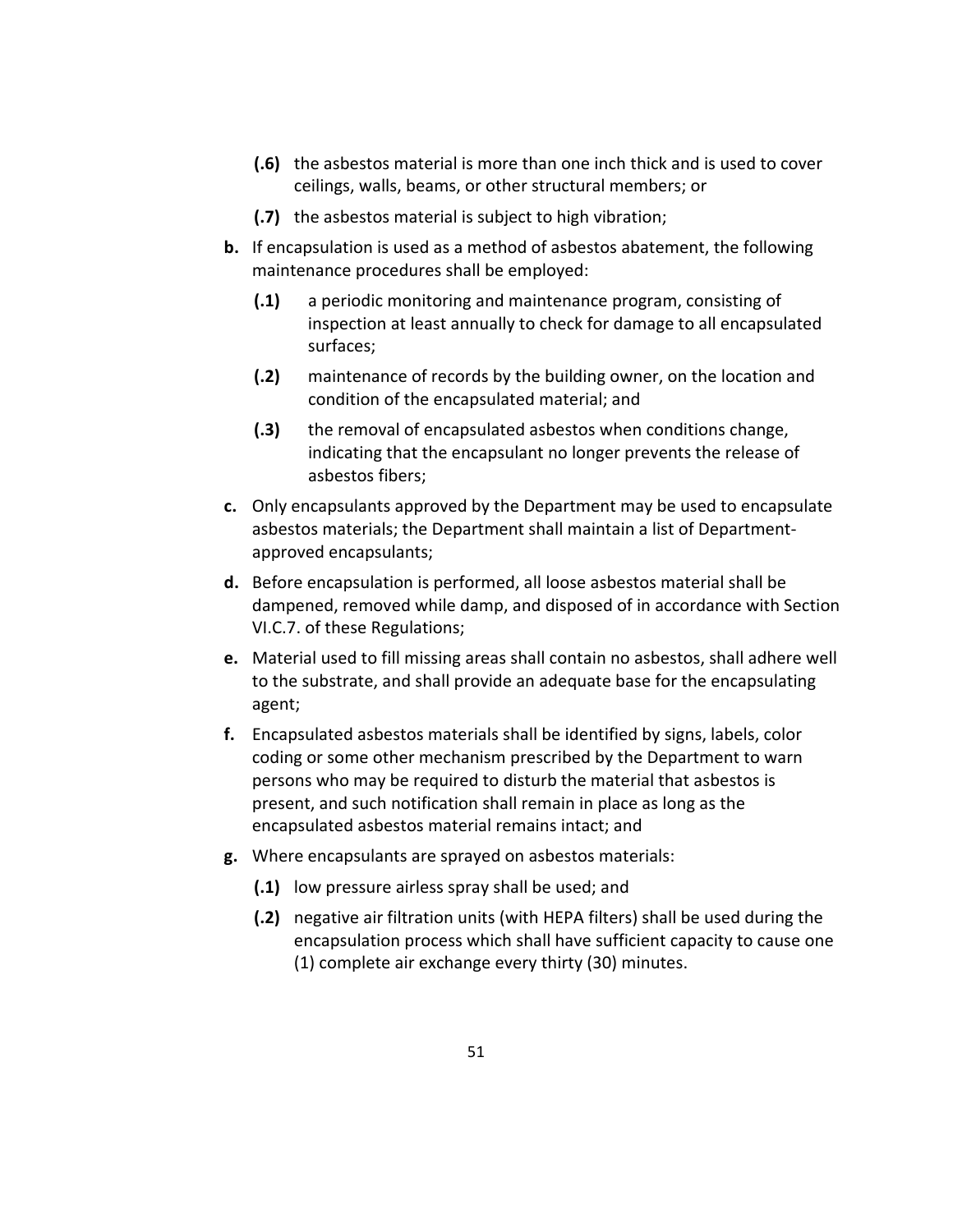#### **6. Enclosure Procedures**

- **a.** The surface area of the asbestos material which will be disturbed during the installation of hangers, brackets or other enclosure supports shall first be sprayed with amended water using a low-pressure airless spray;
- **b.** Power drills used to install anchors or other tools which may disturb asbestos material shall be equipped with or used in conjunction with HEPA‐vacuum systems;
- **c.** Loose asbestos materials shall be removed while damp and disposed of in accordance with Section VI.C.7. of these Regulations;
- **d.** After the installation of hangers, brackets or other supports and before the asbestos material is enclosed, asbestos‐containing materials shall be repaired, using materials which do not contain asbestos;
- **e.** Enclosures for asbestos materials shall be identified by signs, labels, color coding or some other mechanism approved by the Department to warn persons who may be required to disturb the enclosure, that asbestos is present; and
- **f.** Enclosures shall be inspected at least annually to ensure their integrity.

#### **7. Waste Disposal Procedures**

- **a.** As asbestos materials are removed, they shall be thoroughly wetted and placed into six (6)‐mil plastic disposal bags;
- **b.** Asbestos‐contaminated materials such as plastic sheeting, clothing, and other items shall be placed into six (6)‐mil plastic disposal bags;
- **c.** Plastic disposal bags containing asbestos and asbestos‐contaminated materials shall be sealed, cleaned, and, while being removed from the work area, placed into approved six (6)‐mil plastic disposal bags, which shall be sealed, labeled, and transported directly to an approved waste disposal , storage, or transfer facility, in accordance with the applicable Pennsylvania Department of Environmental Resources, and EPA regulations;
- **d.** Any asbestos‐contaminated materials which may penetrate the asbestos disposal bags shall be placed into fiber drums, which shall be sealed and labeled in accordance with applicable EPA regulations;
- **e.** There shall be no visible emission of asbestos dust during the transport of asbestos or asbestos‐contaminated waste; and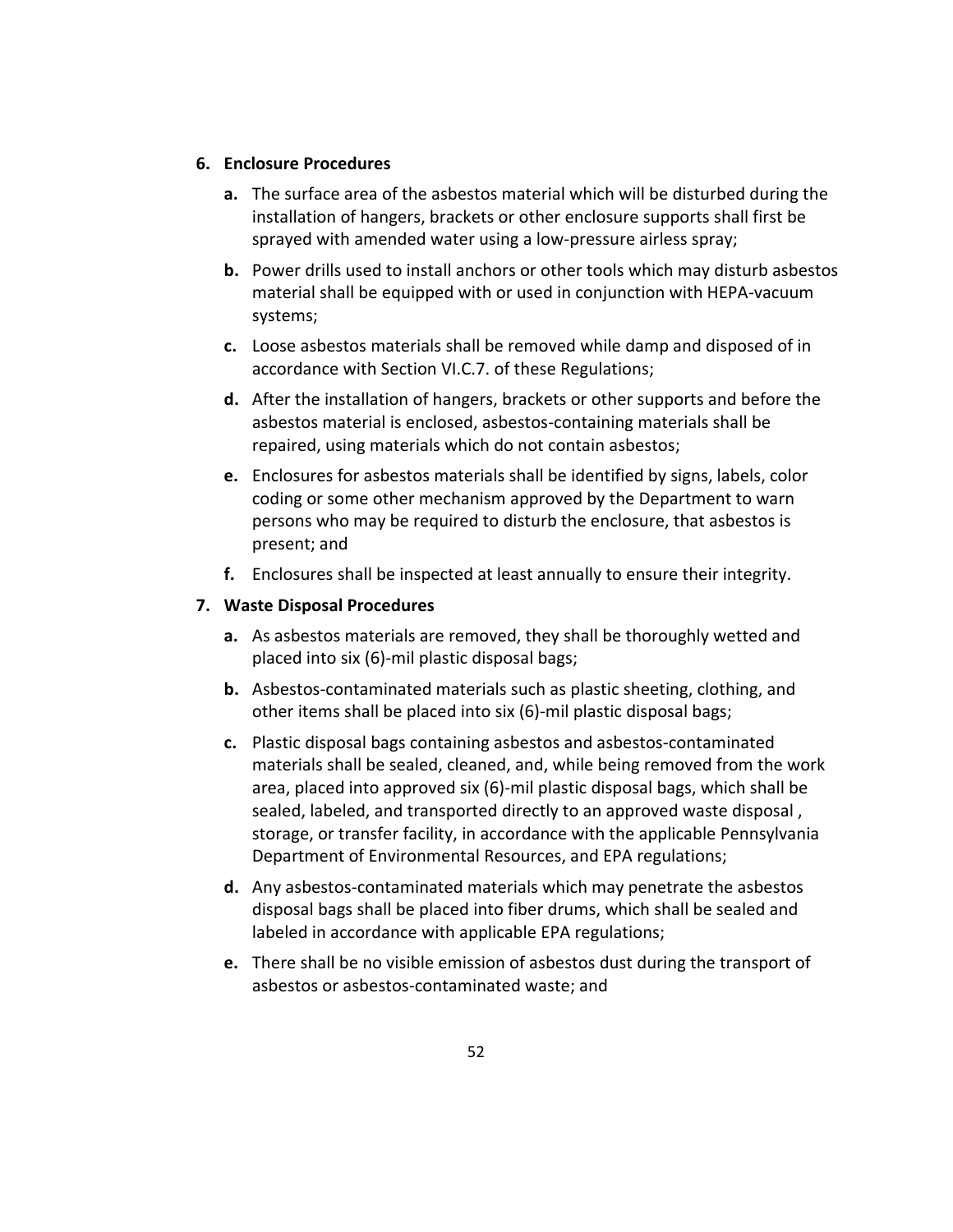- **f.** Large structural or mechanical components may be removed with the attached asbestos material for disposal provided:
	- **(.1)** the component has been completely wrapped with two (2) layers of six (6)‐mil polyethylene plastic and securely sealed with duct tape for transport to an approved disposal facility; and
	- **(.2)** the component has been cut away at places free of asbestos material. If there is no asbestos‐free area to make the cut, the asbestos material shall be removed using the glove bag technique or equivalent, and the cut shall be made at the asbestos‐cleared place.

#### **8. Work Area Clean‐Up Procedures**

- **a.** After all asbestos abatement work has been completed, but before the plasticizing is removed, wet wipe all surfaces in the work area to eliminate gross debris and then remove the top layer of plastic sheeting.
- **b.** All surfaces within the work area from which asbestos material has been removed, and the bottom layer of plastic sheeting shall be HEPA‐vacuumed and where feasible, wet cleaned with amended water;
- **c.** Following thorough cleaning, and after the Certified Asbestos Project Inspector has confirmed that the no visible residue remains, all surfaces in the work area from which asbestos has been removed and the bottom layer of plastic sheeting shall be sprayed where feasible with an encapsulant;
- **d.** Clearance sampling shall be conducted in accordance with Section VI.D.4.c. after the bottom layer of plastic sheeting on walls, floors, and objects in the work area has dried and has been removed;
- **e.** The sequence of wet and dry cleaning shall be repeated in twenty‐four (24) hour intervals until the Certified Asbestos Project Inspector has determined that no residue is visible and, based on aggressive air monitoring conducted after all surfaces have dried, the airborne asbestos levels do not exceed the re‐occupancy standard set forth in Section VI D.5. of these Regulations.
- **f.** Critical barriers shall remain in place until the requirements of paragraph e. above has been satisfied.

#### **9. Re‐Insulation**

No structural or mechanical surfaces from which asbestos has been removed shall be re‐insulated with asbestos materials.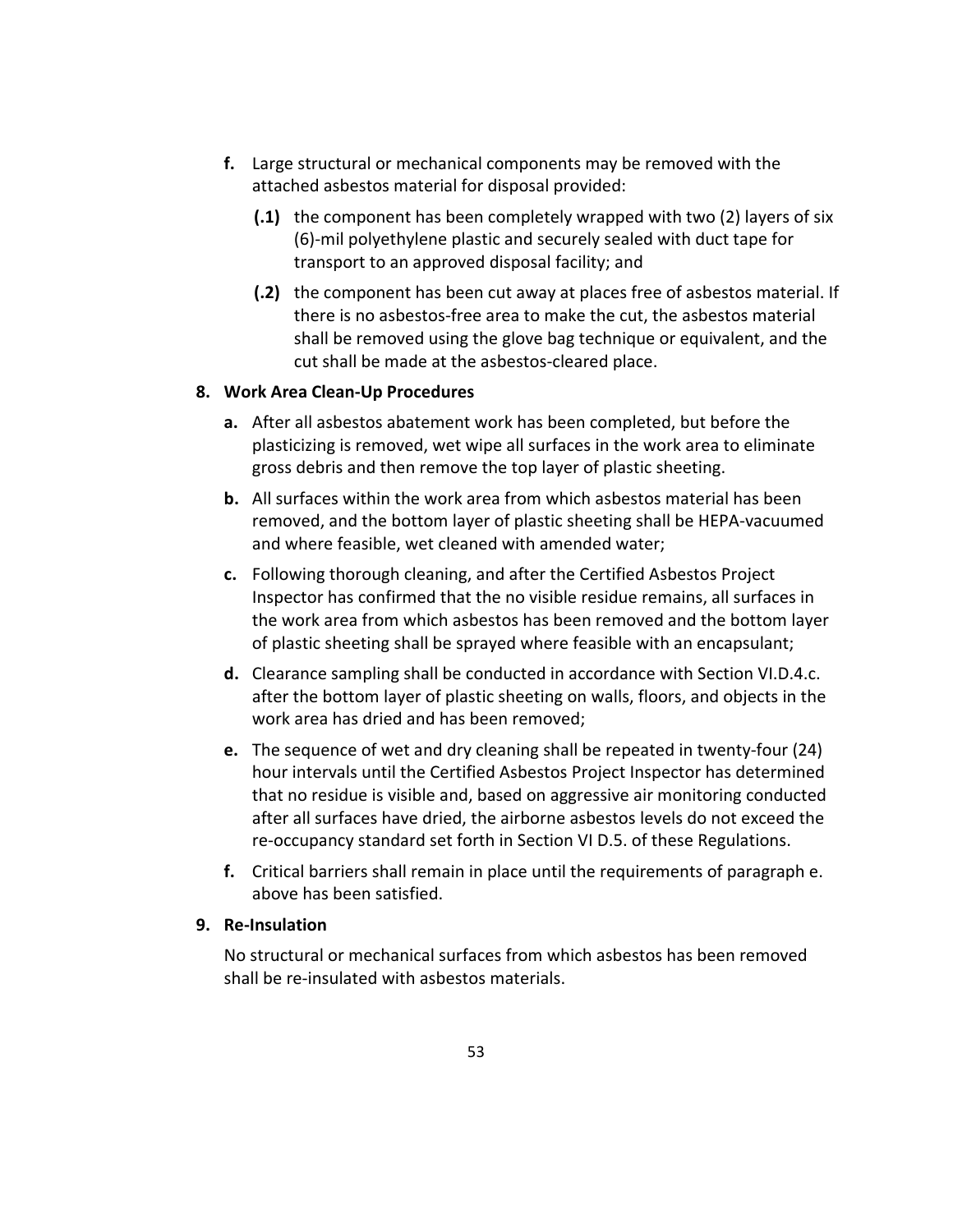#### **D. Air Monitoring**

- **1.** The independent certified asbestos project inspector shall monitor the level of airborne asbestos fibers on both the inside and outside of the asbestos abatement work area(s) by the collection of air samples before (Pre‐test Samples), during (Project Samples) and after (Clearance Samples) the asbestos abatement project as specified in paragraph 4. below.
- **2.** Air sampling and analysis for asbestos shall be conducted either according to the latest NIOSH methods for phase contrast microscopy (PCM) (Method 7400, NIOSH Manual of Analytical Methods) or transmission electron microscopy (TEM) (Method 7402, NIOSH Manual of Analytical Methods). Otherwise OSHA and EPA methods, or other methods approved by the Department, shall be employed. The applicable OSHA method for PCM is set forth in 29 CFR 1926.58, Appendix B. The applicable EPA method for TEM is set forth in 40 CFR 763, Subpart E, Appendix A.
- **3.** Air samples shall be analyzed by an independent certified laboratory. Testing results shall be forwarded directly to the Department and to the independent certified asbestos project inspector and posted outside the work area so that they are readily accessible to asbestos workers and their authorized representatives.
- **4.** The following types of samples of airborne asbestos fibers are to be collected by, or at the direction of, the independent certified asbestos project inspector:

#### **a. Pre‐Test Samples**

The purpose of collecting pre‐test air samples is to establish baseline levels of airborne asbestos fibers in those areas in which asbestos abatement work is to be conducted and in those areas immediately adjacent to the asbestos abatement work areas. Pre‐test sample results are compared to project sample results to determine if asbestos has escaped from the asbestos abatement work areas;

- **(.1)** for outdoor projects:
	- **(.a)** all pre‐test air samples shall be collected and analyzed either by phase contrast microscopy (PCM) or transmission electron microscopy (TEM);
	- **(.b)** a sufficient number of pre‐test air samples shall be collected to ensure that prevalent existing levels of airborne asbestos fibers have been characterized. A minimum of five samples shall be taken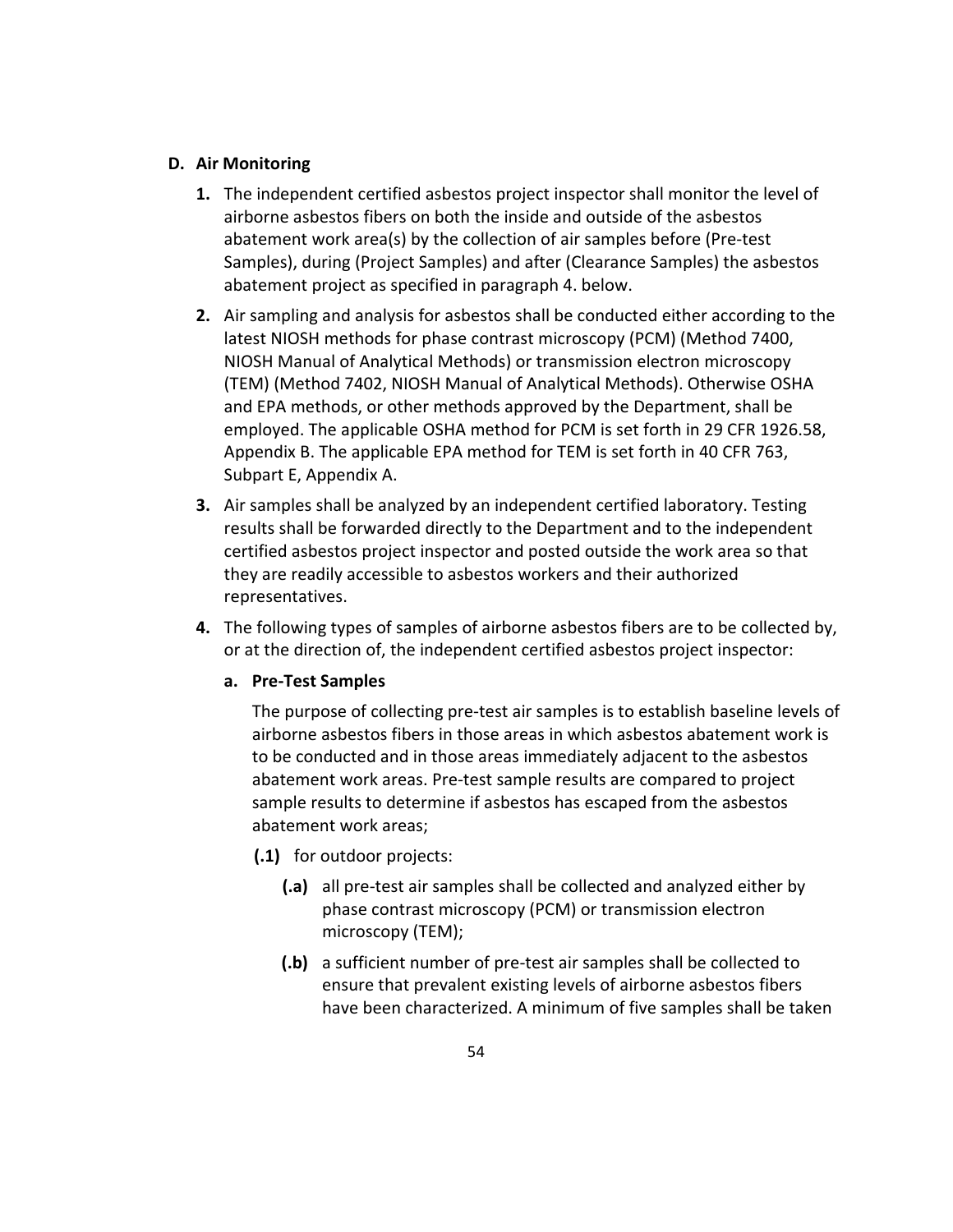within a distance of one hundred feet from the proposed abatement area in all directions (to the extent practicable);

- **(.c)** all pre‐test air samples shall be collected and analyzed before any asbestos abatement work begins and the results of the analyses shall be posted in a visible place, or maintained at the work site for easy review, throughout the course of the asbestos abatement action;
- **(.2)** for all other projects:
	- **(.a)** all pre‐test air samples shall be collected and analyzed either by phase contrast microscopy (PCM) or transmission electron microscopy (TEM);
	- **(.b)** a sufficient number of pre‐test air samples shall be collected to ensure that prevalent existing levels of airborne asbestos fibers have been characterized. A minimum of five samples shall be taken inside the proposed asbestos abatement work area and five samples shall be taken outside the proposed work area;
	- **(.c)** all pre‐test air samples shall be collected before any asbestos abatement work begins under routine conditions of normal occupancy, wherever possible;
	- **(.d)** all pre‐test air samples shall be analyzed before any asbestos abatement work begins, and the results of the analyses shall be posted in a visible place, or maintained at the work site for easy review, throughout the course of the asbestos abatement action;
	- **(.e)** the sampling zone for indoor air samples shall be representative of the building occupants' breathing zone; and
	- **(.f)** air samples shall not be taken in corners of rooms or near obstructions, such as furniture;

### **b. Project Samples**

Project samples shall be collected during the asbestos abatement action to determine airborne concentrations of asbestos fibers (1) inside of the asbestos work areas or in the immediate vicinity of an outdoor abatement action in order to evaluate work practices, the level of necessary respiratory protection, and the risk of contamination posed to adjacent non‐asbestos work areas, and (2) outside of the asbestos abatement areas to ensure that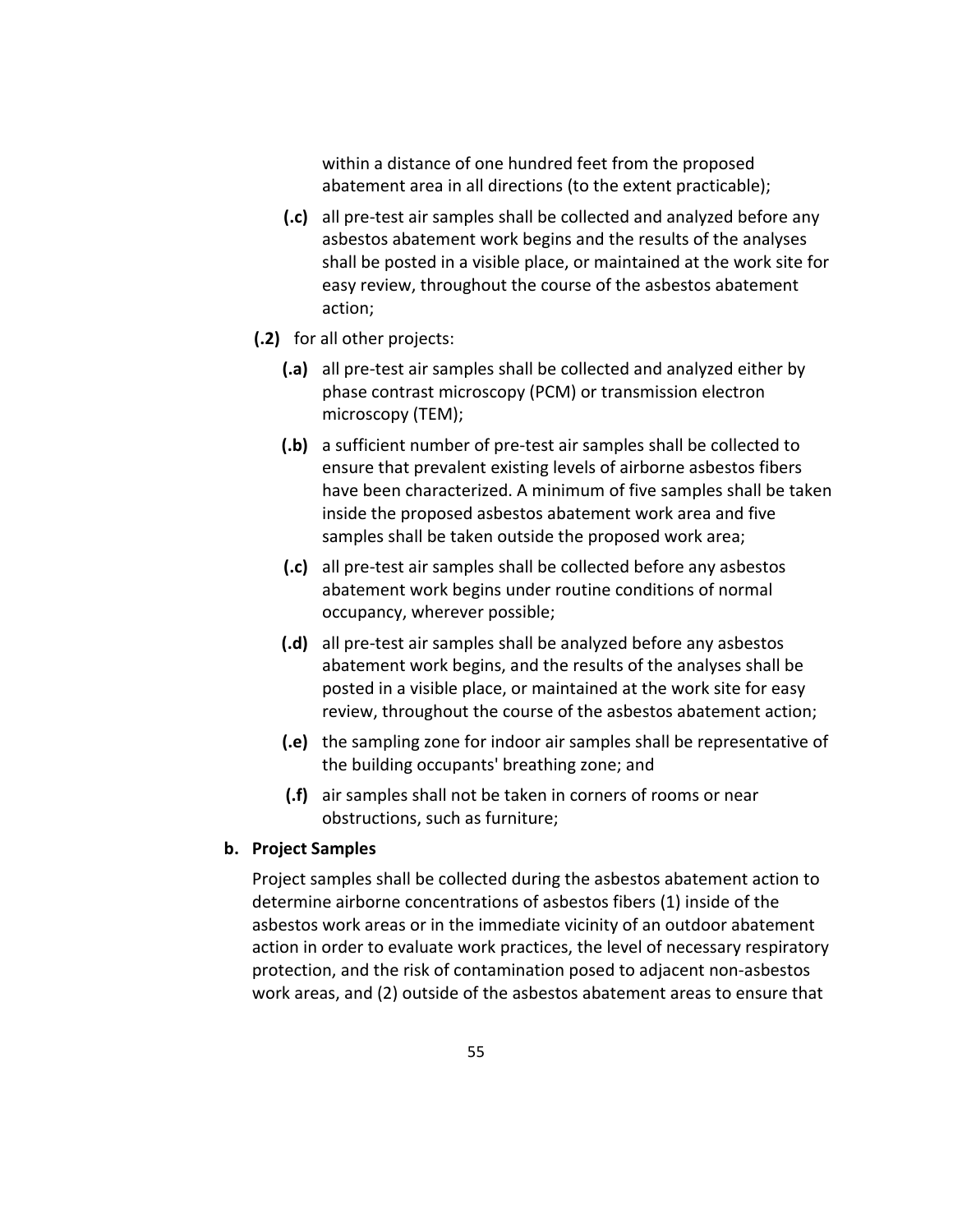asbestos fibers are not being released into "clean" areas as a result of the asbestos abatement action;

- **(.1)** for outdoor projects:
	- **(.a)** all project samples shall be collected and analyzed either by phase contrast microscopy (PCM) or transmission electron microscopy (TEM);
	- **(.b)** project samples shall be taken within a distance of one hundred feet from the abatement area in all directions (as practicable) on a daily basis throughout the course of an asbestos abatement action. Samples shall be taken in sufficient quantity and at appropriate places so as to determine if airborne asbestos fibers are escaping from the abatement area into adjacent areas;
	- **(.c)** all project samples shall be analyzed within twenty‐four (24) hours of their collection and the results shall be posted at or near the asbestos abatement area;
	- **(.d)** if, at any time during the course of the asbestos abatement work, airborne asbestos fiber concentrations determined by the project samples exceed the greater of either (1) the background concentration (as determined by statistical comparison of the project sample results with pre‐test air sample results) or (2) one one‐hundredth fibers per cubic centimeter of air (0.01 f/cc), the independent certified asbestos project inspector shall direct an immediate halt to all asbestos abatement work, require that corrective measures be undertaken to reduce airborne fiber concentrations in the immediate vicinity of the abatement action, and inform the Department immediately. Work shall not recommence until the source of the contamination has been identified and additional air samples have been collected indicating airborne fiber concentrations are below either one one‐hundredth fibers per cubic centimeter (0.01 f/cc) or the background level;
- **(.2)** for all other projects:
	- **(.a)** all project samples shall be collected and analyzed either by phase contrast microscopy(PCM) or transmission electron microscopy(TEM);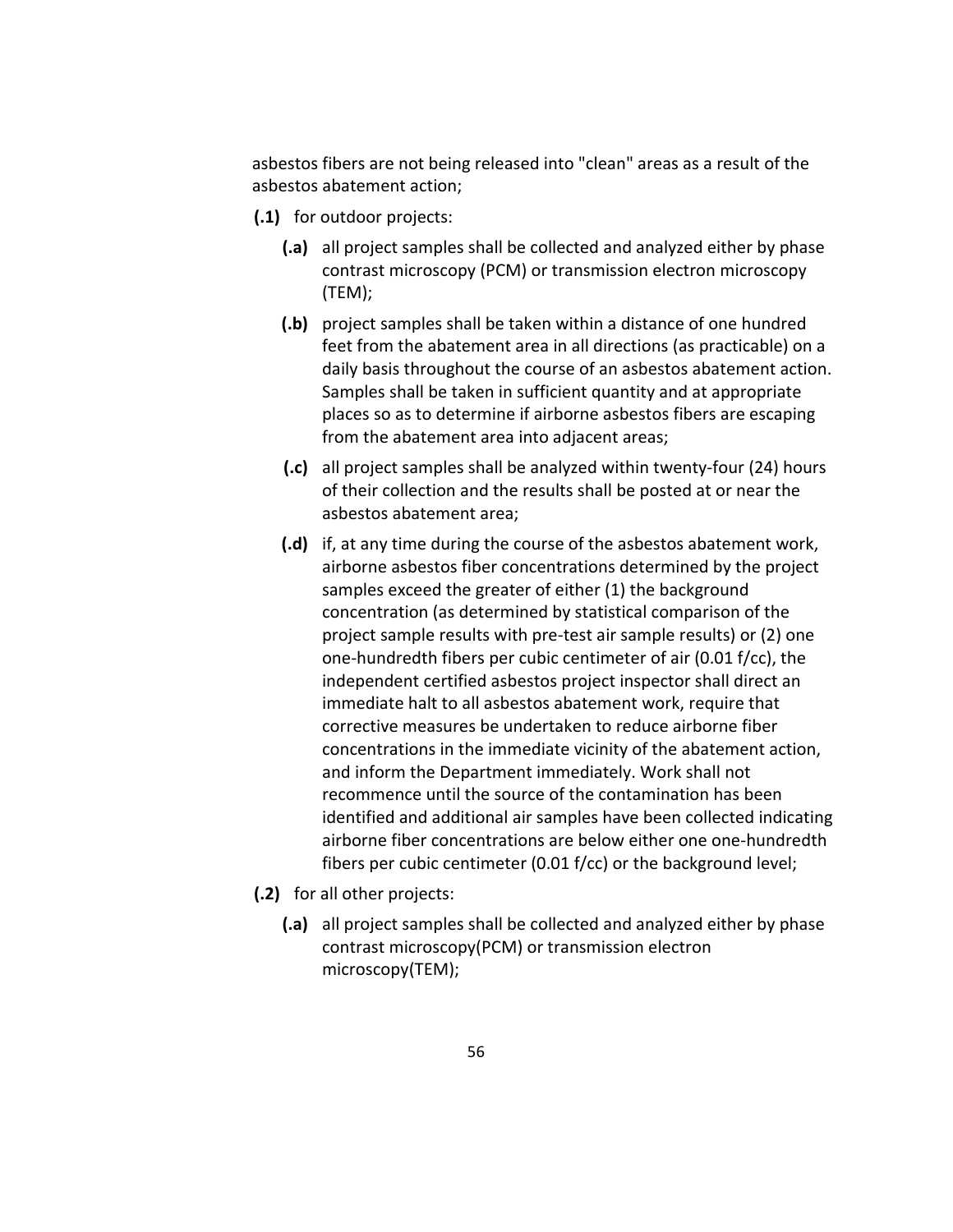- **(.b)** project samples shall be taken both inside and outside the asbestos abatement work area on a daily basis throughout the course of an asbestos abatement action;
- **(.c)** project samples shall be collected from representative places throughout the work area;
- **(.d)** project samples taken outside the asbestos abatement work area shall include:
	- **(i)** air samples from the clean room of the decontamination unit;
	- **(ii)** air samples outside of the asbestos abatement area in sufficient quantity and at appropriate places so as to determine if airborne asbestos fibers are escaping from the containment area(s) into adjacent non‐asbestos work area(s);
	- **(iii)** air filtration unit exhaust, if there is a possibility that exhausted air may be conveyed into non‐asbestos work area(s); and
	- **(iv)** other air samples as may be determined by the independent certified asbestos inspector;
- **(.e)** all project samples shall be analyzed within twenty‐four (24) hours of their collection and the results shall be posted at or near the asbestos abatement work area;
- **(.f)** if, at any time during the course of the asbestos abatement work, airborne asbestos fiber concentrations determined by the project samples taken outside the asbestos abatement work area exceed the greater of either (1) the background concentration (as determined by statistical comparison of the project sample results with pre-test air sample results) or (2) one one-hundredth fibers per cubic centimeter of air (0.01 f/cc) outside of the work area, the independent certified asbestos project inspector shall direct an immediate halt to all asbestos abatement work, require that corrective measures, such as misting the air, wet wiping, and/or HEPA vacuuming, be undertaken to reduce airborne fiber concentrations in the air outside the asbestos abatement work area, and inform the Department immediately. Work shall not recommence until the source of the contamination has been identified and additional air samples have been collected indicating airborne fiber concentrations outside the work area are below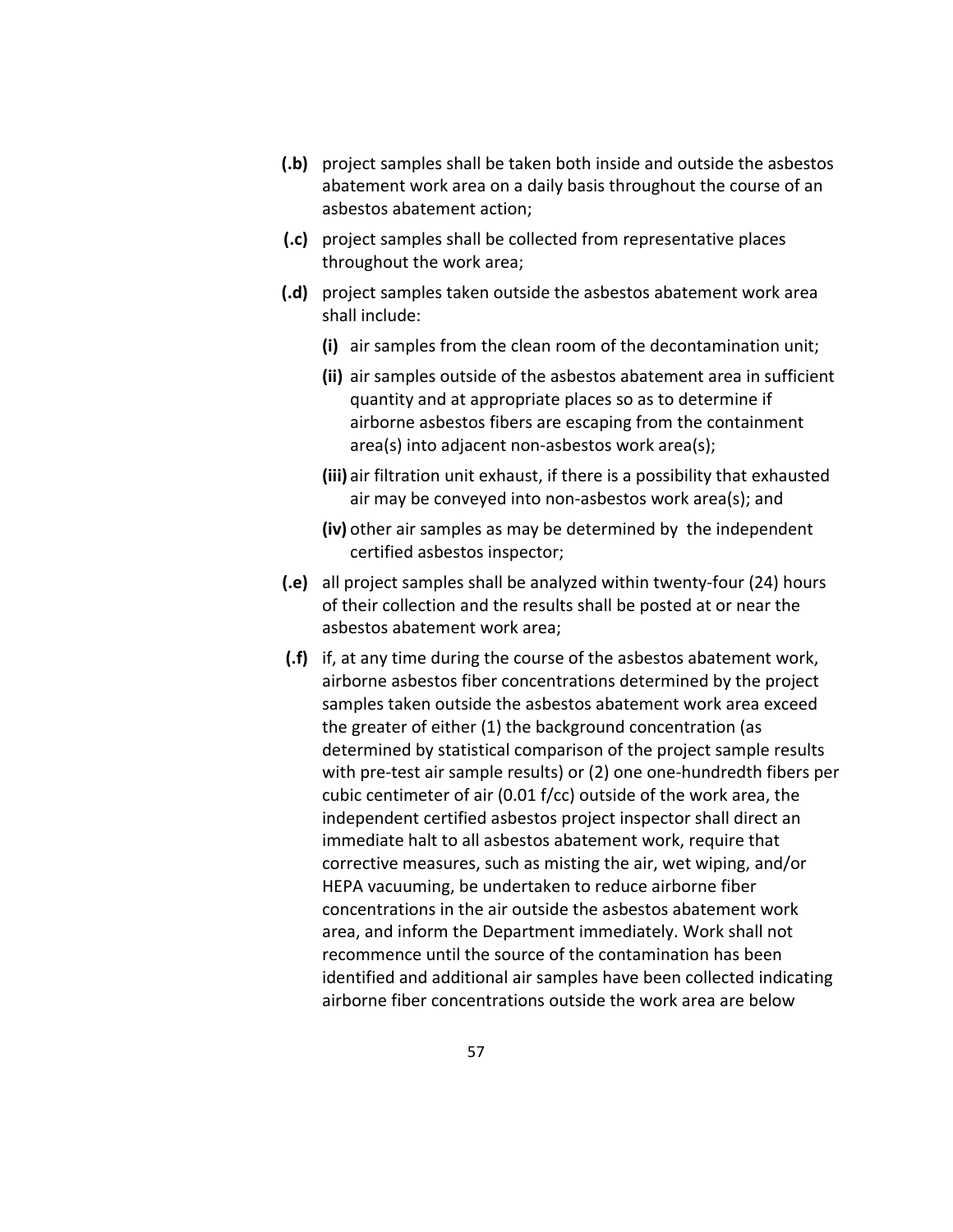either one one‐hundredth fibers per cubic centimeter(0.01 f/cc) or the background level;

## **c. Clearance Samples**

The purpose of clearance samples is to determine if the asbestos abatement project was conducted in a proper manner so as to safely allow either (1) re‐ occupancy or (2) only that use necessary immediately prior to demolition. Clearance samples shall not be required for outdoor projects.

- **(.1)** for projects prior to demolition (i.e. no re‐occupancy):
	- **(.a)** all clearance samples shall be collected and analyzed either by phase contrast microscopy(PCM) or transmission electronmicroscopy (TEM);
	- **(.b)** clearance samples shall be collected after the asbestos abatement contractor has completed all asbestos abatement and clean‐up activities and the independent certified asbestos project inspector has certified that the work area has passed the visual inspection set forth in Section VI C.8. of these regulations.
	- **(.c)** the minimum number of air samples which shall be collected inside the asbestos abatement work area shall be based on the area of floor space as indicated below:

| Area of floor space (Square feet) | Num. of air samples |
|-----------------------------------|---------------------|
| less than 5000                    |                     |
| 5000 or more                      |                     |

- **(.d)** sampling sites in the abatement area shall be selected on a random basis to provide an unbiased and representative sample;
- **(.e)** aggressive sampling conditions shall be used to circulate air in the vicinity of the air samplers with one twenty‐inch fan used for each twenty thousand (20,000) cubic feet of work site;
- **(.f)** the work area shall be considered cleared for that use necessary immediately prior to demolition when the concentration of asbestos does not exceed the limited use standard of five one‐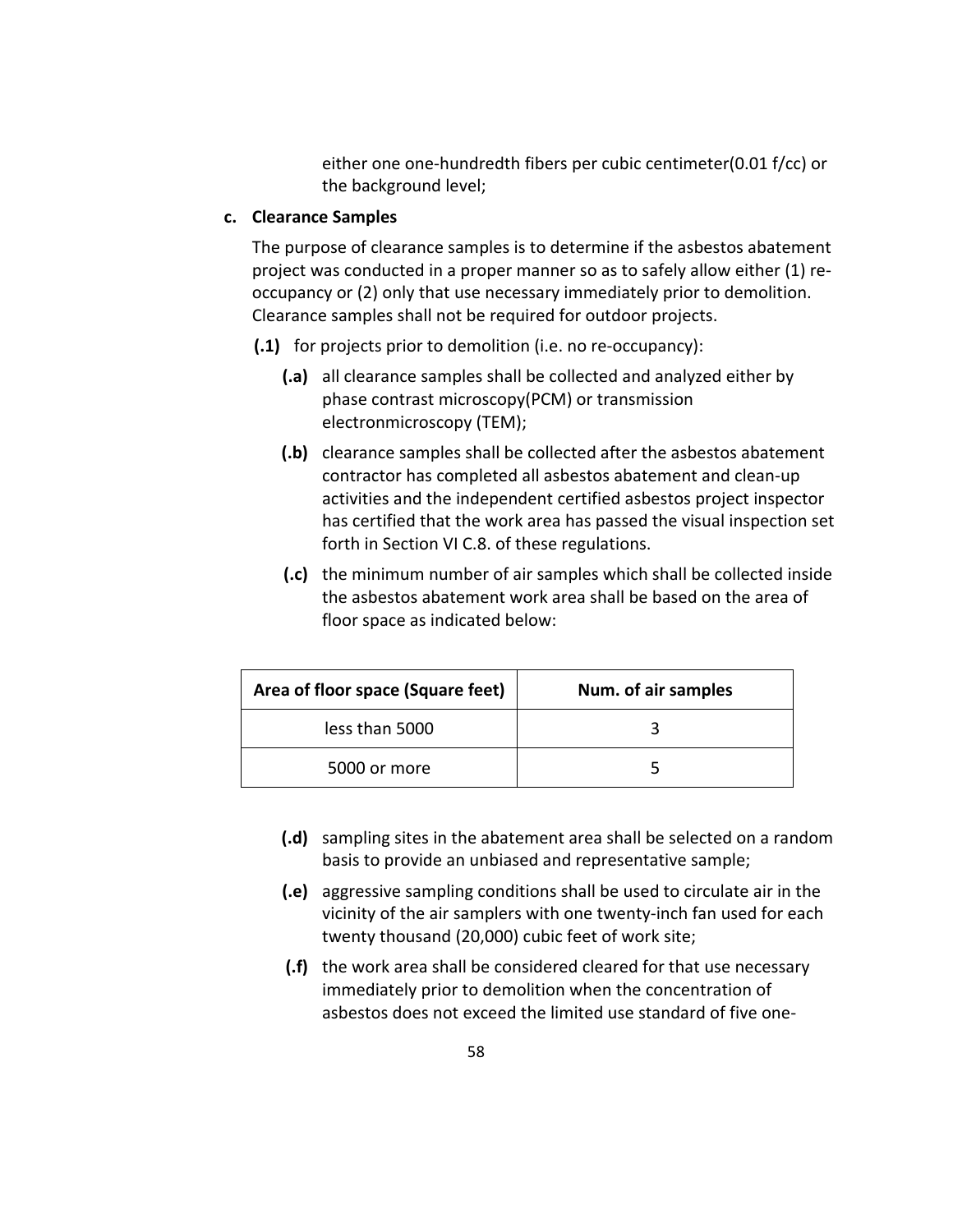hundredths fibers per cubic centimeter of air (0.05 f/cc) based on the arithmetic average of those clearance air samples taken inside the asbestos abatement work area. If any part of the building is occupied during the course of the asbestos project this standard shall not apply; there‐occupancy standard set forth in Section VI.D.5. of these Regulations shall apply;

- **(.2)** for projects for which re‐occupancy will follow:
	- **(.a)** all clearance samples shall be collected and analyzed by transmission electron microscopy (TEM), unless the asbestos project inspector certifies that an alternate analytic method provides adequate assurance that airborne asbestos levels will not exceed there‐occupancy standard and the Department concurs therewith in writing;
	- **(.b)** clearance samples shall be collected after the asbestos abatement contractor has completed all asbestos abatement and clean‐up activities and the independent certified asbestos project inspector has certified that the work area has passed the visual inspection set forth in Section VI C.8. of these regulations.
	- **(.c)** the minimum number of air samples which shall be collected inside the asbestos abatement work area shall be based on the amount of asbestos removed, enclosed, or encapsulated as indicated below. The same number of "ambient" samples shall be collected concurrently outside of the asbestos abatement work area:

| Amount of<br>Asbestos/Square feet | Linear feet | Minimum number of<br>air samples |
|-----------------------------------|-------------|----------------------------------|
| 80 ** 100                         | 40 ** 110   |                                  |
| $100**130$                        | $110**180$  | 3                                |
| 130 ** 160                        | 180 ** 260  | 4                                |
| 160 or more                       | 260 or more |                                  |

\*\* ‐ or more but less than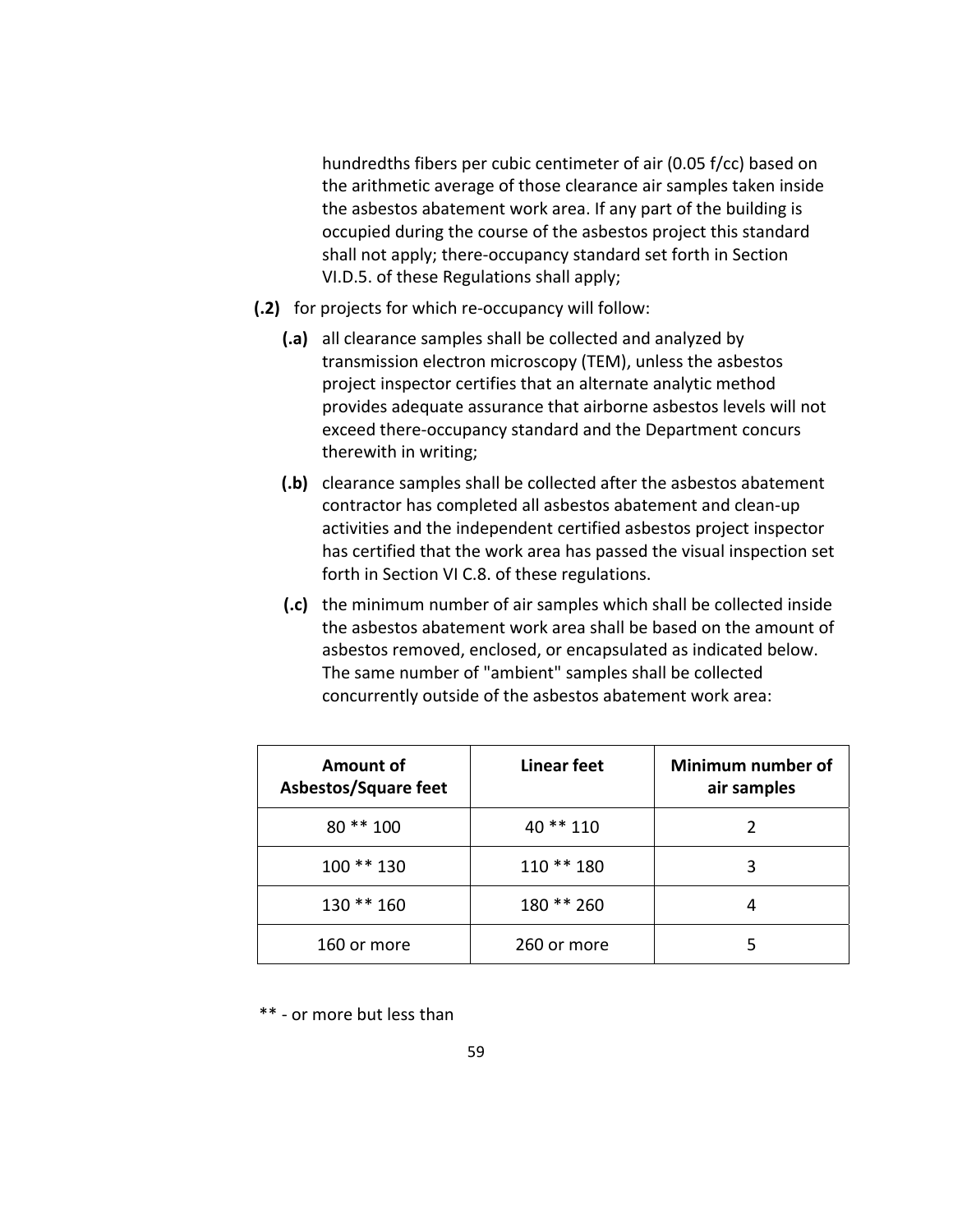- **(.d)** asbestos abatement work area air samples shall be collected as follows:
	- **(i)** sampling sites in the abatement area shall be selected on a random basis to provide an unbiased and representative sample;
	- **(ii)** a field blank shall be taken at each abatement area before sampling is initiated by removing the cap for not more than thirty (30) seconds and replacing it at the time of sampling. Field blanks shall not be left open during the sampling period;
	- **(iii)** a sealed blank shall be carried with each sample set; this representative cassette shall not be opened in the field; and
	- **(iv)** aggressive sampling conditions shall be used to dislodge any remaining dust in the asbestos abatement work area as follows:
		- **(\*1)** negative air filtration units shall remain on during the air monitoring period;
		- **(\*2)** prior to air monitoring, floors, ceilings and walls shall be swept with the exhaust of a one (1) horsepower leaf blower;
		- **(\*3)** stationary fans shall be placed on two (2) meter high stands in locations which will not interfere with air monitoring equipment. Fan air shall be directed at ceiling and operated at low speed. One (1) fan shall be used for each ten thousand (10,000) cubic feet of work site;
		- **(\*4)** pump flow rates shall not exceed ten (10) liters per minute for twenty‐five (25) millimeter cassettes; and
		- **(\*5)** the air volume sampled shall be sufficient to ensure an analytical sensitivity sufficient to measure the re‐ occupancy standard; and
- **(.e)** asbestos abatement ambient air samples shall be collected as follows:
	- **(i)** ambient samplers shall be sited at places representative of the air entering the asbestos abatement work area. If make‐up air entering the abatement area is drawn from another area of the building which is outside of the asbestos abatement work area, pumps shall be placed in this area. If no areas exist in the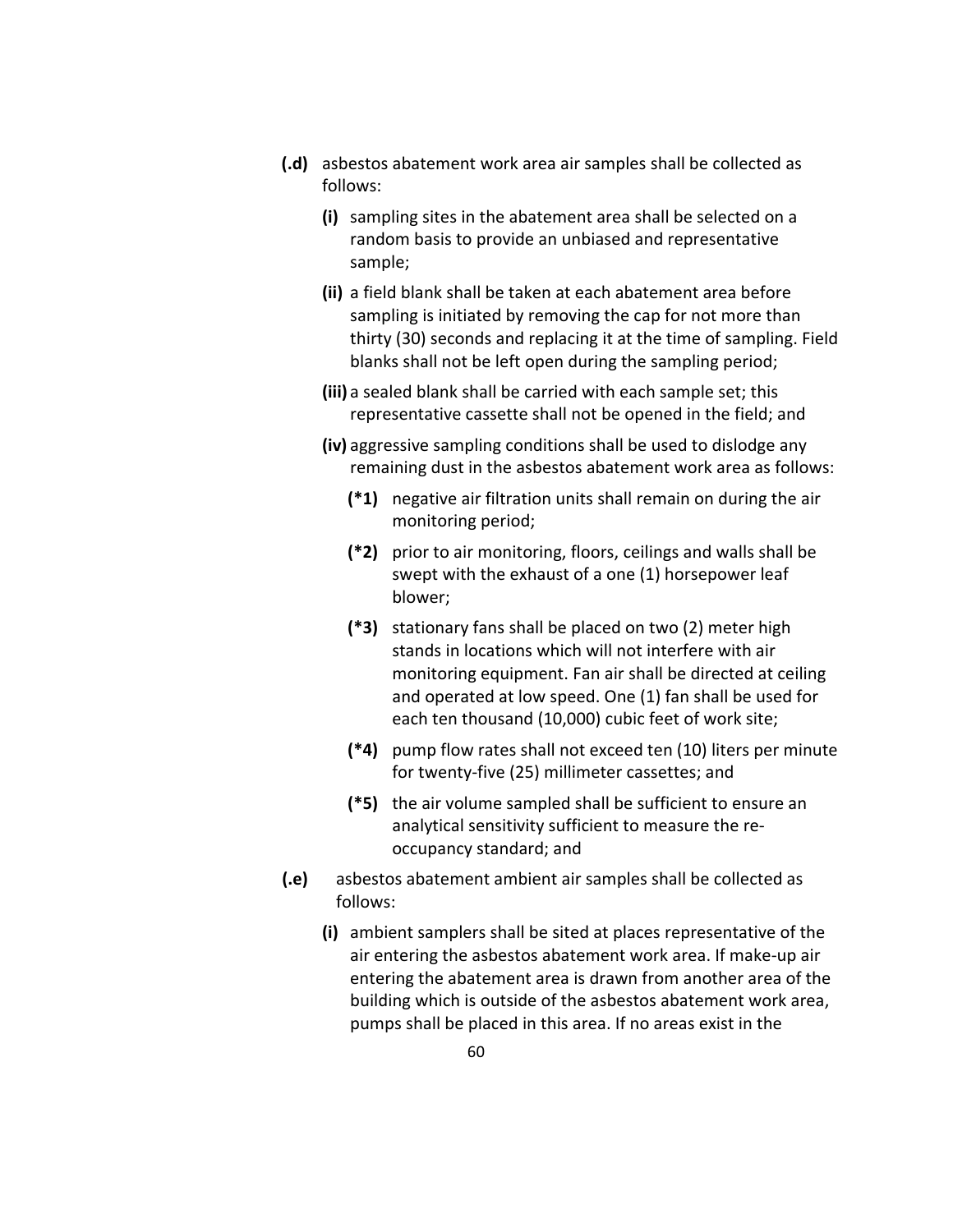building and the air is drawn from outside the building, pumps shall be placed out of doors located near the building, and away from any obstructions that may influence wind patterns. Air samples shall be representative of any air entering the asbestos work area;

- **(ii)** the ambient air samplers shall be located at least three (3) feet apart, and they shall be protected from adverse weather conditions;
- **(iii)** unless otherwise indicated, five (5) air samples shall be taken to match the clearance sampling; and
- **(iv)** a field blank shall be taken at the ambient air sampling site.
- **5.** The re-occupancy standard shall be an airborne level of asbestos fibers inside the asbestos abatement work area of one one‐hundredth fibers of asbestos per cubic centimeter of air (0.01 f/cc), as analyzed by Transmission Electron Microscopy (TEM) or by an alternative analytic method as provided for in Section VI.D.4.c.(.1) of these Regulations.
	- **a.** the standard shall be considered met, when the geometric mean of the asbestos concentrations of air samples taken inside the work area is less than the appropriate value listed below:

| <b>Number of Air Samples taken inside</b><br>the Asbestos (f/cc) Abatement work<br>area | <b>Geometric mean to pass</b> |
|-----------------------------------------------------------------------------------------|-------------------------------|
|                                                                                         | 0.00393                       |
| 3                                                                                       | 0.00467                       |
| 4                                                                                       | 0.00517                       |
| 5                                                                                       | 0.00554                       |

**b.** if the work area fails to meet the re-occupancy standard specified in subsection a. above, the standard shall be met when the average concentration of airborne asbestos fibers based on those air samples taken inside the asbestos abatement work area is not significantly different from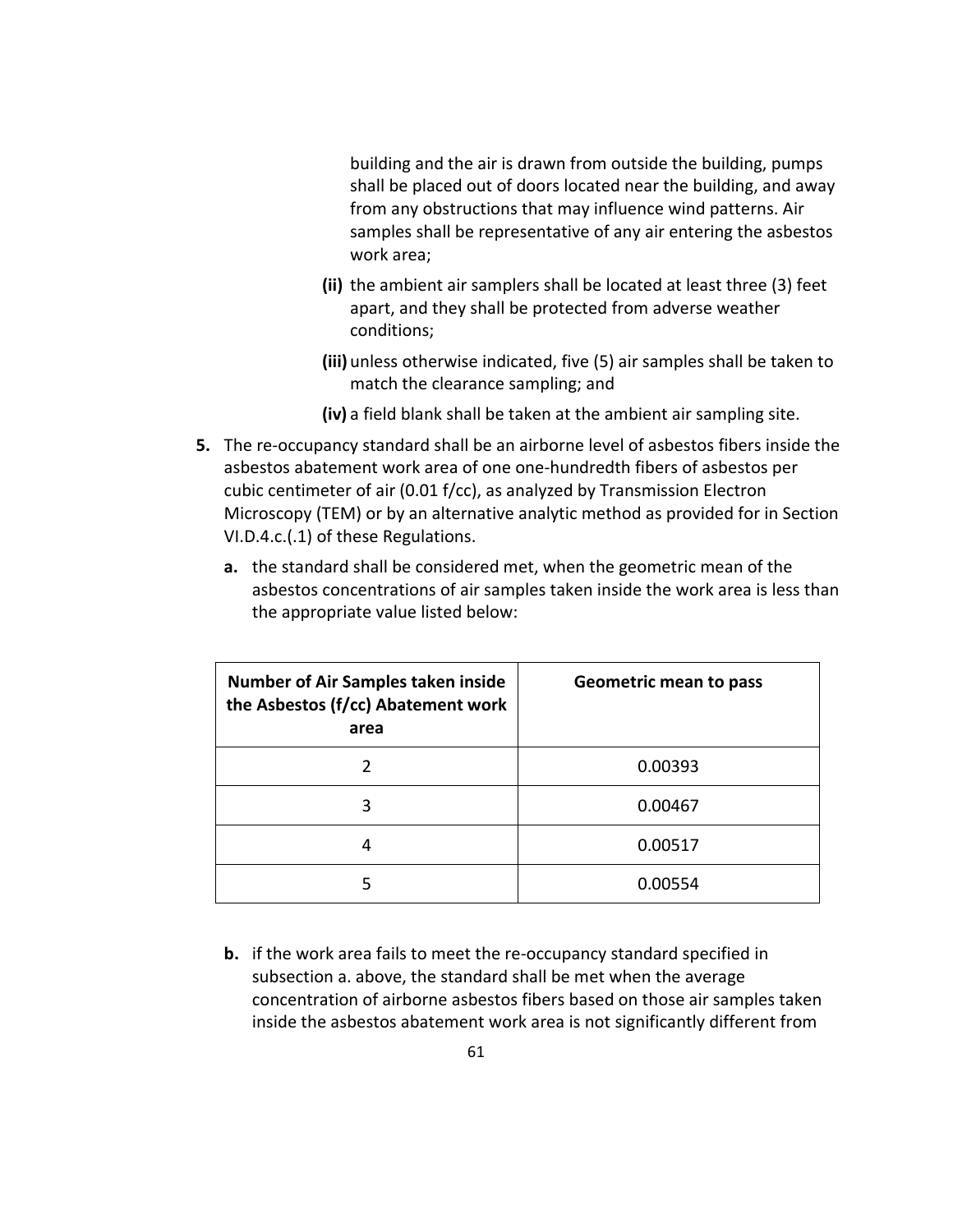the average asbestos concentration of the "ambient" samples collected at the same time outside the work area, as determined by the Z‐test method found in 40 CFR 763, Subpart E., Appendix A.

#### **E. Project Completion**

In order to be considered a completed project each work area must pass a final inspection by meeting the conditions outlined below.

- **1.** For projects for which re‐occupancy will follow:
	- **a.** a building owner shall not permit an asbestos project work area, or any part of the building evacuated during an asbestos project, to be reoccupied until the Department has certified, in writing, that the following conditions have been met:
		- **(.1)** the asbestos project inspector has certified that, based on a visual inspection, the area contains no visible dust or debris;
		- **(.2)** the asbestos project inspector has certified that, based on the results of the aggressive air monitoring procedures listed in Section VI.D.4.c.(.2)(.d)(iv) of these Regulations, the airborne asbestos level in the work area does not exceed the re‐occupancy standard established by these Regulations;
		- **(.3)** the Department, based on a visual inspection, has determined that the area contains no visible dust or debris;
		- **(.4)** the Department has determined that the air monitoring required to establish that the re‐occupancy standard has been met has been performed in accordance with applicable regulations and procedures; and
		- **(.5)** the asbestos contractor or supervisor has submitted an amended permit application for any project changes and evidence of the final, total cost of the asbestos abatement portion of the project, and has paid any incremental permit fee due.
- **2.** For projects for which demolition will follow (i.e. no re‐occupancy):
	- **a.** a building owner shall not permit an asbestos project work area, or any part of the building evacuated during an asbestos project, to be open for limited use until the Department has certified, in writing, that the following conditions have been met: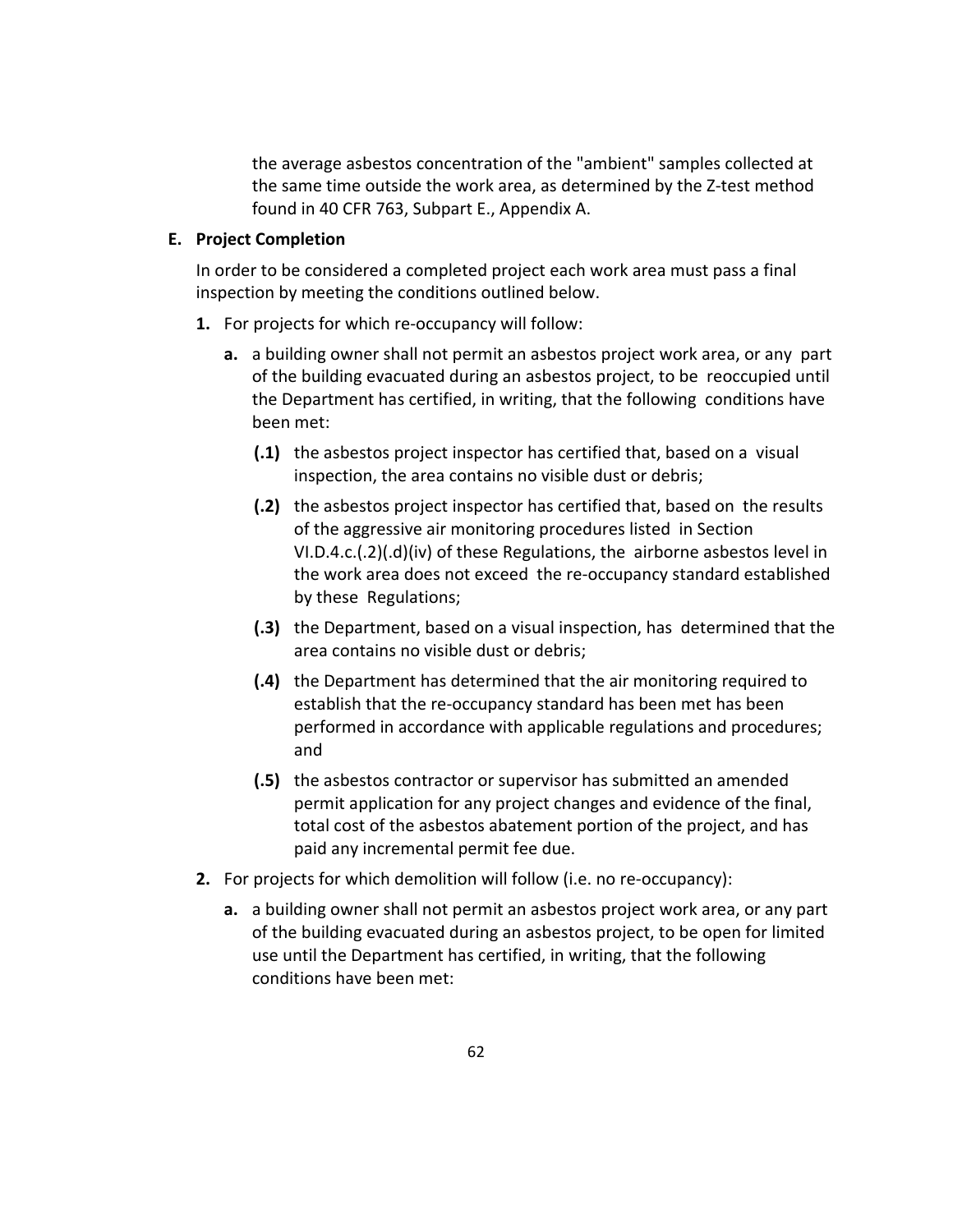- **(.1)** the asbestos project inspector has certified that, based on a visual inspection, the area contains no visible dust or debris;
- **(.2)** the asbestos project inspector certifies that, based on the results of the aggressive air monitoring procedures listed in Section VI.D.4.c.(.1)(.e) of these Regulations, the airborne asbestos level in the work area does not exceed the limited use standard set forth in Section VI.D.4.c.(.1)(.f) of these Regulations;
- **(.3)** the Department, based on a visual inspection, has determined that the area contains no visible dust or debris;
- **(.4)** the Department has determined that the air monitoring required to establish that the limited use standard has been met has been performed in accordance with applicable regulations and procedures; and
- **(.5)** the asbestos contractor or supervisor has submitted an amended permit application for any project changes and evidence of the final, total cost of the asbestos abatement portion of the project, and has paid any incremental permit fee due.
- **3.** For outdoor projects:
	- **a.** the asbestos project inspector has certified that, based on a visual inspection, the area contains no visible dust or debris;
	- **b.** the asbestos project inspector has certified that project samples taken on the final day of the project do not exceed the limits set forth in Section VI.D.4.b.(.1)(.d). If these limits are exceeded the project inspector shall make an evaluation of the cause, recommend remedial action and direct a re‐test. This process shall continue until these limits have been met;
	- **c.** the Department, based upon a visual inspection, has determined that the area contains no visible dust or debris;
	- **d.** the Department has determined that the air monitoring required to establish that the final day's project samples meet appropriate limits has been performed in accordance with applicable regulations and procedures; and
	- **e.** the asbestos contractor or supervisor has submitted an amended permit application for any project changes and evidence of the final, total cost of the asbestos abatement portion of the project, and has paid any incremental permit fee due.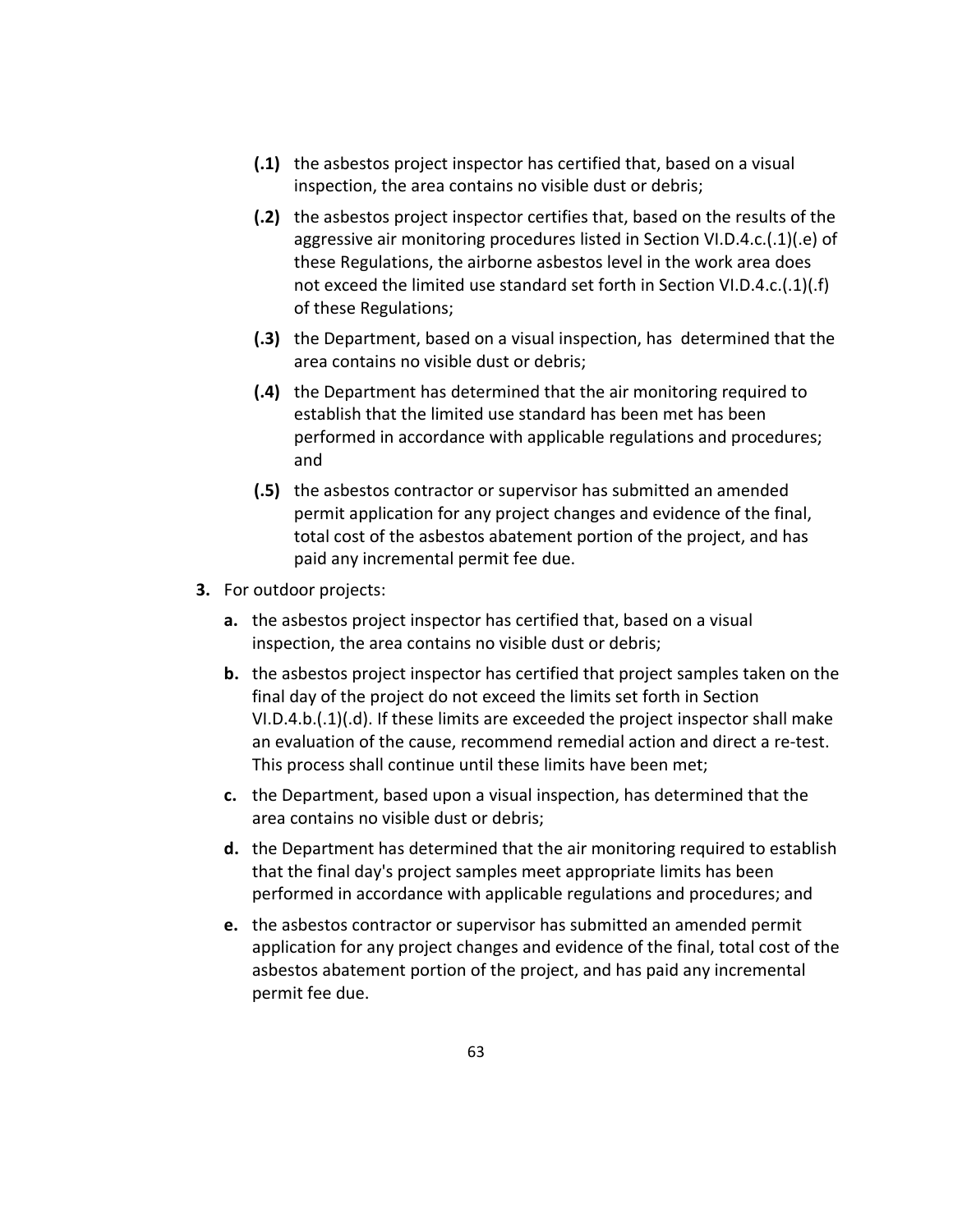- **4.** The Certified Asbestos Project Inspector shall within ten (10) days from the completion of the asbestos project submit to the Department a report containing the results of the final visual inspection and the laboratory report of the final clearance sampling.
- **F.** Inspections

The asbestos contractor or supervisor shall make a request to the Department at least seventy-two (72) hours prior to the time when pre-inspections and final inspections are required.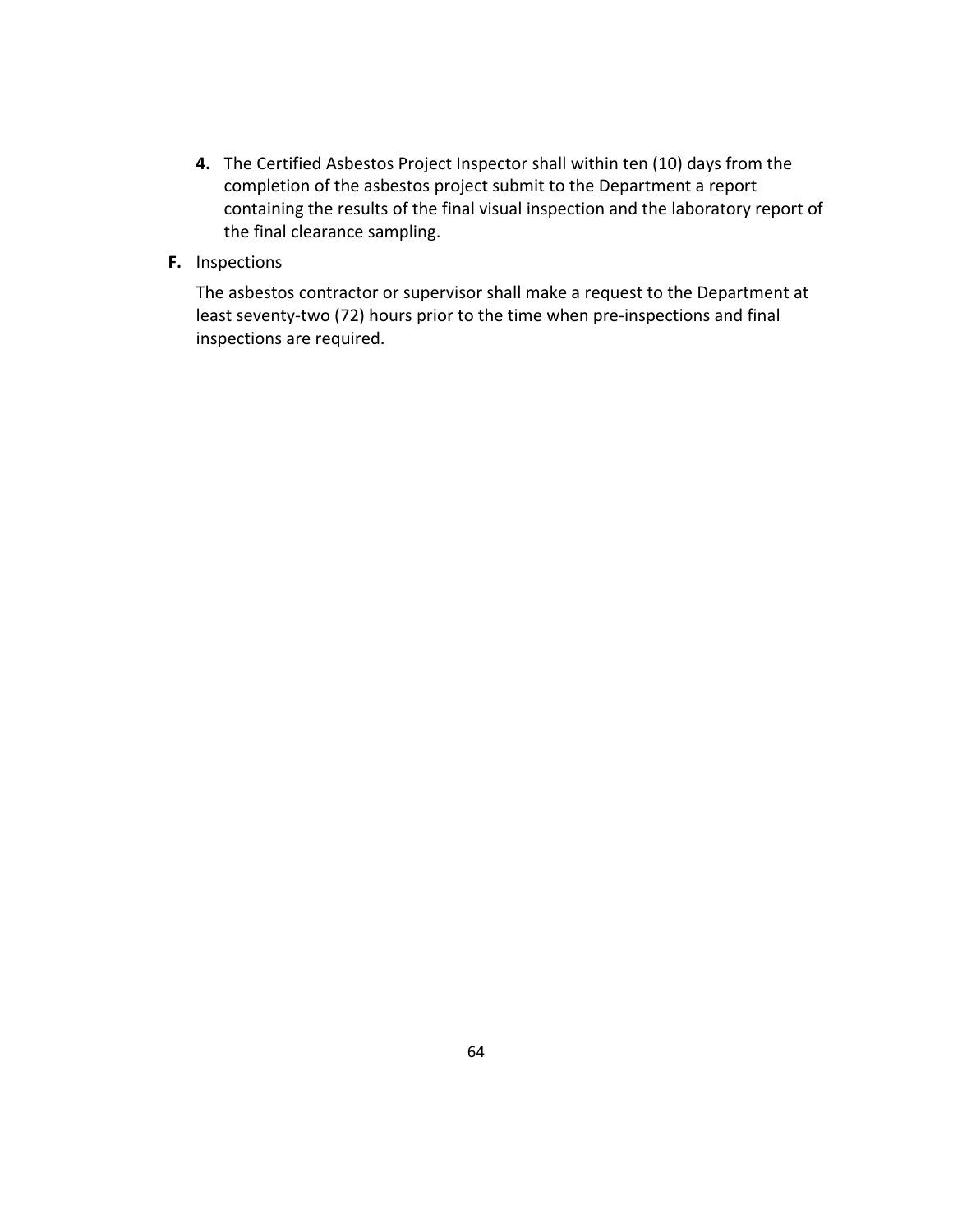## **SECTION VII. STANDARDS FOR MINOR ASBESTOS PROJECTS**

## **A. Work Area Preparation**

- **1.** The building owner or designated representative shall provide at least ten (10) calendar days advance notification of intended asbestos abatement activity to all occupants within the work area, and areas adjacent to the asbestos project. The notification shall include: the name of the contractor, the project location and scope, amount and type of asbestos, abatement procedure, dates of expected occurrence, and the telephone number for Air Management Services. Postings of this notification shall be in English (and other languages appropriate to the population of occupants within the work area and adjacent areas), at eye level, in a conspicuous, well‐lit place, at the entrances to the work area and immediate adjacent areas. The notice shall have the heading, NOTICE OF ASBESTOS ABATEMENT, in a minimum of one‐inch Sans Serif gothic or block style lettering. All other lettering shall be in a minimum of one‐quarter inch Sans Serif gothic or block style. The notice shall be posted until the Department certifies that the re‐ occupancy standard has been met. A lessee initiating an asbestos project shall give ten (l0) calendar days' notice to the owner of the subject building prior to the start of the asbestos project.
- **2.** Caution signs meeting the specifications of OSHA 29 CFR 1926.58 K(1)(ii), shall be posted at all entrances to a location where airborne concentrations of asbestos may exceed ambient background levels. Caution signs shall be posted in English and other appropriate languages.
- **3.** Building occupants shall be removed from any floor where an asbestos project is in progress, unless the work area is completely separated from the occupied area by an airtight physical barrier, with the work area under negative pressure.
- **4.** Prior to plasticizing as required under paragraph 14. below:
	- **a.** movable objects within the proposed work areas shall be pre‐cleaned using HEPA‐filtered vacuum equipment and, where feasible, wet cleaning methods, and such objects shall be removed from the work area. Upholstered furniture, carpeting and drapes shall be HEPA‐vacuumed before removal from the work area. If disposed of as asbestos waste material in accordance with Section VI.C.7. of these Regulations, cleaning is unnecessary. If carpeting is left in place, it shall be covered with plastic sheeting and one‐half (l/2)‐inch rigid flooring prior to plasticizing as required under paragraph 14. below;
	- **b.** fixed objects which will remain within the proposed work areas shall be pre‐ cleaned using HEPA‐filtered vacuum equipment and, where feasible, wet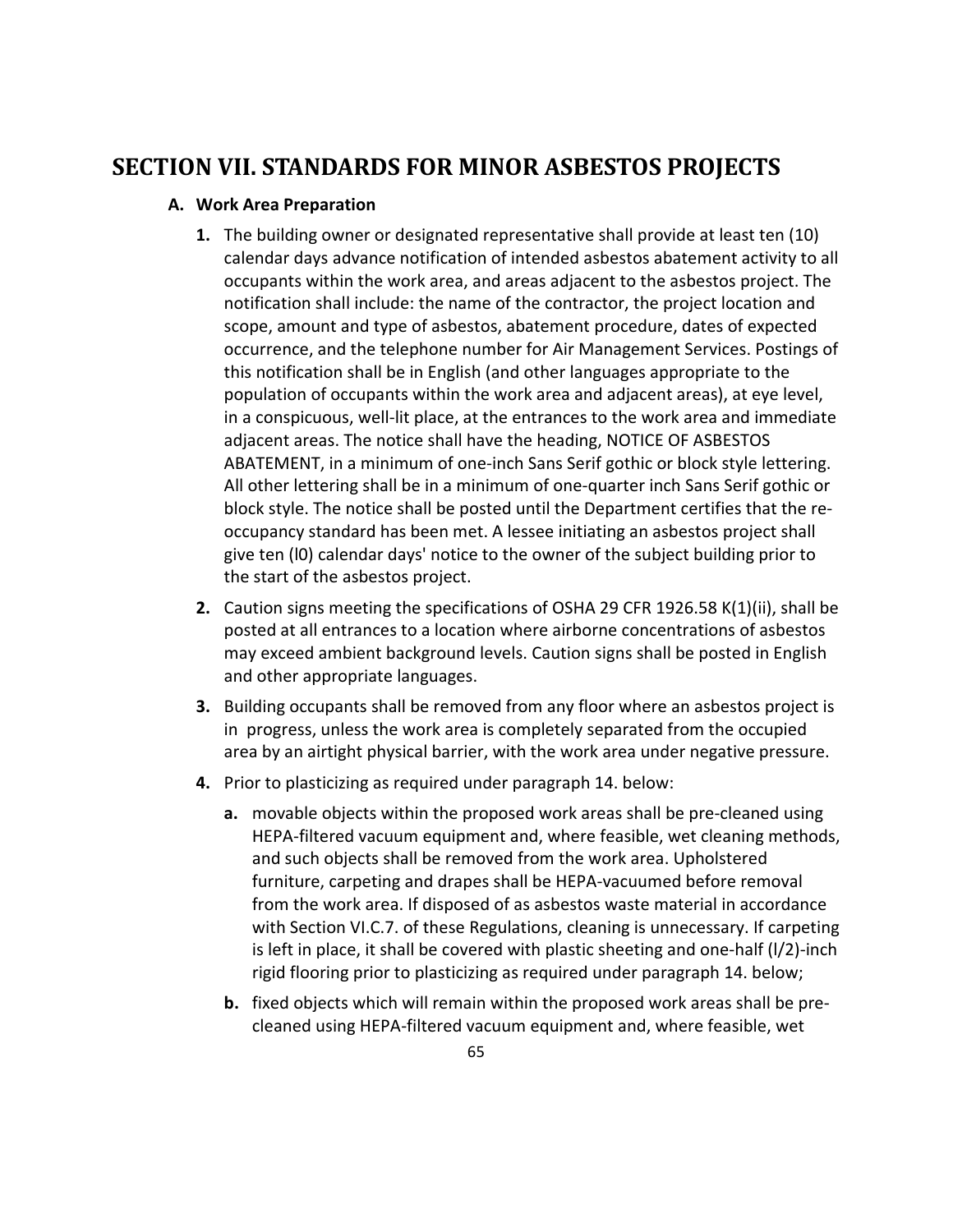cleaning methods and enclosed with one (1) layer of plastic sheeting sealed with tape; and

- **c.** all other surfaces in the proposed work areas shall be pre‐cleaned using HEPA‐filtered vacuuming equipment.
- **5.** Except to allow for the entry of air necessary to maintain negative pressure, the work area shall be isolated by completely enclosing the work area and sealing off all doors, windows, ducts, grills, diffusers, and any other penetrations of the work areas with two (2) layers of plastic sheeting and tape. All seams of system components that pass through the work area shall also be sealed.
- **6.** An airlock shall be constructed at the entrance to the work area.
- **7.** Suspended ceiling tiles and T‐grid components contaminated by friable asbestos materials shall remain in place until, (a) the work area has been fully prepared as outlined in Section VII.A. of these Regulations, and (b) electrical and HVAC systems have been shutdown. If any suspended ceiling tiles and T‐grid components are to be retained for reuse, they shall be removed and vacuumed with HEPA-filtered equipment and wet-cleaned; otherwise, they shall be removed and disposed of as asbestos waste in accordance with Section VI.C.7. of these Regulations.
- **8.** Emergency exits from the work areas shall be maintained, or alternative exits shall be established in accordance with Title 5 of the Philadelphia Code and any other applicable provisions. Emergency exits shall be checked daily against exterior blockage or impediments to exiting.
- **9.** Entrances to the work area that will not be used for worker entry or emergency exits shall be locked to prevent unauthorized entry.
- **10.** Floor drains shall be sealed individually with two layers of plastic sheeting and tape, and then covered in accordance with paragraph 14. below. Pits, sumps, etc., shall be covered with adequate plywood sheeting and secured to floor slabs in a manner which prevents a tripping hazard, prior to plasticizing as required in paragraph 14. below.
- **11.** Elevators running through the work area shall be shutdown, except as provided in subsection b. of this paragraph:
	- **a.** the elevator door in the work area shall be enclosed with conventional 2x3 stud framing, covered with three‐eighths‐inch (3/8") plywood sheathing and sealed at all edges and seams. This barrier shall be covered and lapped for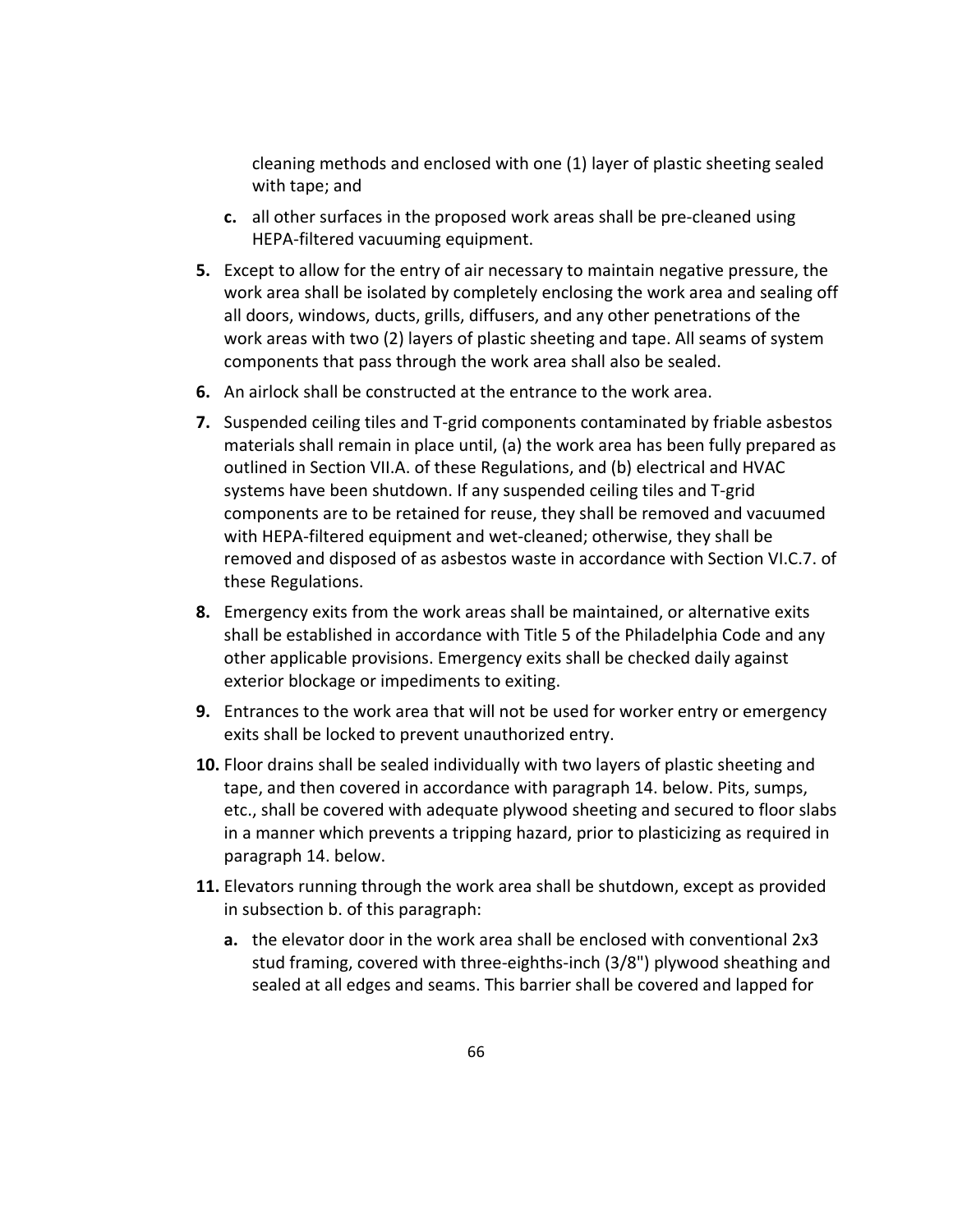eight (8) inches with two (2) layers of plastic sheeting adhered individually with edges taped for air tightness; and

- **b.** elevators may remain in operation where shut-down would severely restrict usage of the remainder of the occupied building. In these situations:
	- **(.1)** elevator control shall be modified to bypass the work area, if possible;
	- **(.2)** a final larger layer of plastic sheeting shall be taped across the opening, airtight but with slack forming a larger perimeter diaphragm. Air leakage across the barrier shall be corrected upon discovery, and the elevator shaft shall be checked for airborne asbestos contamination; and
	- **(.3)** smoke tests shall be conducted daily by the asbestos contractor.
- **12.** Heating, cooling, and ventilating air systems into or out of the work area shall be shutdown to prevent contamination and dispersal of asbestos fibers to other areas of the structure.
- **13.** Electrical power shall be shutdown, tagged, and locked out to all work areas, except to those work areas where it is necessary that electrical equipment remain in service. Safe, temporary power and lighting that is waterproof, when applicable, shall be provided in accordance with Title 4.1 of the Philadelphia code and any other applicable provisions. All power to work areas shall be brought in from outside the area through ground‐fault interrupter at the source. Necessary stationary electrical equipment within the work area shall be adequately enclosed and ventilated.
- **14.** All floor and wall surfaces shall be covered and sealed with plastic sheeting, using a minimum of two (2) layers. The plastic layers on the floor shall extend twelve (l2) inches up the walls. Walls shall be covered with plastic sheeting down to the floor level, thus overlapping the floor covering by a minimum of twelve (l2) inches. There shall be a distance of at least twelve (l2) inches between the seams of adjacent layers.
- **15.** Asbestos workers must have access to shower facilities after performing asbestos‐related work activities, and a clean room for changing clothes.
- **16.** A HEPA vacuum or equivalent shall be used to continuously exhaust the enclosed work area as specified in Section VI.B.20. of these Regulations except that (1) the negative air pressure in subdivision b. shall be demonstrated by smoke testing and (2) the minimum number of air changes referred to in subdivision f. shall be two (2) per hour.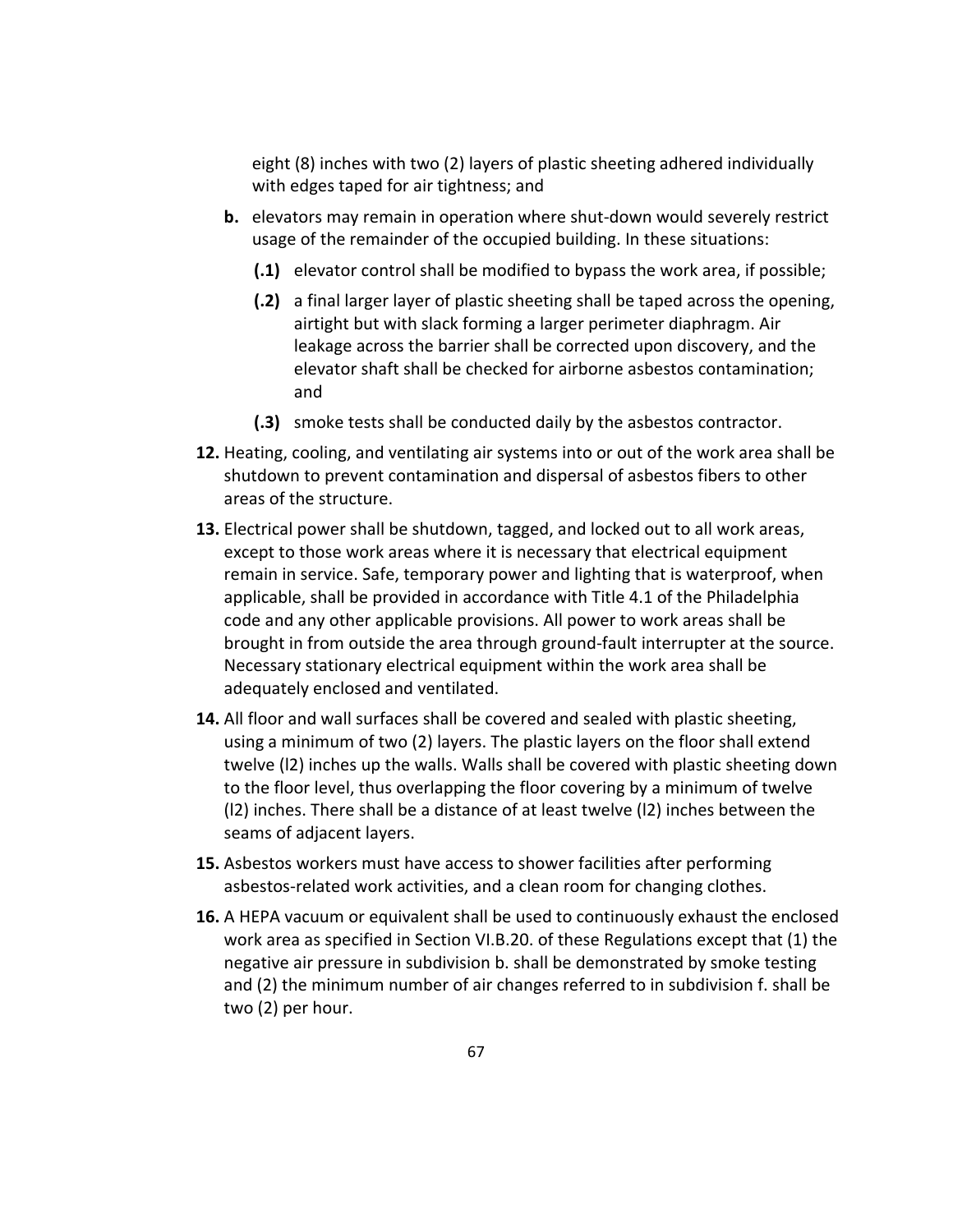**17.** Where there is no worker decontamination enclosure system contiguous with the work area, the workers shall wear protective equipment consistent with Section VI.C.4.c. of these Regulations and remove the equipment consistent with Section VI.C.4.j. of these Regulations.

#### **B. Asbestos Project Procedures**

#### **1. General Procedures**

- **a.** No person shall enter the work area without proper equipment, clothing, and training;
- **b.** The asbestos contractor or supervisor shall provide all authorized persons who enter the work area with the same protective clothing and equipment as is required for major asbestos projects and shall ensure that it is properly used;
- **c.** The asbestos contractor or supervisor shall ensure that all workers remove asbestos debris from clothing and equipment before leaving the work area; and
- **d.** The asbestos contractor or supervisor shall ensure that appropriate air monitoring to determine worker exposure shall be conducted for asbestos workers not covered by the OSHA Asbestos Standard.

## **2. Removal Procedures**

The asbestos contractor or supervisor shall ensure that all removal, enclosure, encapsulation, waste disposal, work area clean‐up, and re‐insulation procedures required for major asbestos projects as provided in Section VI.C.2. through Section VI.C.9., inclusive, of these Regulations are followed.

## **C. Air Monitoring**

- **1.** Air sampling and analysis for asbestos shall be conducted either according to the latest NIOSH methods for phase contrast microscopy (PCM) (Method 7400, NIOSH Manual of Analytical Methods) or transmission electron microscopy (TEM) (Method 7402, NIOSH Manual of Analytical Methods). Otherwise OSHA and EPA methods, or other methods approved by the Department, shall be employed. The applicable OSHA method for PCM is set forth in 29 CFR 1926.58, Appendix B. The applicable EPA method for TEM is set forth in 40 CFR 763, Subpart E, Appendix A.
- **2.** Air samples shall be analyzed by an independent certified laboratory by appropriate analytic methods.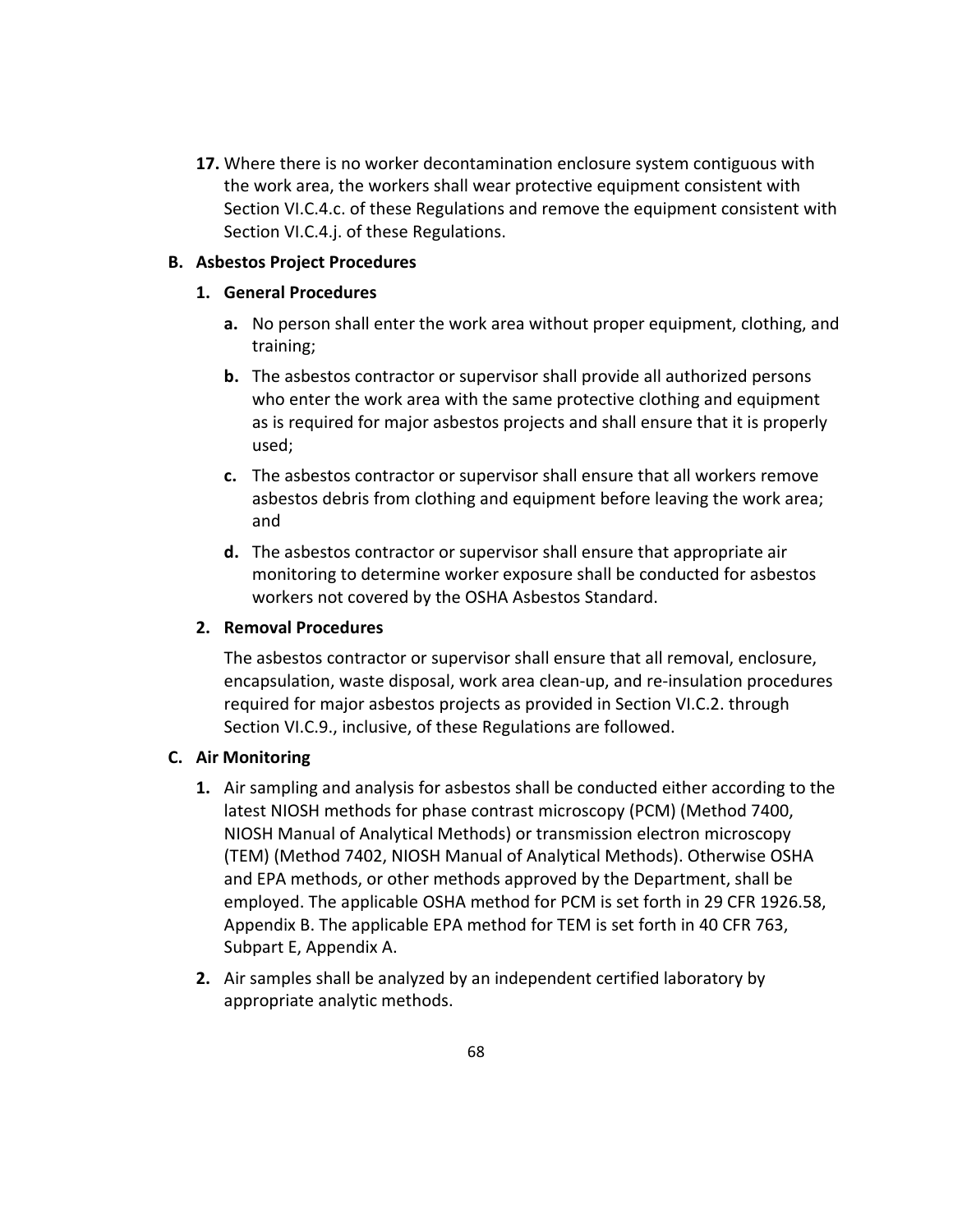- **3.** Siting of air monitoring samplers:
	- **a.** the sampling zone for indoor air samples shall be representative of the building occupants' breathing zone;
	- **b.** if possible, outdoor ambient and baseline samplers should be placed about six (6) feet above the ground surface in reasonable proximity of the building and away from obstructions and drafts that may unduly affect airflow. For outdoor samples, if access to electricity and concerns about security dictate a rooftop site, locations near vents and other structures on the roof which would unduly affect airflow shall be avoided;
	- **c.** air sampling equipment shall not be placed in corners of rooms or near obstructions such as furniture; and
	- **d.** ambient clearance samplers shall be sited according to Section VI.D.4.c.(.2)(.e) of these Regulations.
- **4.** Air samples shall be taken before, during, and after asbestos abatement as follows:
	- **a.** three (3) initial samples shall be taken before asbestos abatement begins to establish prevalent airborne levels;
	- **b.** project samples shall be taken inside and outside the work area on a daily basis while asbestos abatement is occurring to monitor the work area and detect any escape of fibers; and
	- **c.** clearance samples shall be taken according to Section VI.D.4.c of these Regulations. Either PCM or TEM may be used for analysis.
- **5.** The asbestos contractor or supervisor shall immediately halt asbestos work and implement appropriate remedial measures if air testing results show any increase in airborne asbestos levels outside the work area which exceeds the standard set forth for major asbestos projects in Section VI.D.4.b.(.2)(.f) of these Regulations.
- **6.** The re-occupancy standard shall be an airborne asbestos level of one onehundredth (0.01) fibers per cubic centimeter of air or the ambient level as measured by the same method, whichever is greater. If necessary, comparison with the ambient level will be in accordance with Section VI.D.5.b. of these Regulations. After clean‐up, the asbestos project work area, including any part of the building evacuated during an asbestos project, shall not be unsealed or re‐ occupied until the re‐occupancy standard has been met.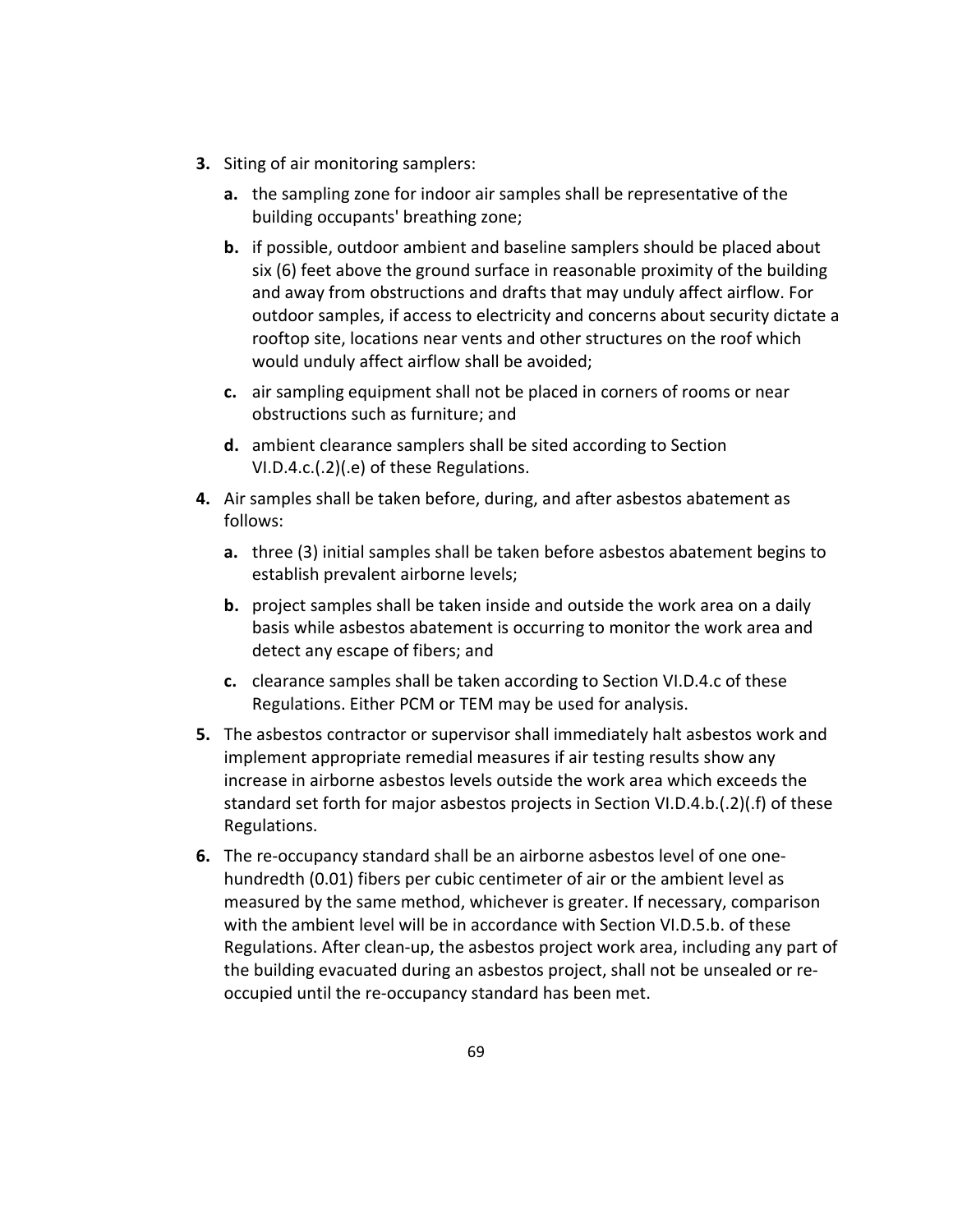#### **D. Project Completion**

- **1.** The asbestos project work area, including any part of the building evacuated during an asbestos project, shall not be unsealed or re‐occupied until the contractor or supervisor certifies that:
	- **a.** based on a visual inspection, the area contains no visible dust or debris; and
	- **b.** based on the results of the aggressive air monitoring procedures listed in Section VI.D.4.c.(.2)(.d)(iv) of these Regulations the airborne asbestos level in the area does not exceed the re‐occupancy standard established by the Department.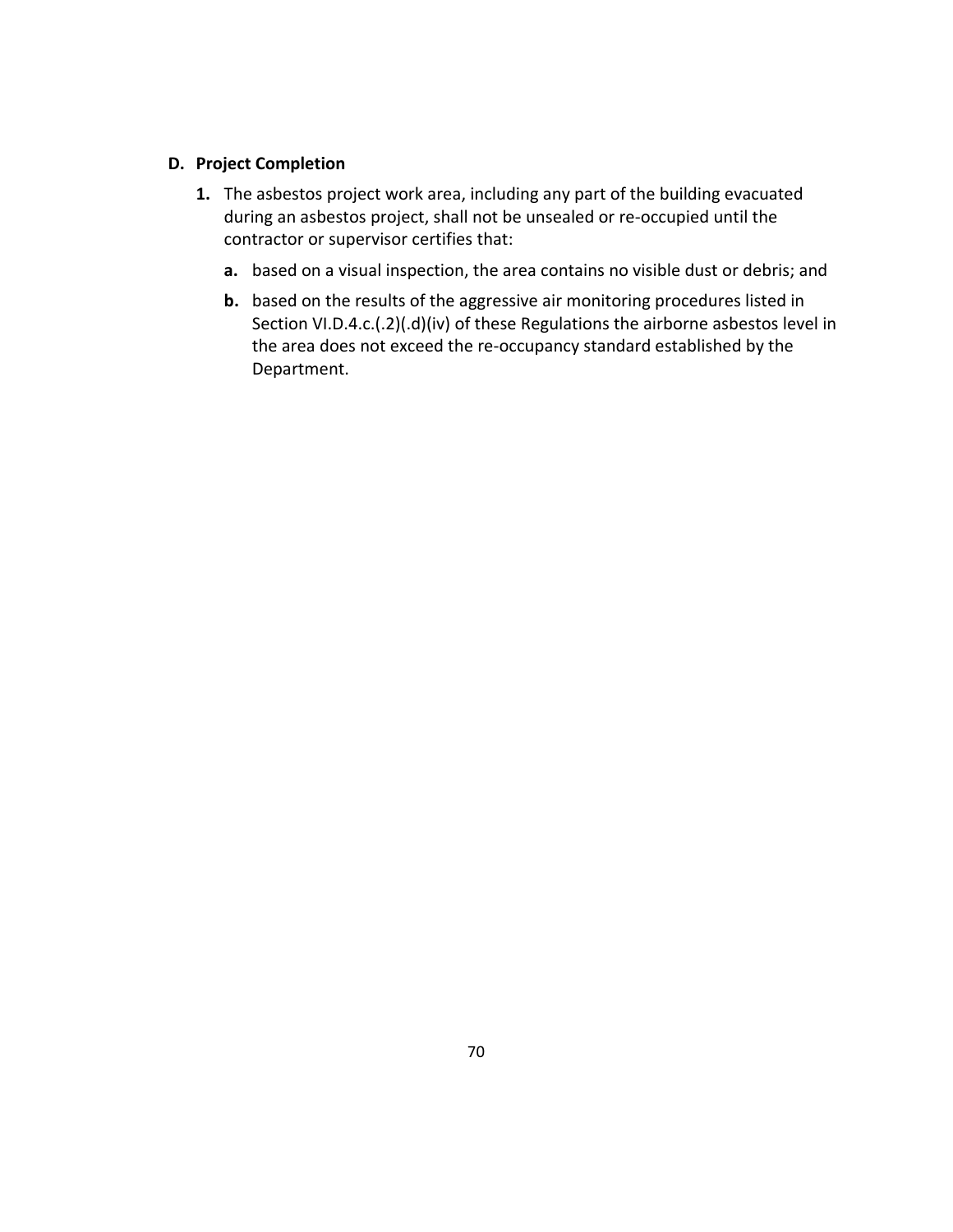# **SECTION VIII. STANDARDS FOR SMALL ASBESTOS PROJECTS**

## **A. Work Area Preparation**

- **1.** Appropriate caution signs shall be posted at all entrances to the asbestos project work area and the waste storage area at all times during the asbestos project until the re‐occupancy standard has been met.
- **2.** All furniture, equipment, fixtures, and other movable objects shall be HEPA‐ vacuumed and, where feasible, wet‐cleaned and removed from the work area.
- **3.** All other objects that cannot be removed shall be HEPA-vacuumed and, where feasible, wet-cleaned and covered with plastic sheeting taped in place.
- **4.** A sealable barrier of plastic sheeting shall be constructed at the entrance to the work area.
- **5.** All ventilation systems into and out of the work area shall be covered with plastic sheeting taped in place.
- **6.** Occupants shall be removed from any floor where an asbestos project is in progress unless the work area is completely enclosed and sealed off from other areas.

## **B. Asbestos Project Procedures**

All asbestos project procedures shall conform with the provisions of Section VII.B. of these Regulations.

## **C. Air Monitoring**

- 1. Air sampling and analysis for asbestos shall be conducted either according to the latest NIOSH methods for phase contrast microscopy (PCM) (Method 7400, NIOSH Manual of Analytical Methods) or transmission electron microscopy (TEM) (Method 7402, NIOSH Manual of Analytical Methods). Otherwise OSHA and EPA methods, or other methods approved by the Department, shall be employed. The applicable OSHA method for PCM is set forth in 29 CFR 1926.58, Appendix B. The applicable EPA method for TEM is set forth in 40 CFR 763, Subpart E, Appendix A.
- **2.** Air samples shall be analyzed by an independent certified laboratory using appropriate analytical methods.
- **3.** Clearance samples shall be taken to determine if the re-occupancy standard has been met as follows: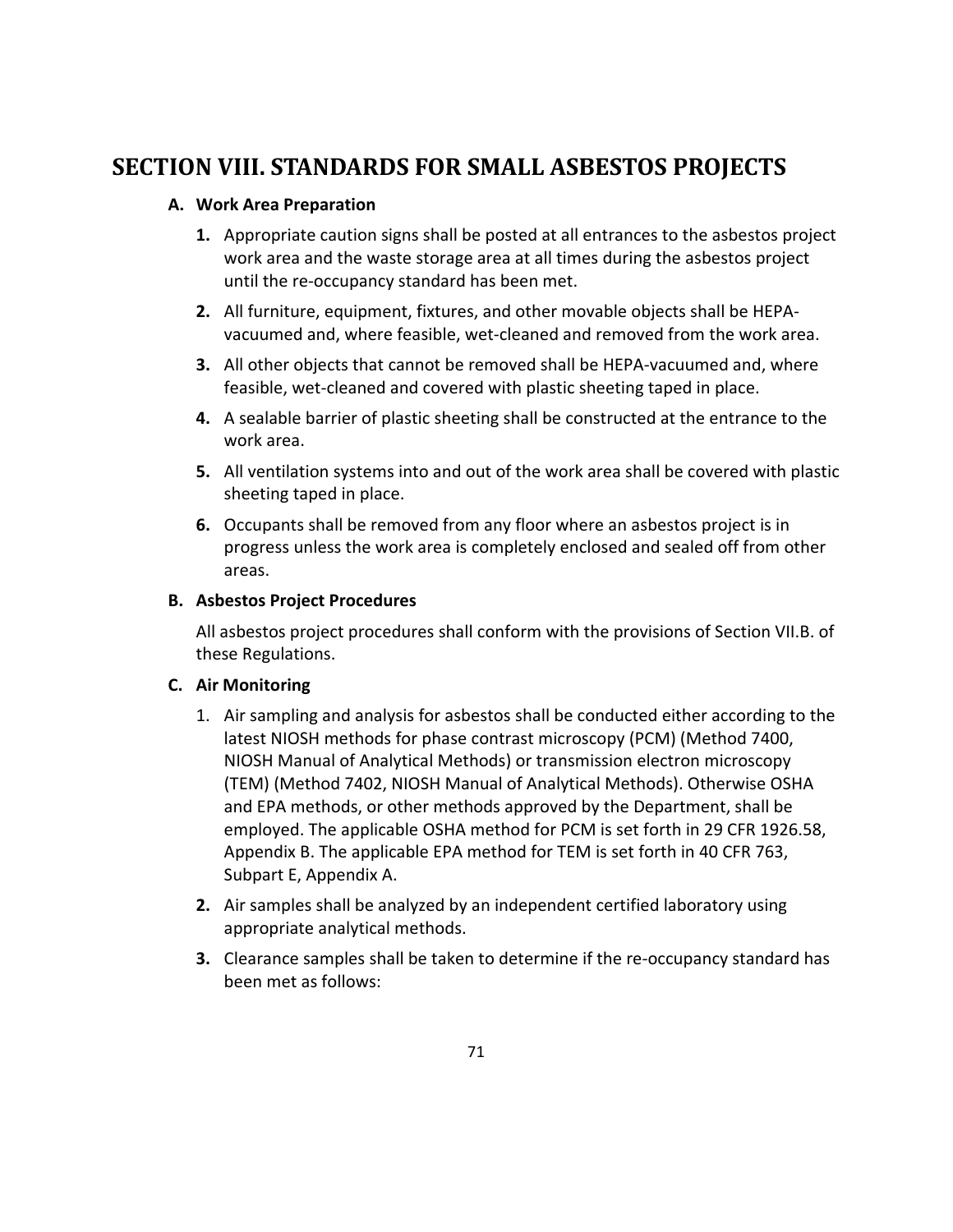- **a.** the clearance samples shall be taken after all asbestos abatement and clean‐ up activities have been completed but before the critical barriers are removed; and
- **b.** two (2) samples shall be taken within each work area using aggressive sampling as follows:
	- **(.1)** sweep floors briskly with a broom immediately before sampling;
	- **(.2)** operate one ten (10) inch oscillating fan within twenty (20) feet of each sampler;
	- **(.3)** locate each sampler within five (5) feet of the asbestos abatement activity;
	- **(.4)** pump flow rates of up to ten (10) liters per minute may be used for twenty‐five (25) millimeter cassettes; and
	- **(.5)** the air volume sampled shall be sufficient to sure the minimum quantification limits.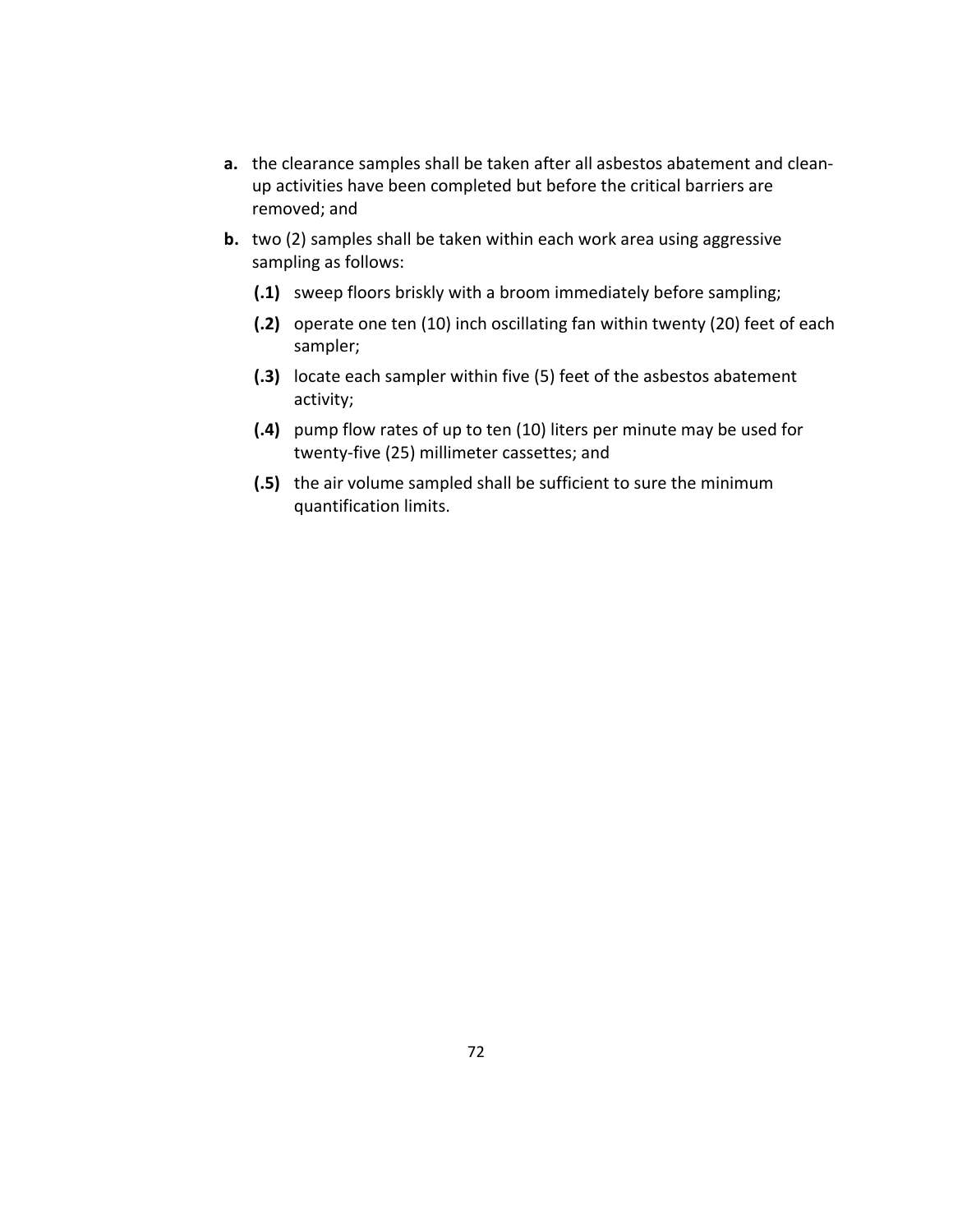# **SECTION IX. STANDARDS FOR INCIDENTAL ASBESTOS PROJECTS**

## **A. Site Preparation**

- **1.** Appropriate caution signs shall be posted at all entrances to the asbestos project site and the waste storage area at all times during the asbestos project.
- **2.** All surfaces having the potential to become contaminated shall be covered with plastic sheeting.
- **3.** All ventilation intakes within ten (10) feet of the project site shall either be shut down or sealed with plastic sheeting.
- **4.** Occupants shall be removed from any room where the incidental asbestos project is in progress.

## **B. Asbestos Project Procedures**

## **1. General procedures**

- **a.** no person shall perform or assist in an incidental asbestos project without wearing proper protective equipment and clothing; and
- **b.** all asbestos debris must be removed from clothing and equipment before the worker leaves the project site.

## **2. Other procedures**

- **a.** asbestos pipe covering shall be removed by containment bag techniques;
- **b.** asbestos materials shall be thoroughly wetted with an appropriate wetting solution before being removed;
- **c.** cutting, sawing, or other similar operations on asbestos materials shall be performed in conjunction with a HEPA vacuum system;
- **d.** all encapsulation, waste disposal, and reinsulation procedures required for major asbestos projects shall be followed; and
- **e.** the project site shall be HEPA‐vacuumed or wet‐cleaned such that no visible residue remains.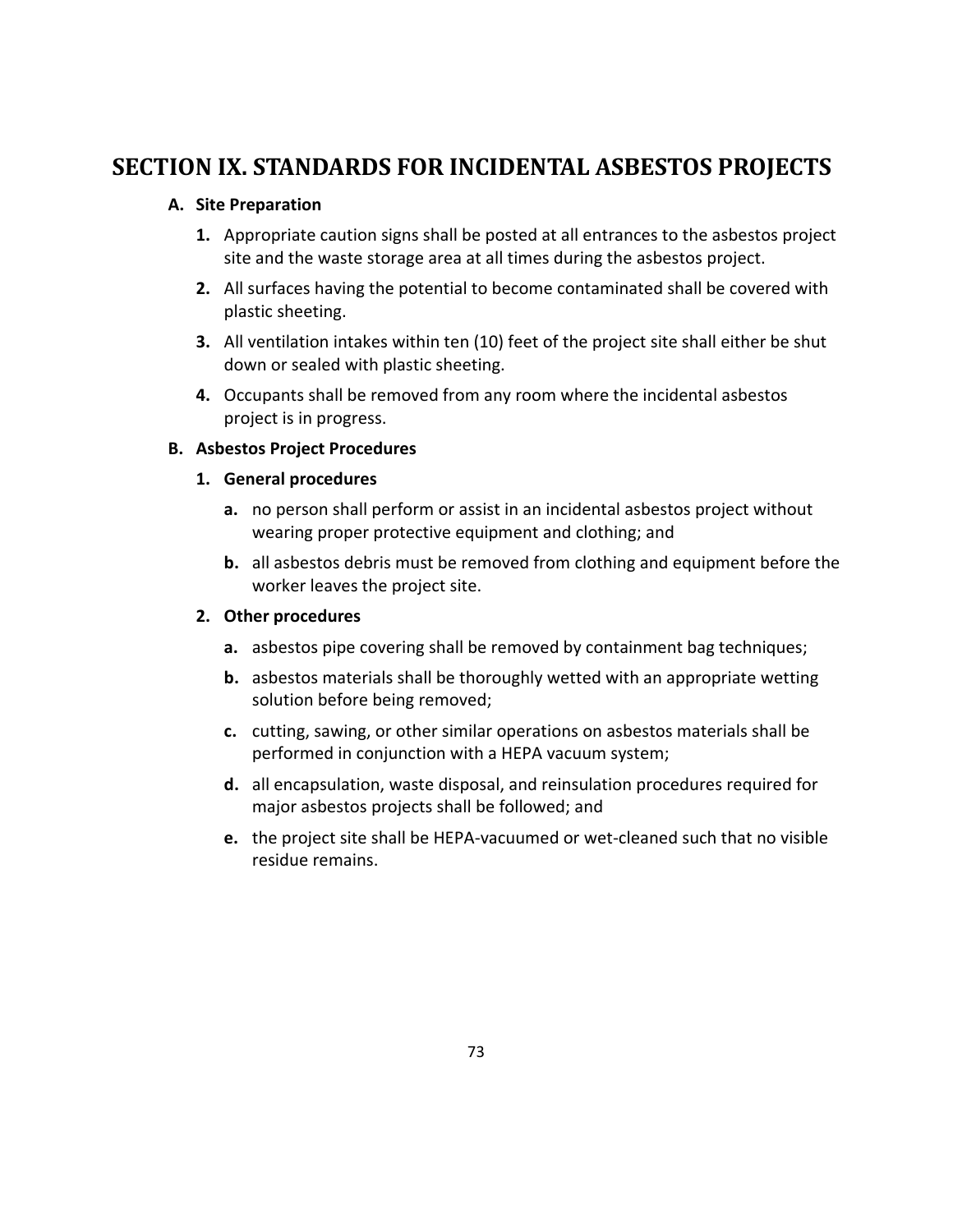# **SECTION X. ASBESTOS INSPECTIONS AND REPORTS**

## **A. General.**

- **1.** An asbestos inspection report shall be required prior to issuance of a permit for demolition or alteration which requires the filing of plans. This does not apply to buildings for which a building permit was issued after December 31, 1980 or any residence with three (3) dwelling units or less. For the purpose of these Regulations asbestos inspections shall be made only by an independent certified asbestos investigator.
- **2.** A copy of the asbestos inspection report shall be provided to each contractor involved in the project for which the building permit was applied and shall be made available to all contractor employees working on the project.
- **B.** Asbestos Inspection.

In conducting an asbestos inspection of the area affected by the proposed work the independent certified asbestos investigator shall:

- **1.** Visually inspect and identify the locations of all surfacing material, thermal system insulation, and miscellaneous material known or suspected to be asbestos material;
- **2.** Determine if material known or suspected to be asbestos material is friable (i.e. able to be crumbled, pulverized, or reduced to powder by hand pressure when dry, or which will be crumbled, pulverized, or reduced to powder by the proposed work) or non‐friable;
- **3.** Identify all homogeneous areas (i.e. areas uniform in color and texture) of friable and non‐friable suspected asbestos material;
- **4.** Determine the condition of known or suspected asbestos material and classify in three categories as follows:
	- **a.** type of material‐known or suspected asbestos material
	- **b.** physical state-friable or non-friable
	- **c.** condition‐damaged (or deteriorated or delaminated) or non‐damaged;
- **5.** Collect and submit for analysis bulk samples of friable suspected asbestos material in accordance with paragraph C. below and;
- **6.** Attach warning signs immediately adjacent to any known or suspected asbestos material which is either friable or non‐friable as follows: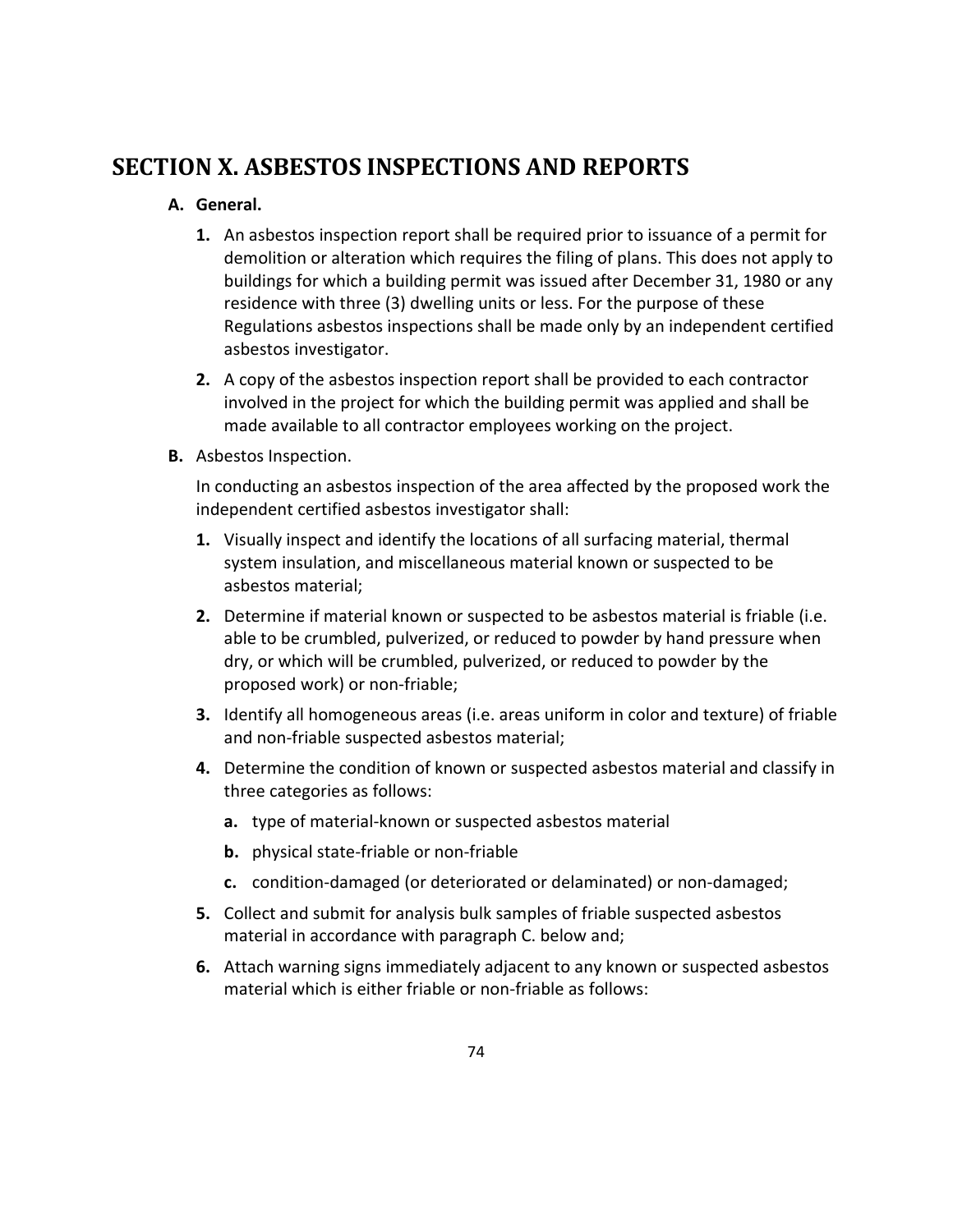- **a.** the warning labels shall read in print which is readily visible because of large size or bright color: **CAUTION/ASBESTOS: DO NOT DISTURB WITHOUT PROPER TRAINING AND EQUIPMENT**
- **b.** all labels shall be prominently displayed in readily visible locations and shall remain posted until the project is completed or the asbestos material is removed.

## **C. Sampling Techniques.**

- **1.** Samples of surfacing material which is suspected to be asbestos material and is friable shall be collected in a random manner that is representative of the area affected by the proposed work as follows:
	- **a.** a minimum of three (3) bulk samples shall be collected from each homogeneous area as outlined in paragraph B. above that is one thousand (1000) square feet or less;
	- **b.** a minimum of five (5) bulk samples shall be collected from each homogeneous area as outlined in paragraph B. above that is greater than one thousand (1000) square feet but less than or equal to five thousand (5000) square feet ;
	- **c.** a minimum of seven (7) bulk samples shall be collected from each homogeneous area as outlined in paragraph B. above that is greater than five thousand (5000) square feet;
- **2.** Samples of thermal system insulation which is suspected to be asbestos material and is friable shall be collected in a random manner that is representative of the area affected by the proposed work as follows:
	- **a.** a minimum of three (3) bulk samples shall be collected from each homogeneous area as outlined in paragraph B. above;
	- **b.** a minimum of one (1) bulk sample shall be collected from each homogeneous area as outlined in paragraph B. above which has been patched if the patched section is less than six (6) linear feet or square feet; and
	- **c.** sufficient bulk samples shall be collected from each insulated mechanical system where cement or plaster is used on fittings such as tees, elbows, or valves unless it has been determined that such insulation is fiberglass, foam glass, rubber, or other non‐asbestos material;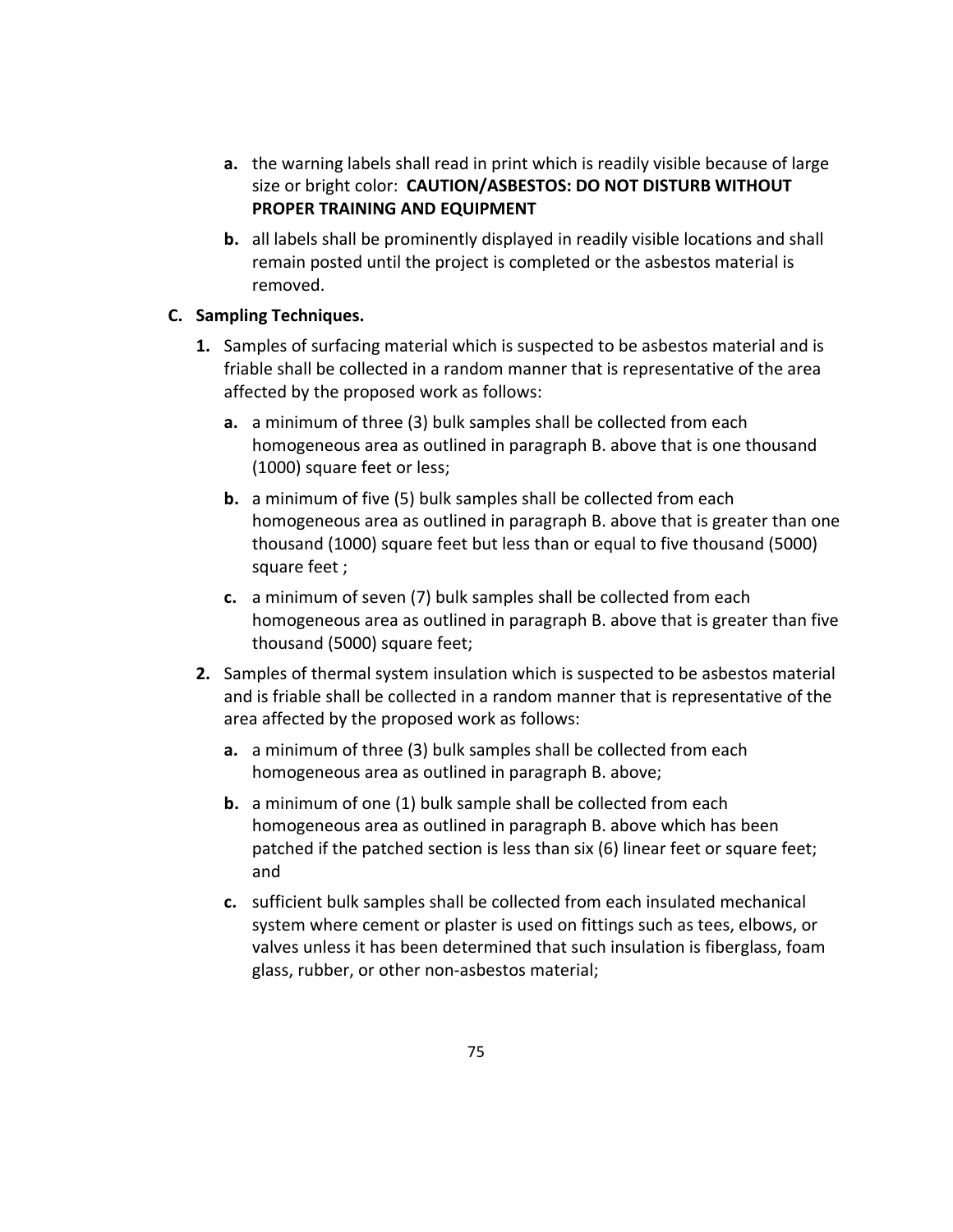**3.** Samples of miscellaneous material which is suspected to be asbestos material and is friable shall be collected in a random manner that is representative of the area affected by the proposed work.

## **D. Analysis.**

- **1.** All bulk samples collected under paragraph C. above shall be analyzed for asbestos content by laboratories certified by the Department according to Section IV.E. of these Regulations;
- **2.** Bulk samples shall not be composited for analysis and shall be analyzed by polarized light microscopy; and
- **3.** A homogeneous area shall be determined to be asbestos material if at least one sample collected from that area contains more than one percent (1%) asbestos.

## **E. Reporting.**

- **1.** The asbestos inspection report shall contain the following information:
	- **a.** name of building;
	- **b.** address of building;
	- **c.** name and phone number of building owner;
	- **d.** name, business address, and phone number of independent certified asbestos investigator;
	- **e.** location, amount, and classification (as outlined in Section X.B.4. of these Regulations) of all known or suspected asbestos material which will be affected by the proposed work;
	- **f.** date samples were collected; and
	- **g.** name and address of the certified analytical laboratory which analyzed the samples.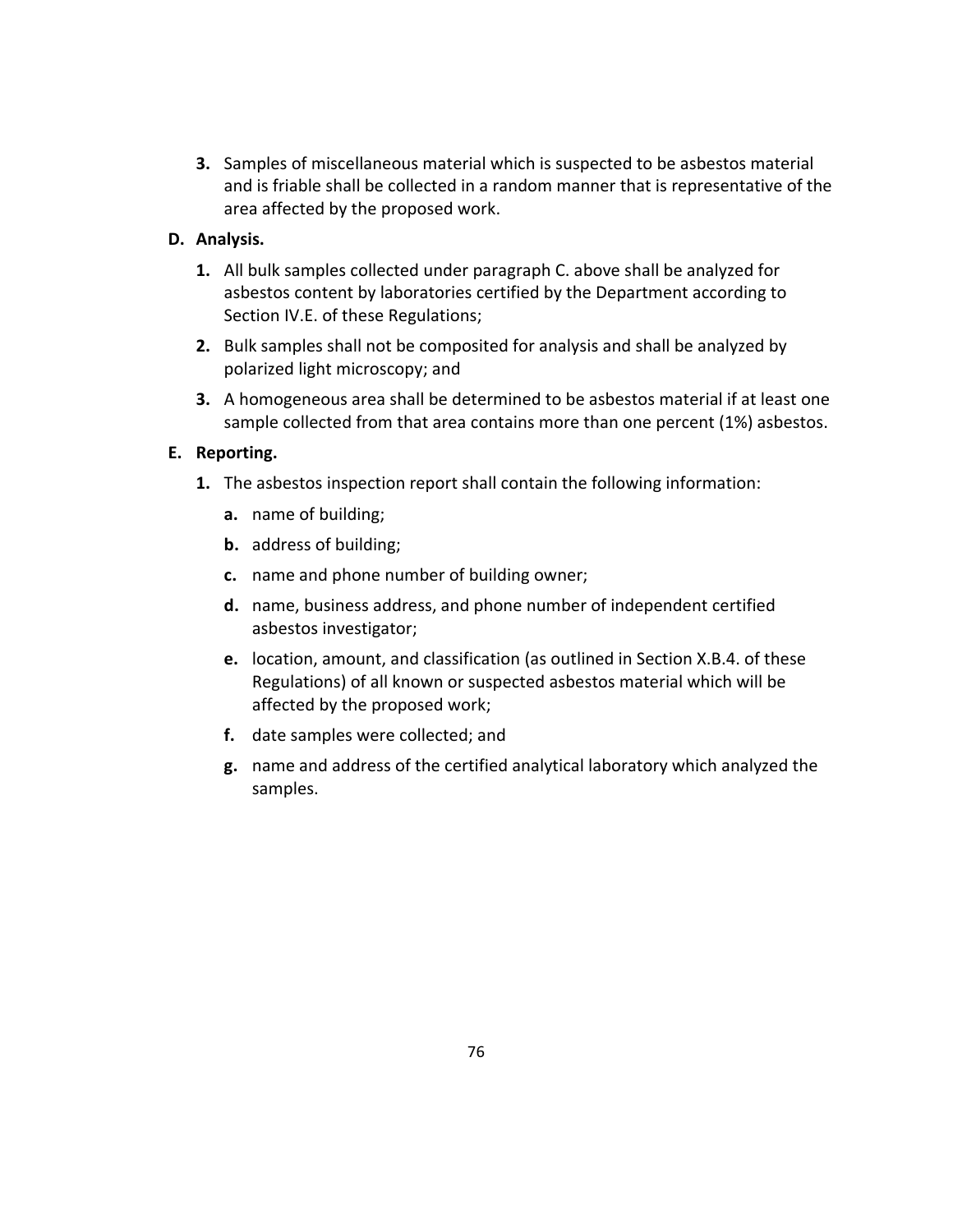# **SECTION XI. EFFECTIVE DATE**

Except as otherwise provided this Regulation shall become effective upon adoption.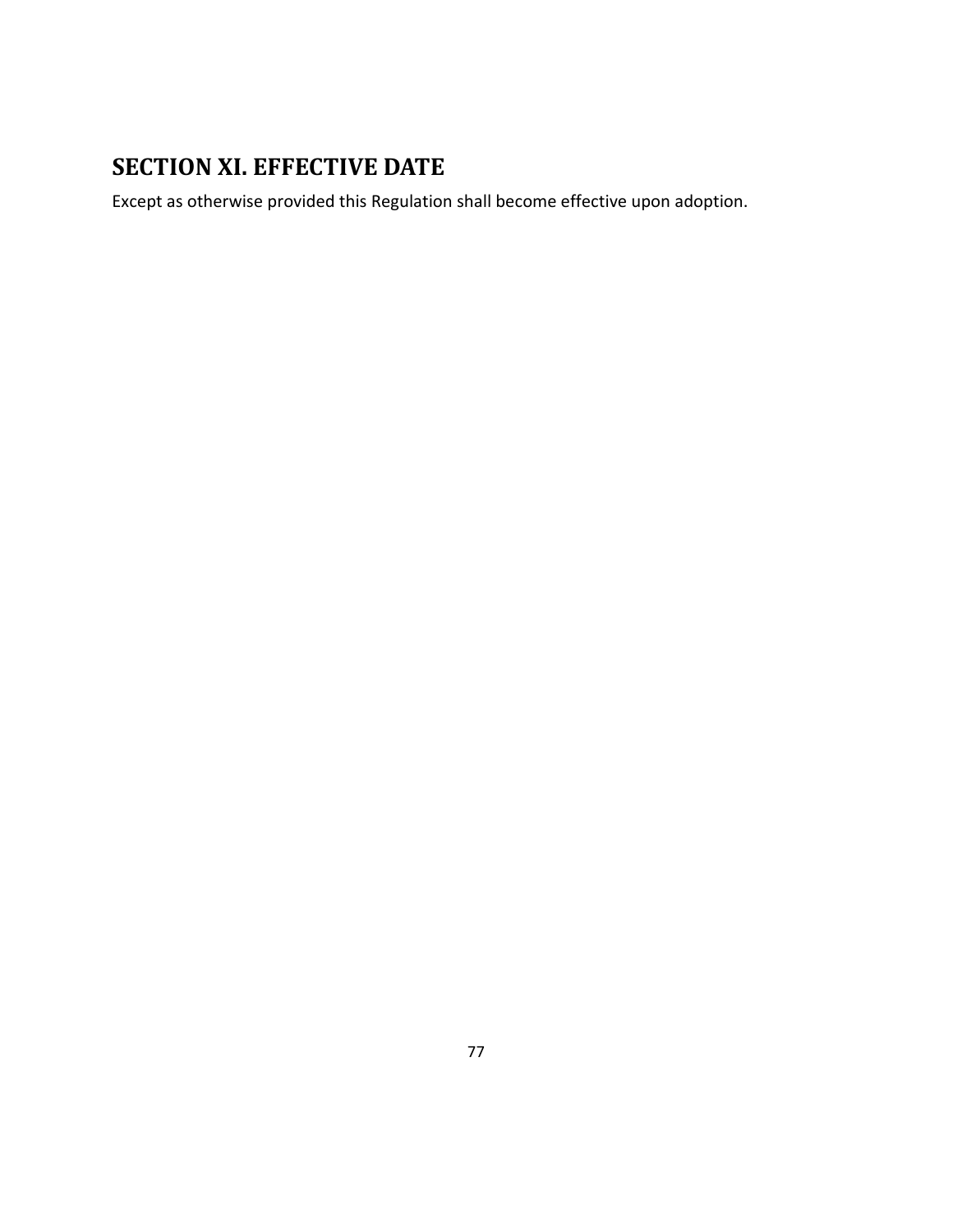# **SECTION XII. SEVERABILITY**

The provisions of this Regulation are severable. If any provision or part thereof is held to be unenforceable, the remaining provisions or parts thereof shall remain in effect. It is hereby declared to be the intent of the Board that this Regulation would have been adopted if the unenforceable provision or part had not been included.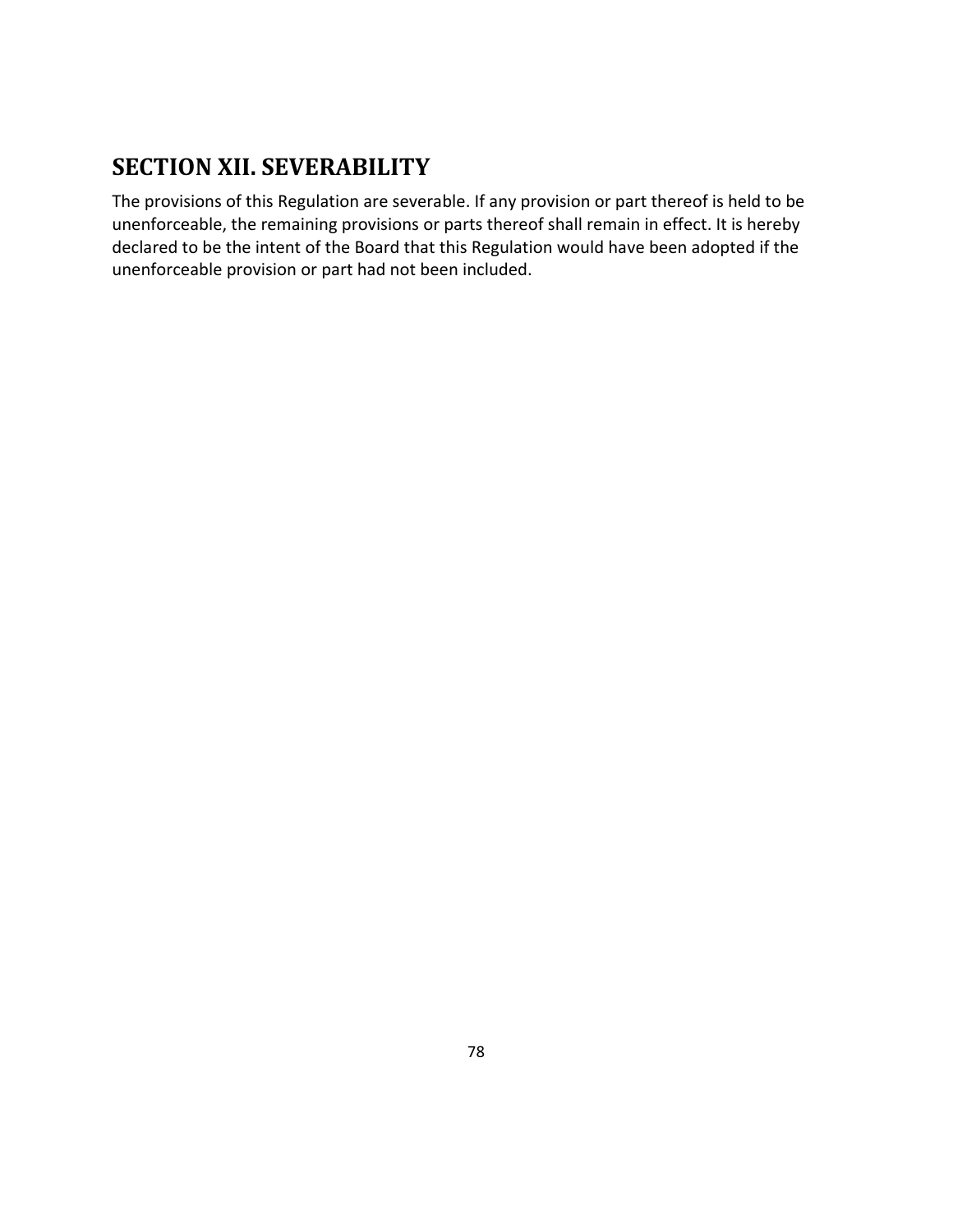## **INDEX**

#### **A**

Air monitoring, 3, 19, 25, 33, 34, 40, 42, 45, 53, 60, 62, 63, 68, 69, 70 Air pressure, 30, 40, 41, 49, 67 Airlock (s), 9, 38, 66 Alternative methods, 42 Amended water, 3, 35, 44, 46, 52, 53 Asbestos contractor, 4, 6, 10, 11, 12, 13, 16, 18, 34, 62, 63, 64, 67, 68, 69 Asbestos inspection report, 74, 76 Asbestos project procedures, 42, 68, 71, 73 Asbestos project supervisor, 10, 17, 18, 25, 34, 43 Asbestos worker, 16, 17, 24

#### **C**

Caution signs, 35, 65 Certifications, 10, 18, 19, 20, 22 CFR (Code of Federal Regulation), 4, 7, 13, 26, 29, 35, 54, 62, 65, 68, 71 Clean room,4, 9, 30, 38, 39, 40, 42, 43, 44, 57, 67 Clean‐up, 26, 28, 30, 31, 58, 59, 68, 69, 72 Completion, 8, 12, 14, 16, 17, 18, 19, 20, 21, 25, 50, 64 Concentration (s), 7, 8, 27, 35, 41,55, 56, 57, 58, 61, 65 Containment bag, 4, 9, 46, 47, 48, 73 Critical barriers, 4, 53

#### **D**

Decontamination, 4, 5, 24, 26, 28, 30, 31, 38, 39, 41, 42, 49, 57, 68 Demolition, 3, 6, 7, 8, 9, 13, 58, 62, 74 Department of Licenses and Inspections, 8, 10, 11, 12, 13, 15, 16, 17, 18, 20, 21, 22, 23, 33 Discriminatory Action, 4 Disposal, 5, 12, 26, 28, 30, 31, 32, 43, 44, 45, 46, 48, 50, 52, 53, 68, 73

Disposal bag(s), 48, 52

#### **E**

Electrical, 4, 29, 31, 36, 38, 66, 67 Elevators, 37, 66 Emergency, 5, 14, 29, 37, 43, 66 Emission, 7 Encapsulant, 5, 35, 46, 51, 53 Encapsulation, 2, 3, 7, 8, 13, 28, 42, 51, 68, 73 Enclosure, 2, 3, 4, 5, 7, 8, 13, 28, 38, 39, 41, 42, 49, 52, 68 Environmental Protection Agency, 5, 26 Equipment room, 9, 30, 38, 40, 43, 45

#### **F**

Floor drains, 4 Friable asbestos material, 5, 6, 7, 8, 13

#### **H**

HEPA (High Efficiency Particulate Absolute), 5, 30, 31, 36, 37, 40, 41, 43, 46, 48, 49, 50, 51, 52, 53, 57, 65, 66, 67, 71, 73 HVAC, 4, 5, 36, 66

#### **I**

Incidental asbestos project, 73 Industrial hygiene, 6, 19 Industrial hygienist,6, 20, 25 Isolation barrier, 7, 35, 41, 45

#### **L**

Laboratories, 19, 76 Limited use standard, 7, 58, 63

#### **M**

Major asbestos project (s), 6, 7, 8, 12, 13, 14, 34, 68, 69, 73